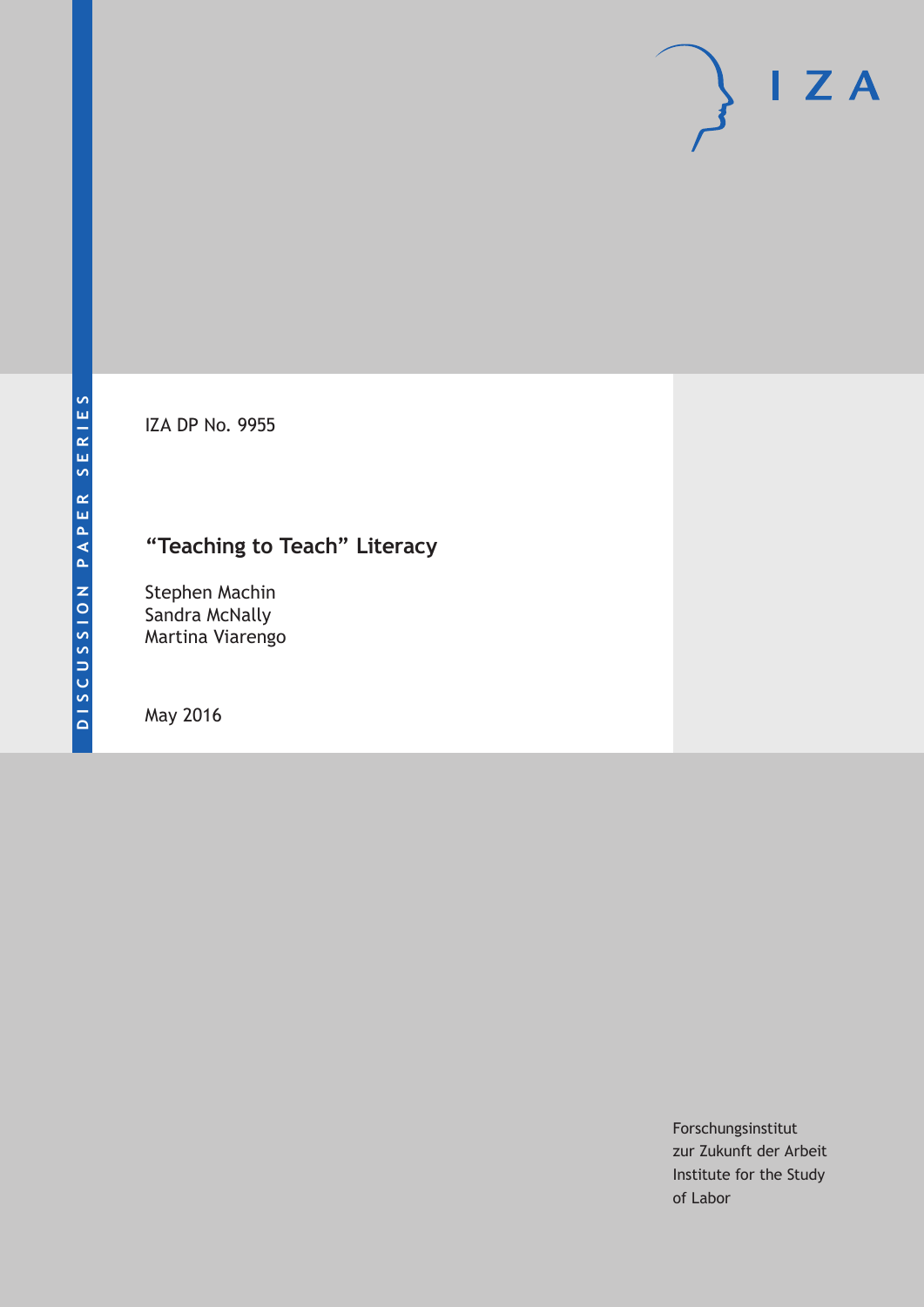# **"Teaching to Teach" Literacy**

### **Stephen Machin**

*University College London, CEP, LSE and IZA* 

## **Sandra McNally**

*University of Surrey, CEP, LSE and IZA* 

### **Martina Viarengo**

*The Graduate Institute Geneva, CID, Harvard University and IZA*

Discussion Paper No. 9955 May 2016

IZA

P.O. Box 7240 53072 Bonn Germany

Phone: +49-228-3894-0 Fax: +49-228-3894-180 E-mail: iza@iza.org

Any opinions expressed here are those of the author(s) and not those of IZA. Research published in this series may include views on policy, but the institute itself takes no institutional policy positions. The IZA research network is committed to the IZA Guiding Principles of Research Integrity.

The Institute for the Study of Labor (IZA) in Bonn is a local and virtual international research center and a place of communication between science, politics and business. IZA is an independent nonprofit organization supported by Deutsche Post Foundation. The center is associated with the University of Bonn and offers a stimulating research environment through its international network, workshops and conferences, data service, project support, research visits and doctoral program. IZA engages in (i) original and internationally competitive research in all fields of labor economics, (ii) development of policy concepts, and (iii) dissemination of research results and concepts to the interested public.

IZA Discussion Papers often represent preliminary work and are circulated to encourage discussion. Citation of such a paper should account for its provisional character. A revised version may be available directly from the author.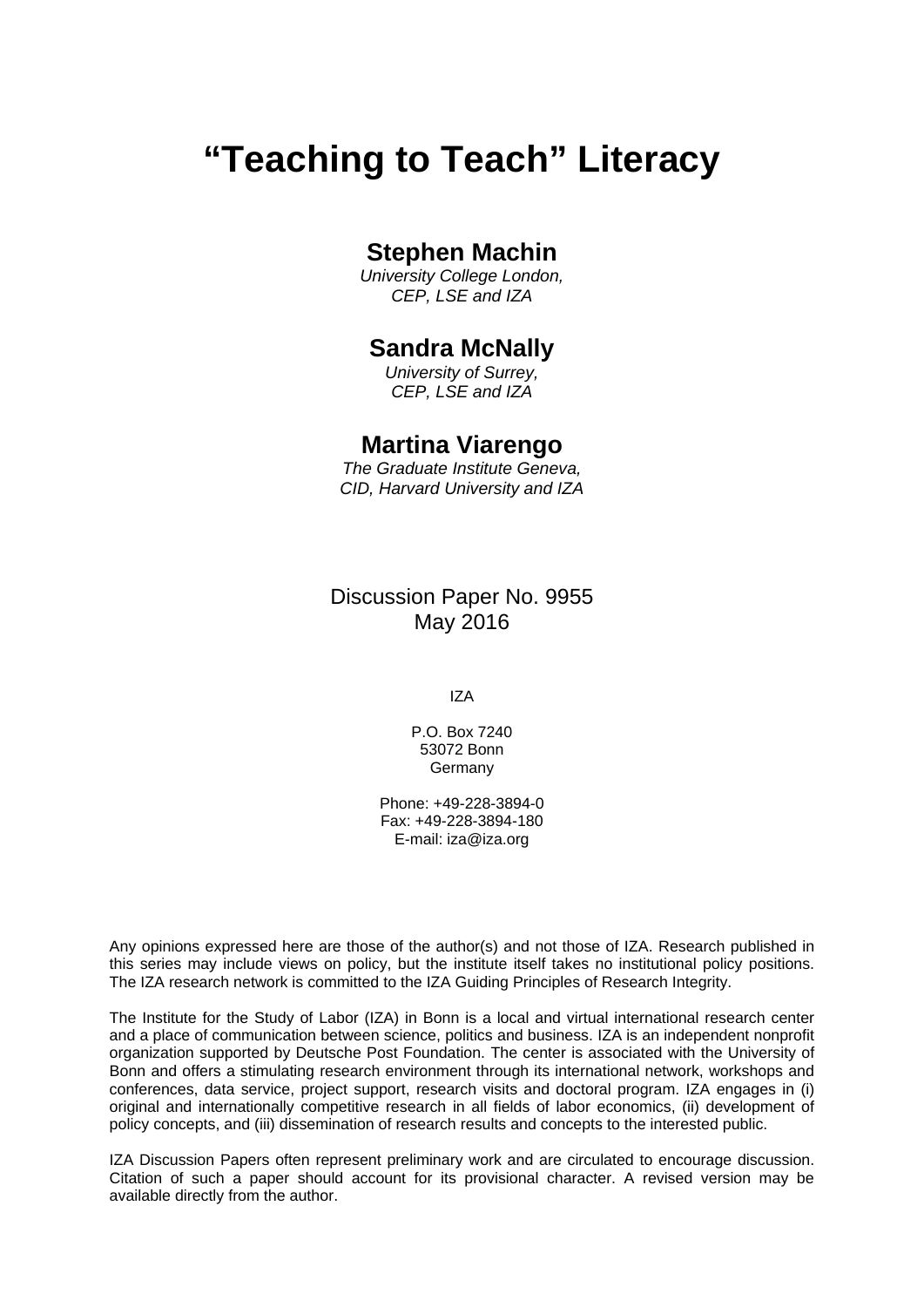IZA Discussion Paper No. 9955 May 2016

## **ABSTRACT**

## **"Teaching to Teach" Literacy\***

Significant numbers of people have very low levels of literacy in many OECD countries and, because of this, face significant labour market penalties. Despite this, it remains unclear what teaching strategies are most useful for actually rectifying literacy deficiencies. The subject remains hugely controversial amongst educationalists and has seldom been studied by economists. Research evidence from part of Scotland prompted a national change in the policy guidance given to schools in England in the mid-2000s about how children are taught to read. We conceptualise this as a shock to the education production function that affects the technology of teaching. In particular, there was phasing in of intensive support to some schools across Local Authorities: teachers were trained to use a new phonics approach. We use this staggered introduction of intensive support to estimate the effect of the new 'teaching technology' on children's educational attainment. We find there to be effects of the teaching technology ('synthetic phonics') at age 5 and 7. However, by the age of 11, other children have caught up and there are no average effects. There are long-term effects only for those children with a higher initial propensity to struggle with reading.

JEL Classification: I21, I28

Keywords: literacy, phonics

Corresponding author:

Stephen Machin Department of Economics University College London 30 Gordon Street London WC1H 0AX United Kingdom E-mail: s.machin@ucl.ac.uk

 $\overline{a}$ \* We would like to thank Simon Brown, Marilyn Joyce, Michele Mann, Winter Rogers, Helen Walker and Edward Wagstaff of the Department for Education for data and detailed information about the policy evaluated in this paper. We thank the NPD team at the Department for Education and Jon Johnson and Rachel Rosenberg of the Institute of Education for provision of data. We thank participants at conferences hosted by CESifo Economics of Education, the European Association for Labour Economics, the Association of Education, Finance and Policy; and seminars at the Centre for Economic Performance LSE, the University of Sheffield, the Institute of Education, Lancaster University and the IFAU in Uppsala. In particular, we would like to thank Sandra Black, David Figlio and John Van Reenen for helpful comments. We thank Andy Eyles for helpful research assistance. Viarengo gratefully acknowledges the support received from the British Academy and the Royal Society in the framework of the Newton International Fellowship.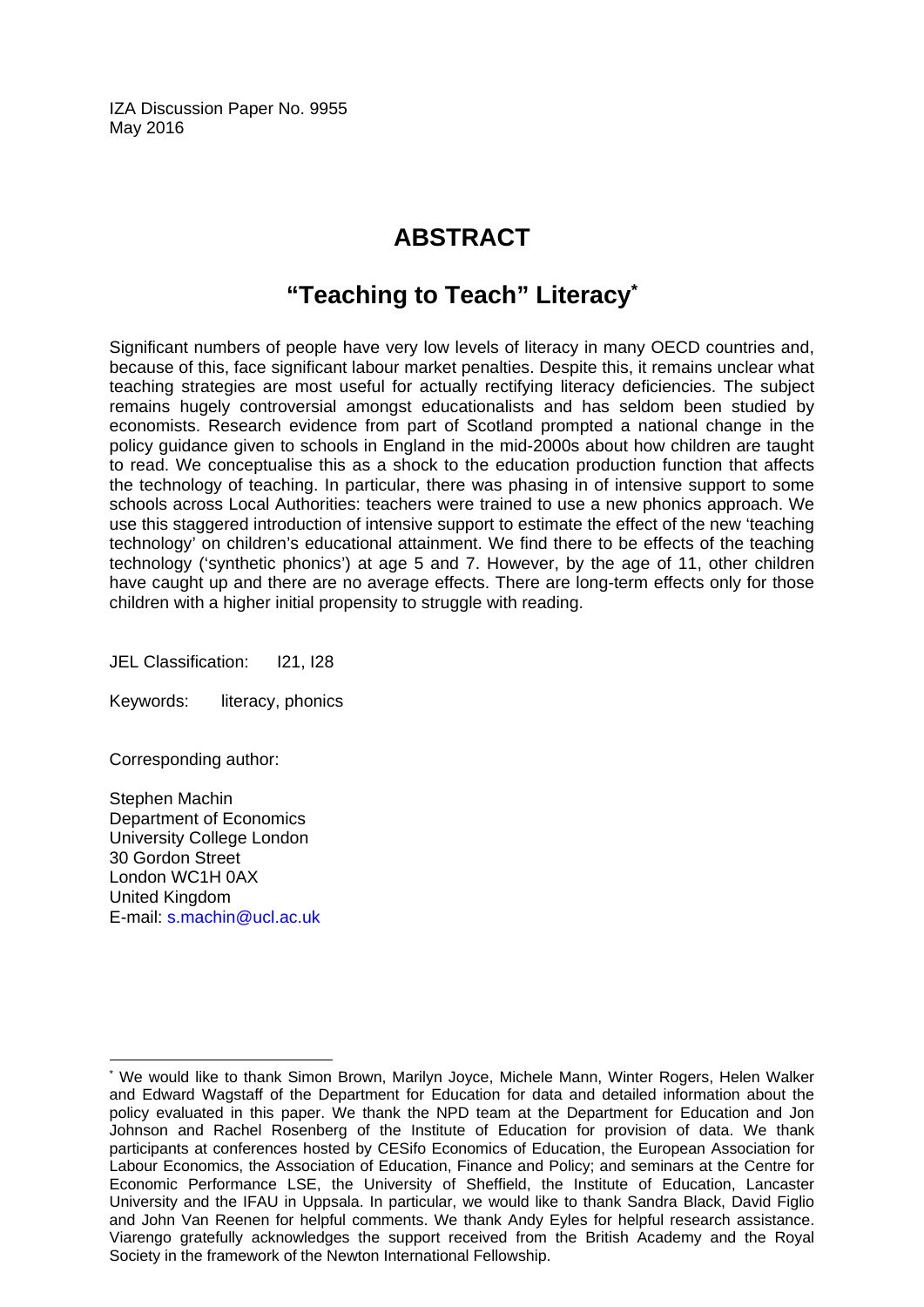#### **1. Introduction**

**.** 

Learning to read and write is an essential skill for modern life, yet about 15% of the adult population in OECD countries have not mastered the basics,<sup>1</sup> being unable, for example, to fully understand instructions on a bottle of aspirin. These literacy problems are especially serious in England where younger adults perform no better than older ones (Kuczera et al., 2016). In this context, it is unsurprising to see that not having basic literacy skills generates significant and sizable wage and employment penalties in the labour market (Vignoles, 2016).

How can the situation be improved? It is well understood that good teaching is important for pupil learning and their educational trajectories through school. There is a solid evidence base that teachers, and teaching methods, can matter both for literacy (e.g. Jacob, 2016; Machin and McNally, 2007; Slavin *et al*., 2009) and more generally (e.g. Aaronson et al., 2007; Chetty et al. 2014a, 2014b; Hanushek et al., 2005). But this still leaves open the question as to how we obtain better teaching. One approach is to attract and retain people with higher quality teaching skills. Another approach is to upgrade the skills of any given stock of teachers. A key question is can good teaching be taught?

When it comes to learning to read, many argue that there are pedagogies which are transformative in their effects. If this were true, it would provide a simple policy solution for getting the whole population literate – policy makers could just insist that all teachers adopt a particular pedagogy for teaching children how to read. In fact, this centralised policy approach to education is something done by English policy makers in this area. Although they encourage schools to be autonomous is some respects (e.g. the new academy schools as described in Eyles and Machin, 2015), successive governments have been happy to advocate

<sup>&</sup>lt;sup>1</sup> The results of PIAAC (OECD 2013), show that 15.5% of adults have a proficiency of 'level 1' or below. See Table 2.2. http://skills.oecd.org/documents/SkillsOutlook\_2013\_Chapter2.pdf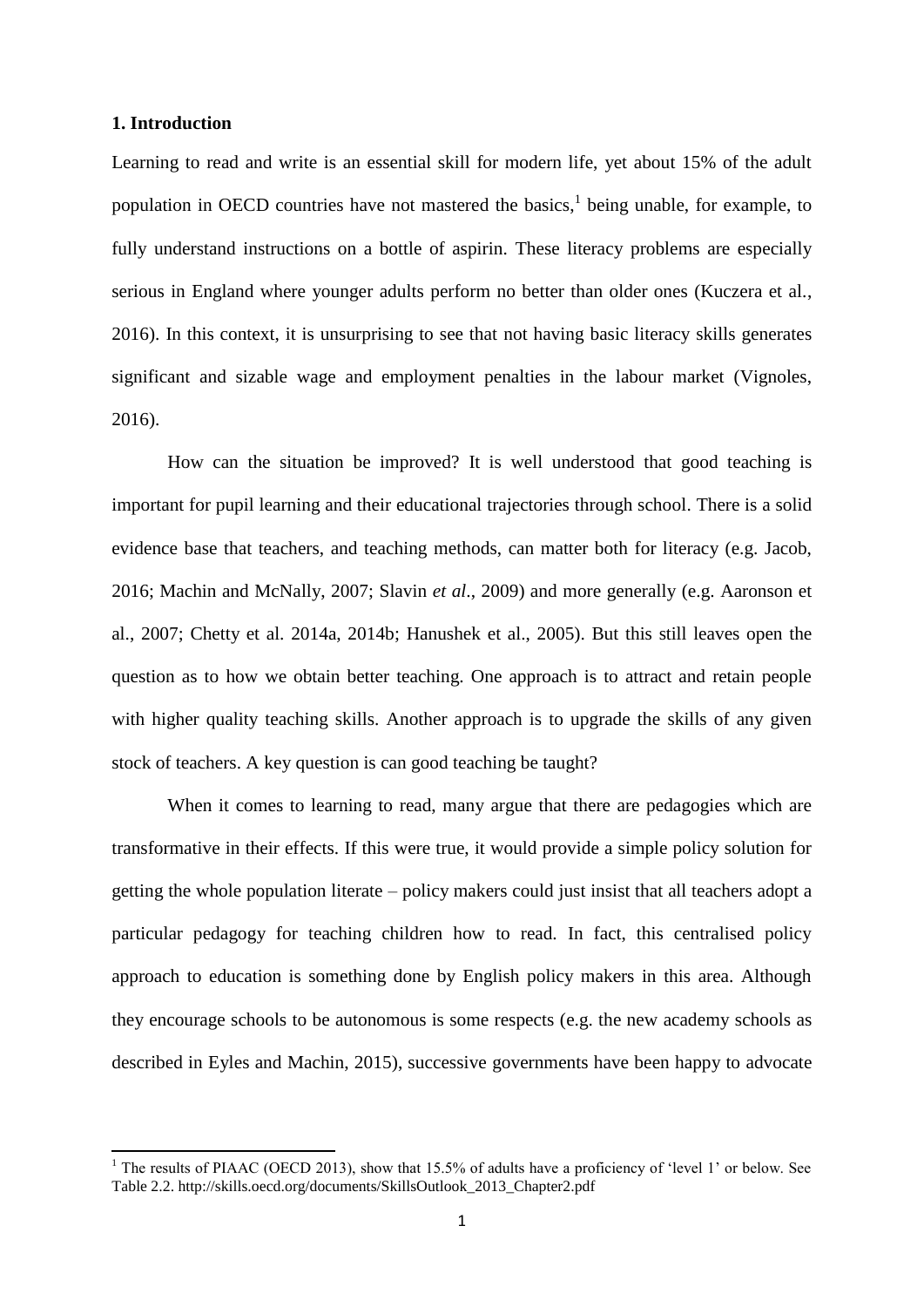and recommend how reading should be taught to primary school children, with little sound evidence to back them up. This continues to be highly controversial.<sup>2</sup>

How reading should be taught in schools has been and remains hotly debated amongst educationalists.<sup>3</sup> Learning to read and write in English is difficult relative to other languages because of phonological complexity of syllable structures and an inconsistent spelling system (Wyse and Gosmani, 2008). In countries like Greece, Finland, Italy and Spain, syllable structure is simple and there are 1:1 mappings between letters and sounds. This is far from the case for English where many words look alike but sound different (and vice versa). Despite various unsuccessful attempts at reforming the alphabet over time (most famously by George Bernard Shaw), the language of 26 letters and 45 phonemes that can be spelled in at least 350 ways (Pollack and Pickarz, 1963) is more objectively challenging than learning to read in other languages.

Perhaps because of its complexity, there has been much disagreement about how to teach English. The historic division has been between proponents of 'whole language' versus 'phonics' approaches. The approaches each encompass different methods. In essence 'whole language' is about being introduced to language through context (e.g. through stories, picture books etc.) whereas 'phonics' is about a more systematic method of teaching how spelling patterns correspond to sounds. The building blocks of the language are assembled before stories are introduced. The 'phonics' method was the norm until the mid-19<sup>th</sup> Century, but in the 1930s and 1940s, the 'whole word' model became popular (Hempenstall, 1997) – whereby words were introduced through their meaning and should be recognised by sight, using the cue of their shape and length.

**.** 

 $2^2$  For example, the UK literacy association has criticised the government for excessive concentration on phonics in its instructions to schools (UKLA, 2010). Also controversial is the Phonics Screening Check, which now has to be taken by all 6 year olds. This was undertaken for the first time in 2012 and only 58% of children passed the test.

<sup>&</sup>lt;sup>3</sup> See Mike Baker's synopsis around the time of the 2005 controversy. <http://news.bbc.co.uk/1/hi/education/4493260.stm>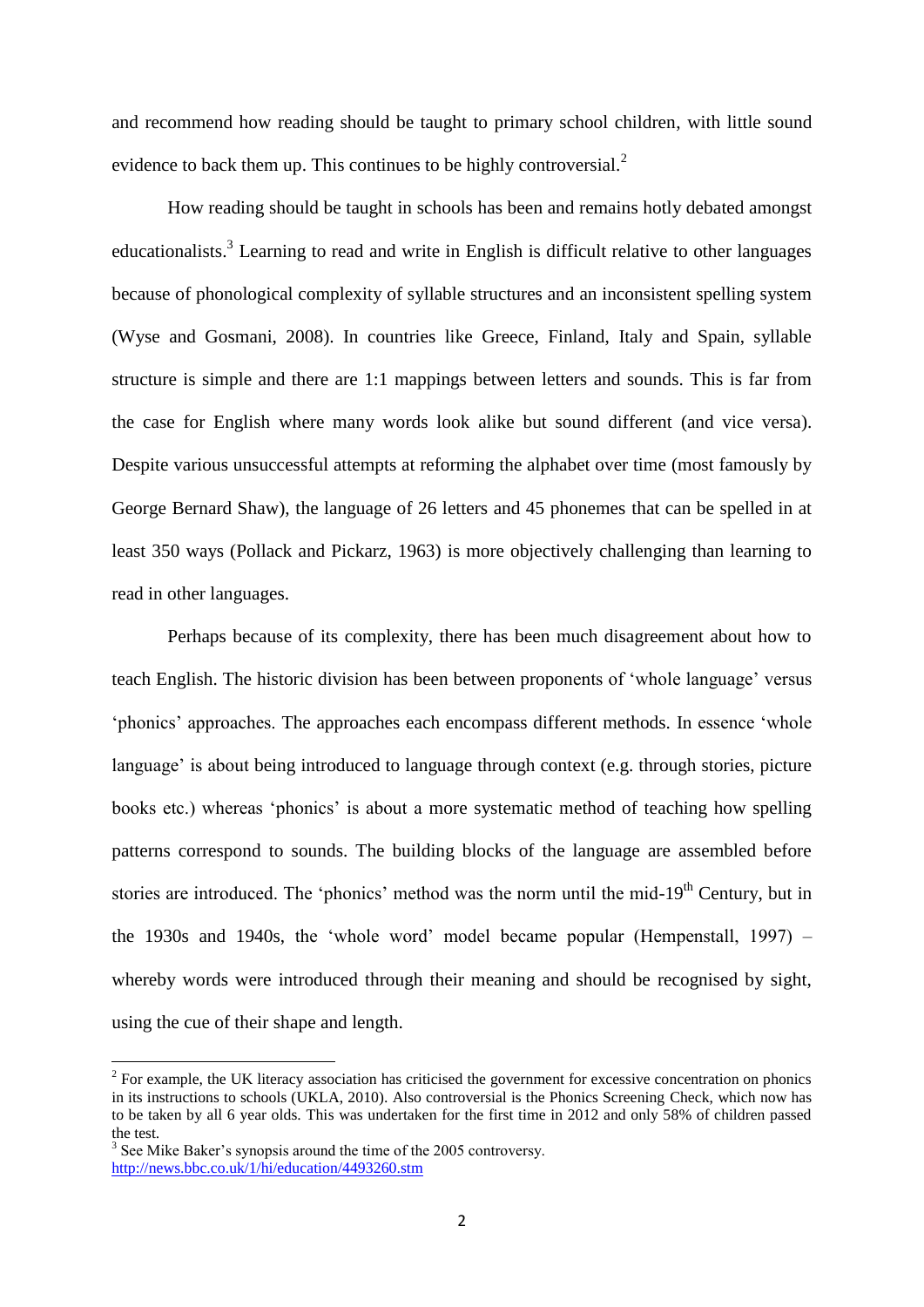Only relatively recently has 'systematic phonics' instruction been advocated in English-speaking countries: in 2000, by the US National Reading Panel (NICHD, 2000), in 2005 by the Australian government (Australian Government, Department of Education Science and Training 2005), and in 2006 by a review commissioned by the English government (Rose, 2006) that was subsequently implemented in all schools. In England, the policy adopted was narrower than in other English-speaking countries (Wyse and Gosmani, 2008) because it advocated a more extreme view of how exactly phonics should be taught (known as 'synthetic phonics') and then obliged all schools to implement the approach. In the research we have undertaken we are able to evaluate it because a pilot was established to inform the review itself and because subsequently training in how to implement the new approach was rolled out in an iterative manner to Local Authorities before it became properly embedded in the system as a whole.

In this paper, we compare pupils in schools who were exposed to the original pilot (that ran concurrently with the Rose review) and pupils in schools in the first wave of the programme (post Rose review) with pupils in schools that were subsequently targeted for training in the use of the programme as it was rolled out to different Local Authorities (LAs). We view the intensive training provided as part of the roll-out as a shock to schools that changes the productivity of teachers. We observe an instant effect of the programme at age 5 that is as large as the initial effect of lower class size revealed by Project STAR (Krueger, 1999; Krueger and Whitmore, 2001). However, the policy is of much lower cost, as it involves employing a literacy consultant working with 10 schools per year to deliver intensive support as well as arranging for dissemination and training opportunities throughout the Local Authority. We are able to view whether the programme effect lasts after the intensive training is complete and whether it is stronger for those exposed to it at a younger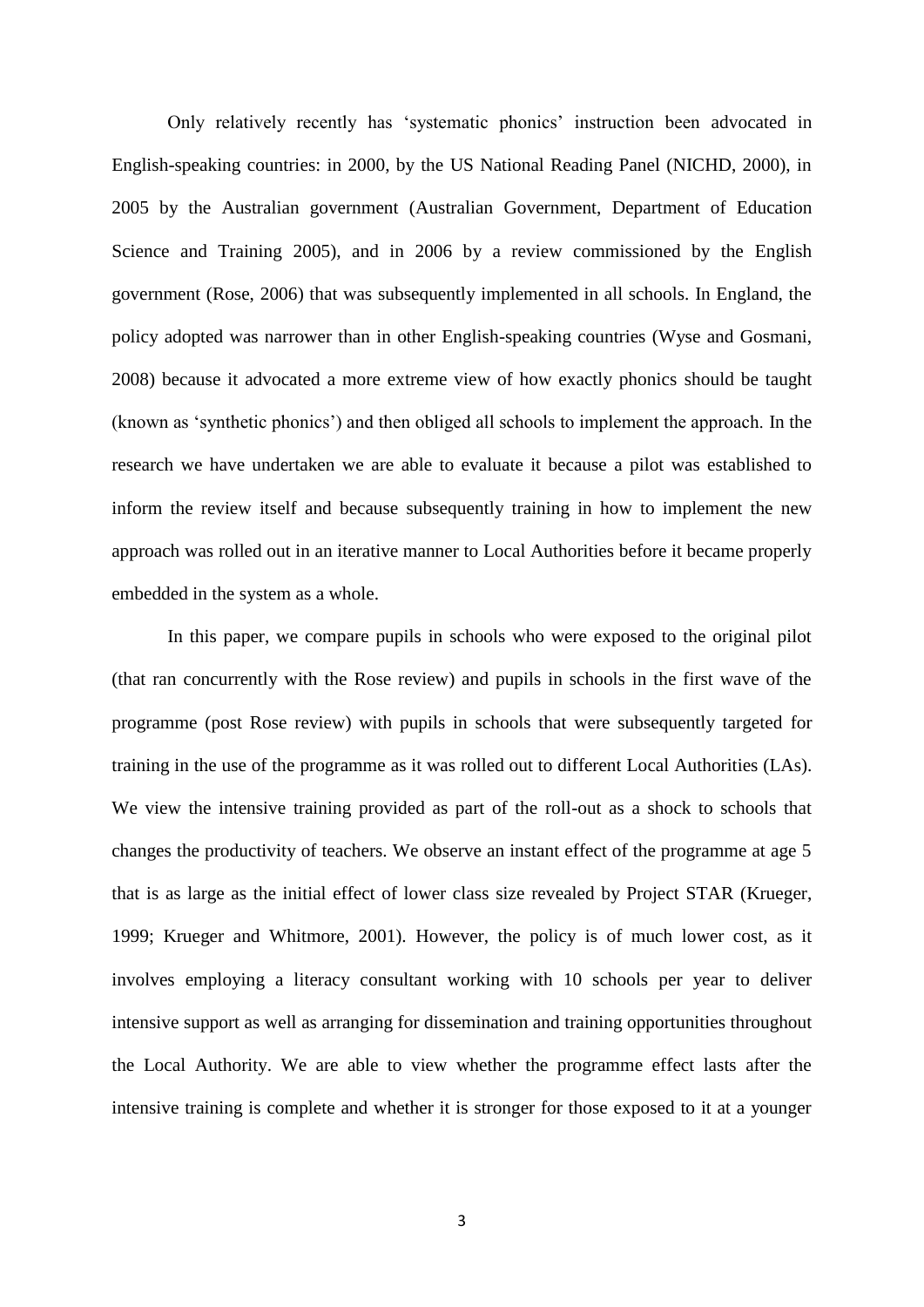age (and for longer) as they progress through school. We find that effects are evident up to age 7 and stronger for those with greater exposure to the programme.

We are also able to follow cohorts as they go through primary school to see if any initial effects lasted until the end of primary school (age 11). Most children learn to read eventually and we do not find evidence of average effects at this age for reading, a broader measure of English attainment or maths. However, we explore whether there is heterogeneity in the estimated effect of the treatment for those with a high probability of being struggling readers on school entry (i.e. those from disadvantaged backgrounds and/or those who are non-native speakers of English). Effects persist at age 11 for young people in this category (even though the treatment stopped 4 years earlier). The effect sizes for the most disadvantaged group seem high enough to justify the costs of the policy. This study therefore shows that good teaching can indeed be taught and this is an example of a 'technology' which his helpful in closing the gap between students who start out with disadvantages (whether economically or in terms of language proficiency) compared to others.

The rest of the paper is structured as follows. In Section 2, we explain the English education system, our data, and how phonics has been used in schools before and after the policy change in the mid-2000s. In Section 3, we outline our conceptual framework and empirical strategy. In Section 4, we discuss our results, firstly in the context of an 'events study' for 5 year olds, then based on an analysis of programme effects as relevant cohorts progress through the school system (at age 5, 7, and 11) and then we evaluate whether the policy has a heterogeneous effect depending on whether the student is classified as disadvantaged or a non-native English speaker. We also conduct various placebo tests and robustness checks, such as whether the policy effects subjects other than reading. We conclude in Section 5.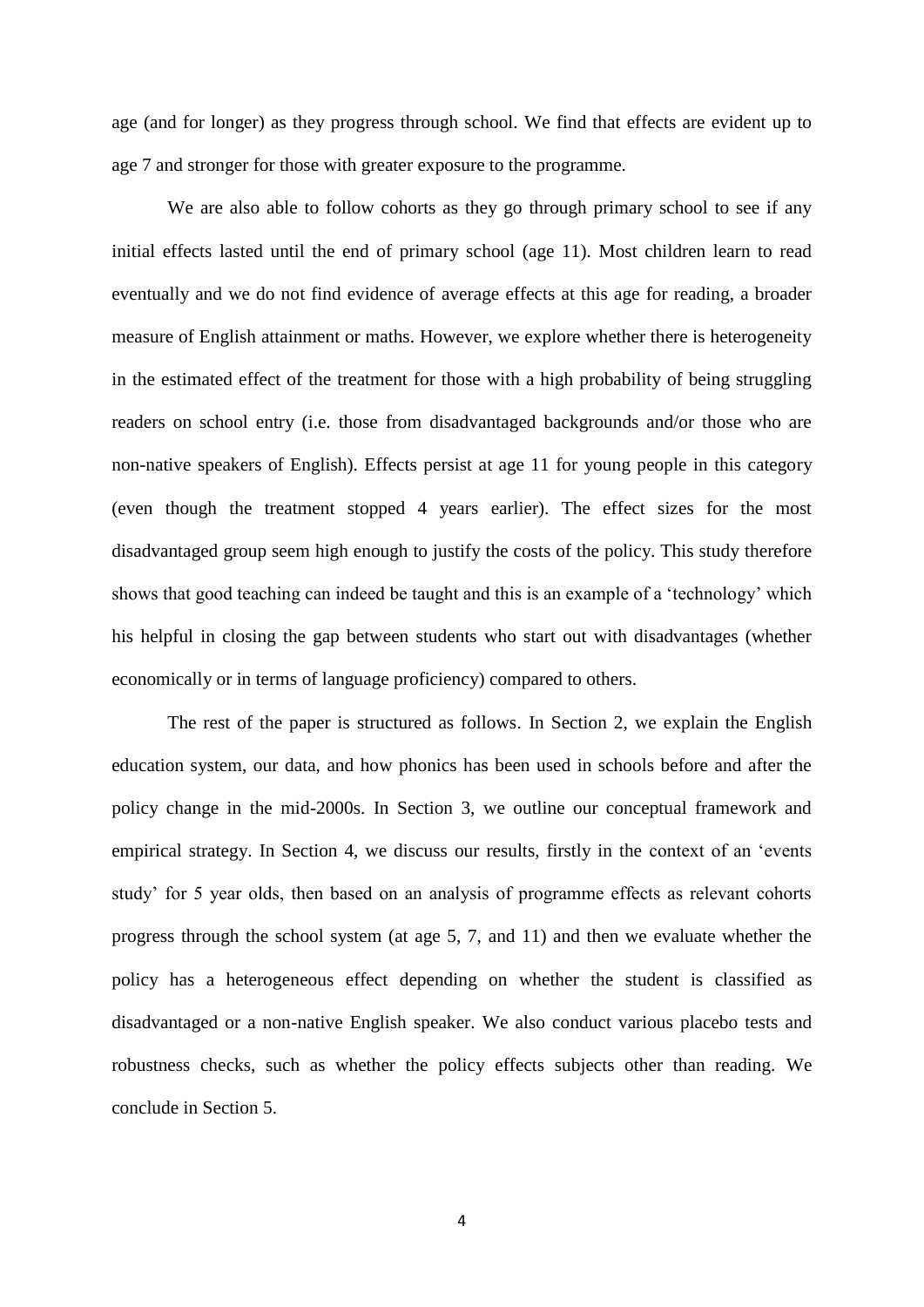#### **2. The English Education System**

#### **2.1. Assessment and Data**

The national curriculum in England is organised around 'Key Stages'. In each 'Key Stage' there are various goals made out for children's learning and development and it ends with a formal assessment: the Foundation Stage at age 5, and Key Stages 1 through 4 at ages 7, 11, 14 and 16. The assessments at age 11 and 16 are set and marked externally. These Key Stage 2 and 4 tests are at the end of primary and secondary school respectively and are 'high stakes' for the school in that they are the basis of the School Performance Tables, which are publicly available. At the other ages pupils are assessed by their own teachers. However, there is extensive guidance on how the assessment should be made and it is moderated.

Children must start school the September after they turn 4 years old and there is no grade repetition. For most children, their first assessment takes place at the end of reception year (i.e. the first year) of primary school<sup>4</sup>, when the child is at age 5. This Foundation Stage of education is made against 13 assessment scales comprising 6 areas of learning: personal social and emotional development (3 scales), communication, language and literacy (4 scales), mathematical development (3 scales), knowledge and understanding of the world (1 scale), physical development (1 scale) and creative development (1 scale). Points are allocated within each scale. We can sum points over all scales to get a total score or sum points within each sub-category. In this paper, we focus on the score for 'communication, language and literacy'. The first year for which this information is produced is 2003. Between 2003 and 2006, the assessment was only done for a  $10\%$  child-level sample.<sup>5</sup> From 2007 onwards, all children in England have been assessed in this way.

The Key Stage 1 assessments take place when the pupil is at age 7. Head teachers have a statutory duty to ensure that their teachers comply with all aspects of the Key Stage 1

<sup>4&</sup>lt;br><sup>4</sup> Some children may be assessed in settings such as nursery schools and playgroups which receive Government funding.

<sup>&</sup>lt;sup>5</sup> In our data, all schools are represented in roughly the same proportion from 2003-2006.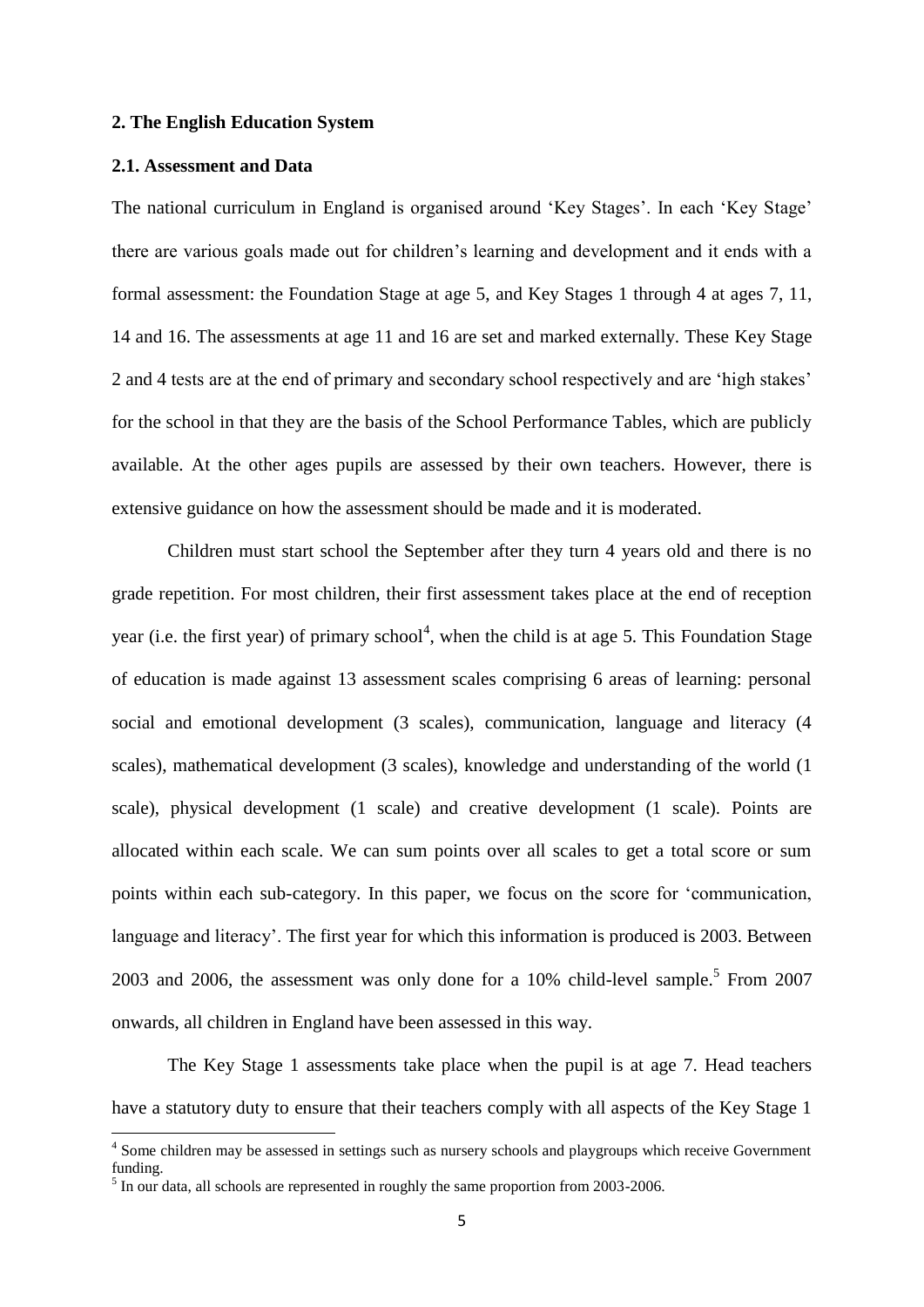assessment and reporting arrangements. The assessments are in reading, writing, speaking and listening, mathematics and science. We will focus on the teacher assessments for reading, although we do examine whether there are effects on other subjects (described in Section 4.4 below). Local Authorities (and other recognised bodies) are responsible for moderation of schools. Thus, although teachers make their own assessments of students (and therefore are susceptible to potential bias), there is a process in place to ensure that there is a meaningful assessment that is standardised over all of England. At age 7, students are given a 'level' (i.e. there is no test score as such). However, following standard practice, we transform National Curriculum levels achieved in reading, writing and mathematics into point scores using Department for Education point scales.

In Key Stage 2, at the end of primary school, pupils take national tests in English, maths and science. These are externally set and marked. There is a continuous measure of achievement in all subjects. An important target for schools is the percentage of pupils that achieve level 4 or above – because this is what matters for the performance tables, which are publicly available.

The National Pupil Database (NPD) is a census of all pupils in the state system in England. During the primary phase of education, this accounts for the vast majority of children. We exclude a small number of independent and special schools from the analysis. We mainly use data between 2003 and 2012, because the age 5 assessment was introduced in 2003. It was originally a 10 per cent child-level sample, but the information was reported for all children from 2007 onwards.

The NPD gives information on all the assessments described above and basic demographic details of pupils – such as ethnicity, deprivation (measured by whether they are eligible to receive free school meals), gender, and whether or not English is their first language. As we know the school attended, we can control for school fixed effects in our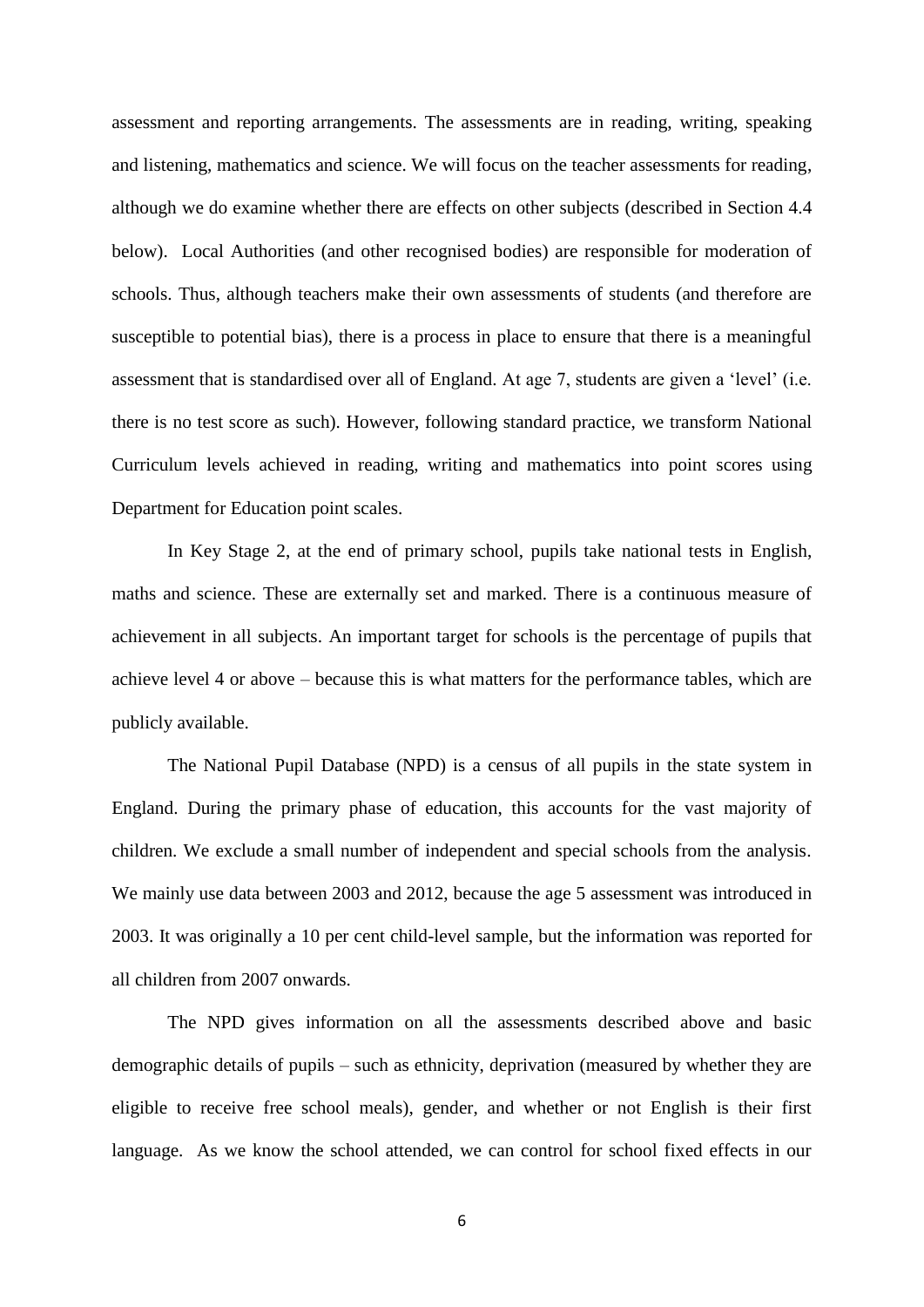analysis – and we can track students if they change schools. For a small minority of areas, there is a structure where pupils attend one type of school from about age 5-10 and then transfer to middle school before going to secondary school. However, in most places, there is no middle school and pupils make the transition to secondary school at the age of 11 (in the autumn after the Key Stage 2 assessment).

For the period covered by our study schooling was organised at the local level into Local Education Authorities (of which there are 152). Schools are largely self-governing and the main functions of the Local Authority are in building and maintaining schools, allocating funding, providing support services, and acting in an advisory role to the head teacher regarding school performance and implementation of government initiatives. The Department for Education have provided us with details of the Local Authorities and schools involved in initial phonics pilot (EDRp) and how support was phased-in across Local Authorities and schools in subsequent years (through the CLLD programme). We describe this below in detail, after first discussing the use of phonics in schools.

#### **2.2. The Use of Phonics in Schools**

There are two main approaches to learning the alphabetic principle: synthetic phonics and analytic phonics. The former is used in Germany and Austria and is generally taught before children are introduced to books or reading. It involves learning to pronounce the sounds (phenomes) associated with letters 'in isolation'. These individual sounds, once learnt, are then blended together (synthesised) to form words. By contrast, analytic phonics does not involve learning the sounds of letters in isolation. Instead children are taught to recognise the beginning and ending sounds of words, without breaking these down into the smallest constituent sounds. It is generally taught in parallel with, or sometime after, graded reading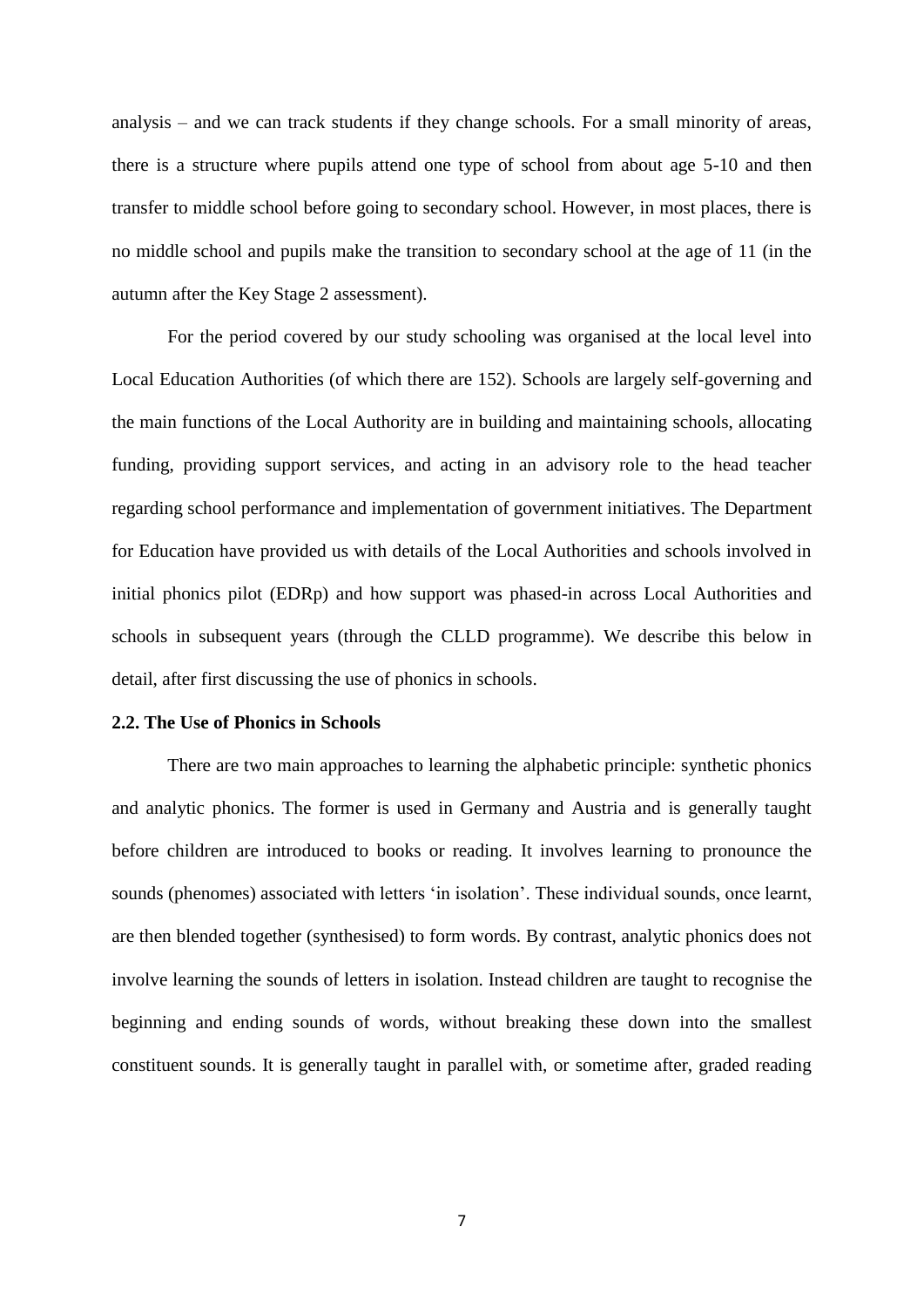books, which are introduced using a 'look and say' approach.<sup>6</sup> One of the reasons the debate between educationalists is so divisive is because those advocating 'synthetic phonics' argue this should be taught before any other method. The other side argue that one size does not fit all and it is possible to teach other aspects of reading at the same time.

Up to 2006, the English literacy strategy recommended analytic phonics as one of four 'searchlights' for learning to read in the National Literacy Strategy (in place since 1998) – the others were knowledge of context, grammatical knowledge, word recognition and graphic knowledge. However, a review of this approach was prompted by a study in a small area of Scotland (Clackmannanshire), which claimed very strong effects for children taught to read using synthetic phonics (Johnston and Watson, 2005). The outcome of the review was the 'Rose Report' (DfES, 2006), after which government guidelines were updated to require the teaching of synthetic phonics as the first and main strategy for reading. According to Wyse and Goswani (2008), one of main differences with the previous 'searchlights' model is that the new 'simple view of reading' separates out word recognition processes and language comprehension processes. There was a detailed programme called 'Letters and Sounds: principles and practice of high quality phonics' which teachers were expected to follow (Primary National Strategy, 2007). This is summarised (as in Wyse and Goswani, 2008) in Table 1.

At the same time as the review was taking place (before it was published), there was a pilot in 172 schools and nurseries that was principally to give intensive training to teachers on the use of synthetic phonics in early years. After the Rose report, training was rolled out to different Local Authorities (LA). The LAs were given funding for a literacy coordinator who would work intensively in about 10 schools per year but also disseminate best practice

**.** 

<sup>6</sup> Children are typically taught one letter sound per week and are shown a series of alliterative pictures and words which start with that sound, e.g. car, cat, candle, caste, caterpillar. When the 26 initial letter sounds have been taught, children are introduced to final sounds and to middle sounds. At this point, some teachers may show children how to sound and blend the consecutive letters in unfamiliar words.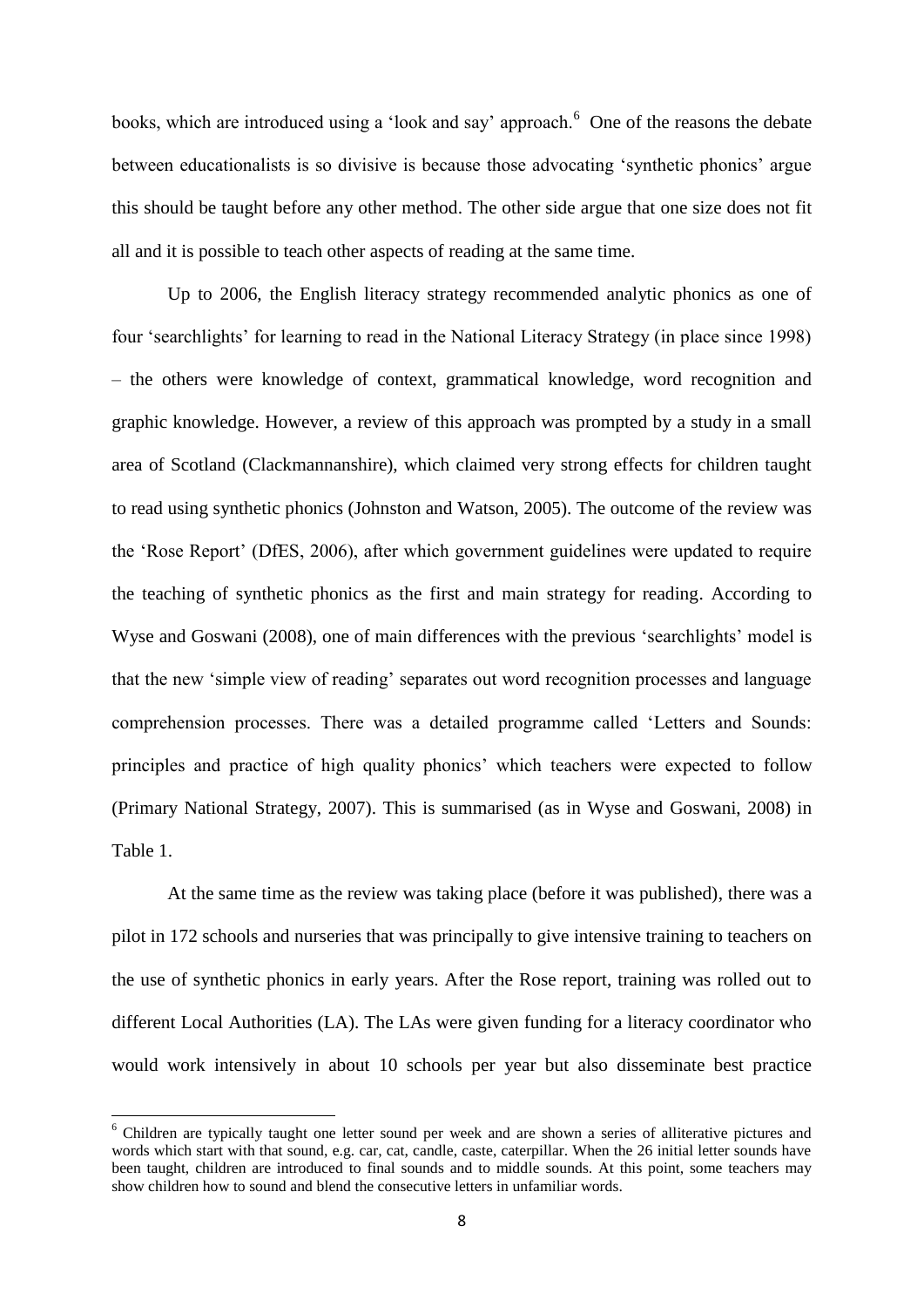throughout the LA by offering courses. The programme was rolled out iteratively to different Local Authorities – only reaching all Local Authorities by the school year 2009/10. Thus, it was not anticipated that all schools would update their early years' teaching overnight, even though the government guidelines had changed.<sup>7</sup>

More specifically, the "*The Early Reading Development Pilot"* (ERDp) was introduced in 2005 to test out the pace of phonics teaching and, in terms of timing, ran alongside the Rose review.<sup>8</sup> This involved 18 Local Authorities (LAs) and 172 schools and settings in the school year 2005-06.<sup>9</sup> "The Communication, Language and Literacy *Development Programme"* (CLLD) was launched in September 2006 to implement the recommendations of the Rose Review, replacing the EDRp. A further 32 LAs were invited to join the original 18 LAs, each receiving funding for a dedicated learning consultant. The next wave of the CLLD was introduced from April 2008. This involved another 50 LAs. Then the last third of LAs (i.e. another 50) joined the CLLD programme in April 2009.

The essential model of support was similar across the EDRp and the CLLD (in successive waves). In the EDRp, LAs received funding to engage leadership teams and Foundation Stage practitioners in pilot schools, run an initial cluster meeting for pilot schools and ensure schools complete an audit of their provision. The intention was to disseminate information and build capacity across the Local Authorities and not just those identified as part of the Pilot. For the CLLD, all LAs received £50,000 to support the appointment of a specialist consultant to work across early years and Key Stage 1 (i.e. the stages of the

**.** 

 $<sup>7</sup>$  In 2010, a government spokesman implied that the 'Communication, Language and Literacy programme' was</sup> necessary to enable schools to make the necessary changes.

http://www.theguardian.com/education/2010/jan/19/phonics-child-literacy

<sup>&</sup>lt;sup>8</sup> It was requested by Andrew Adonis, the then Minister of State for education, in response to the findings of the Select Committee on the teaching of early reading.

As some pre-school settings were involved (i.e. nurseries), we have fewer primary schools that this in our data – roughly 160 schools. However, it has been confirmed that the Reception year in these primary schools was the main initial focus for this policy.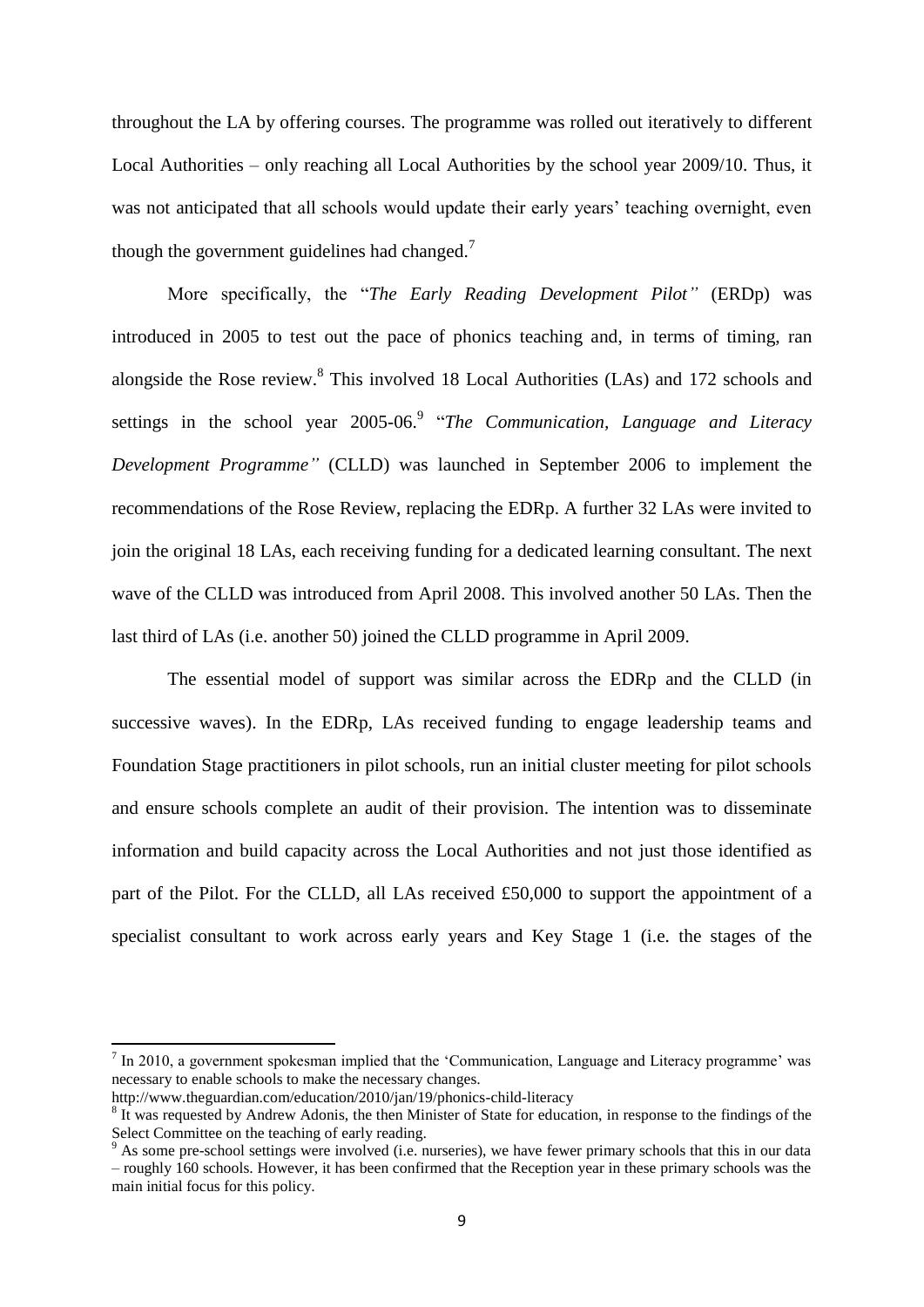curriculum supporting children from age 4-7), with a further £15,000 to allocate to schools and settings.

LAs were asked to employ their funded CLLD consultant to providing coaching support to at least ten schools per year. The consultant works mainly in the Reception year (first year of school) and Year 1, but also in Year 2 and nursery. This includes termly collection of pupil progress data. Developing the role of a lead within the school for early literacy was a key part of the programme in order to build capacity and enable schools to sustain improvements. Schools were expected to exit from intensive support in a year if possible. The consultant also provided support to other schools and settings in the Local Authority, usually through the provision of courses. In most cases, such 'Continuing Professional Development' courses were offered to all schools.

The consultant support involved an initial audit and assessment visit to help schools get started on the programme. This included drawing up a 'CLLD action plan', making observations and detailed assessments of children. In a second visit, the consultant would model or co-teach the adult-led activity or the discrete teaching session and help teachers and practitioners to plan further learning and teaching opportunities over the following few weeks. At this and subsequent visits, the consultant would work with teachers, practitioners and leadership teams to review children's learning and identify the next steps for teaching.

#### **2.3. Selection of Schools and Local Authorities**

The selection of Local Authorities and schools into the initial EDRp pilot and subsequent iteration of the CLLD programme to LAs/schools in successive waves was not done in a systematic way according to specific criteria. In relation to the 18 LAs selected for the EDRp pilot in 2005/06, communication with officials in the Department of Education reveals the following: selection of Local Authorities was based on current involvement with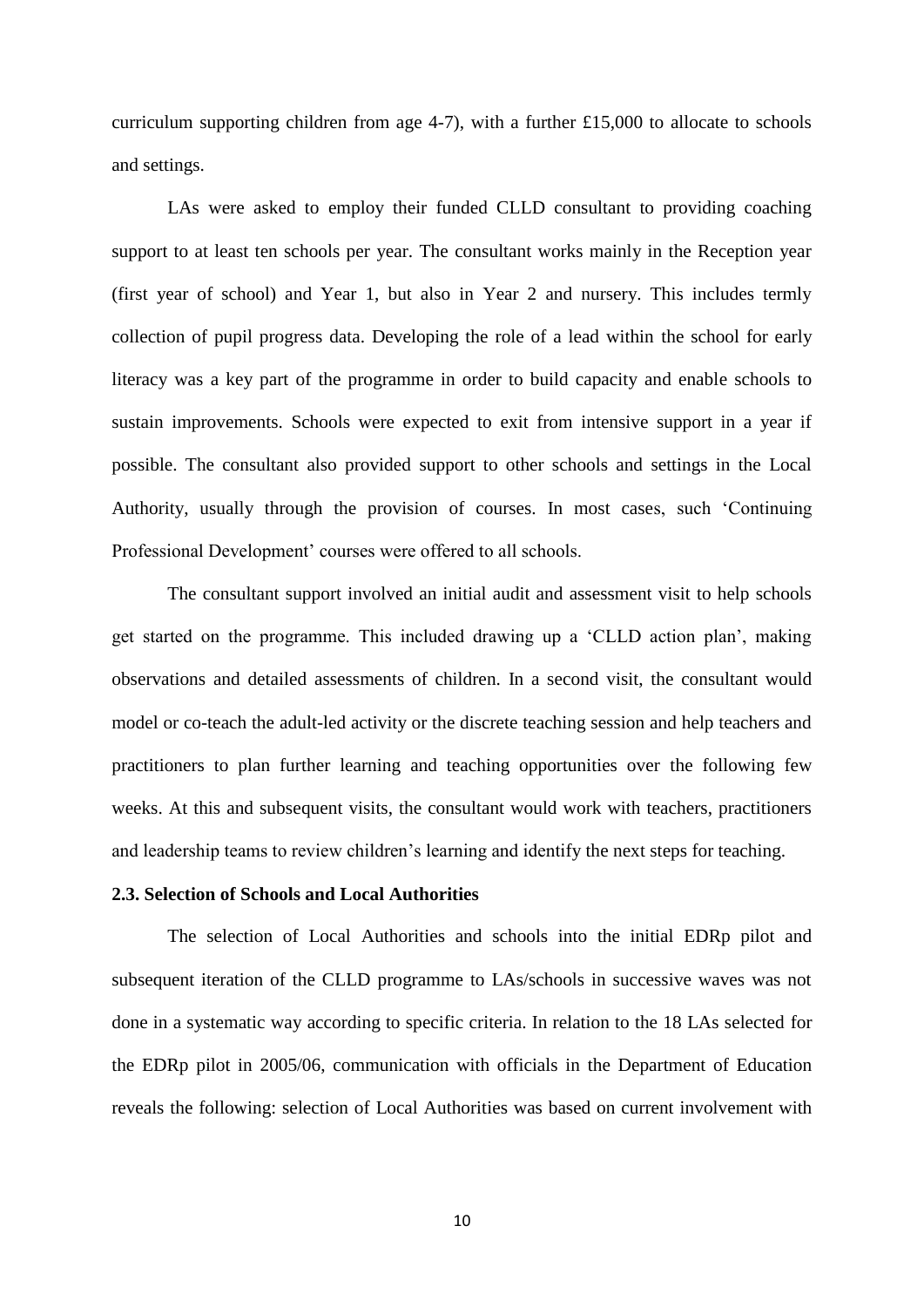the 'Intensifying Support Programme'<sup>10</sup>; capacity to deliver at short notice; existing expertise around early years learning, reading and phonics teaching; effective working relationships across Early Years and Literacy/School Improvement teams; mix of LA type and representation across regions; commitment to advocacy for early reading pilot approach; willingness to support dissemination. The decision regarding the selection of schools into the pilot was made by the Local Authority. As described by officials in the Department of Education, the criteria were as follows: willingness and capacity to engage with the pilot at all levels (i.e. headteacher, early years coordinator, relevant teachers…); commitment by the school/setting to improve the quality of teaching of early reading in the Foundation Stage; need to improve children's outcomes in communication, language and literacy; quality of teaching in the Foundation Stage must be at least satisfactory; at least two of the ten schools/settings identified in a single authority would have the potential to become leading practice schools in terms of early reading – building long-term capacity in the authority area.

In September 2006, the Communication, Language and Literacy Development Programme (CLLD) was launched to implement the recommendations of the Rose Review, replacing the EDRp. A further 32 LAs were invited to join the original 18 LAs, each receiving funding for a dedicated learning consultant. Details are similarly vague on how the additional 32 LAs were selected. We are told that they were selected after consultation with the National Strategy regional teams on the basis of several factors including data, LA capacity and the need to encompass a range of different sorts of LAs.

A second group of 50 LAs were invited to join the CLLD programme from April 2008, making 100 LAs in total. The selection was based on the number of young children in the LA who were in the 30% most deprived 'super output areas' so that the programme could support work in 'closing the gap' in attainment at Foundation Stage. LAs were advised to

1

<sup>&</sup>lt;sup>10</sup> This was a programme introduced in 2002. 13 Local Authorities with a number of local attaining schools were invited to join this two-year pilot to work with their schools in challenging circumstances. The programme was further extended to 76 LAs in 2004-05.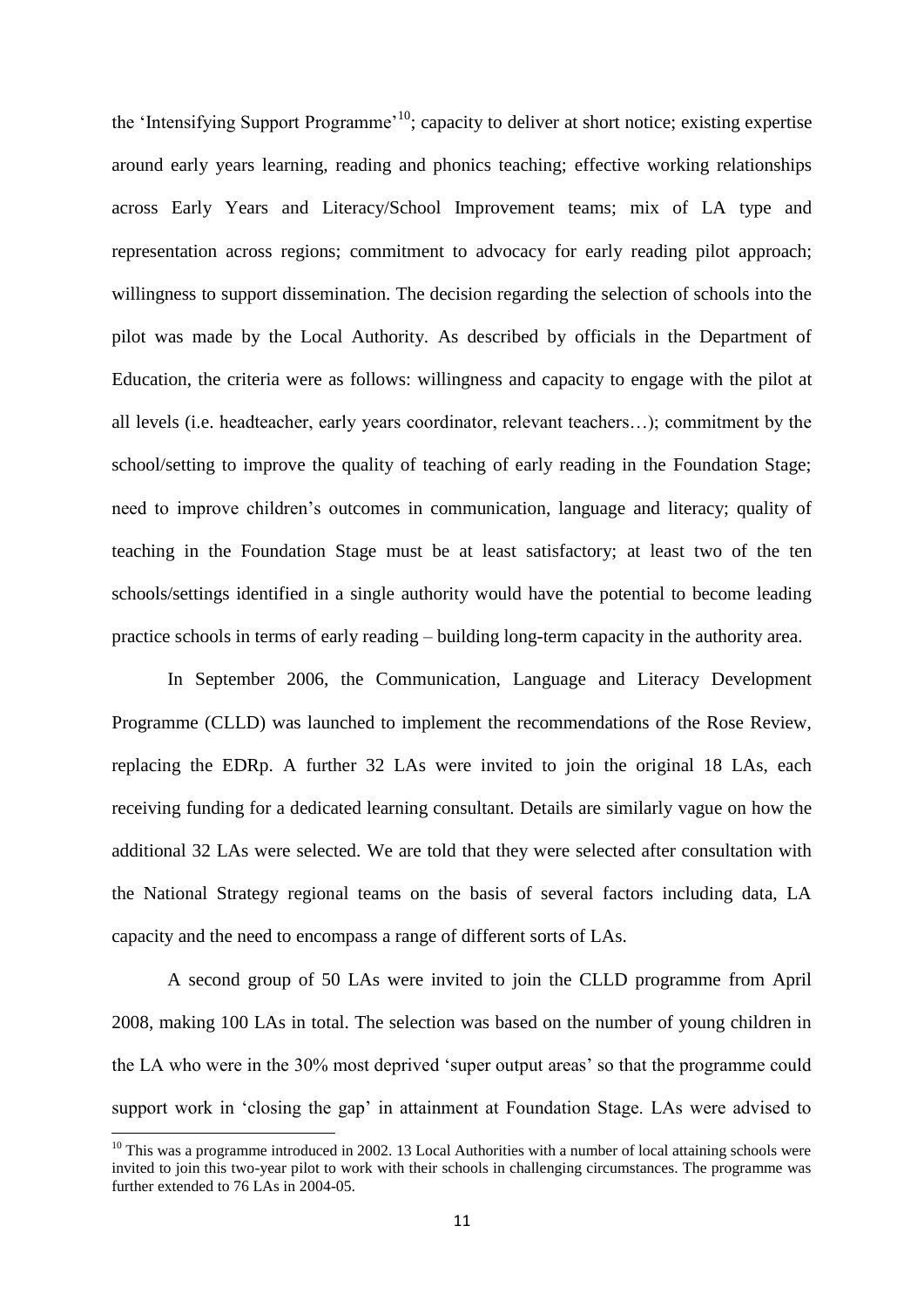select their target schools on the basis of their data for attainment at ages 5 and 7 (i.e. Foundation Stage Profile and Key Stage  $1 -$  as described in Section 3.1), taking into account local knowledge about capacity. However, the consultant's remit was to work beyond the targeted schools to disseminate effective practice as widely as possible in the LA. The CLLD programme was extended to all authorities from April 2009 with the same guidance offered on the selection of targeted schools.

Thus, we do not have clear, transparent criteria for selection of schools for 'intensive support' or how the programme was iterated through Local Authorities. This means looking at the data to define treatment and control groups is an important task. We are interested to establish whether pupils attending schools in the first round of EDRp and CLLD (i.e. two separate 'treatment groups') perform differently to those in schools that subsequently enrolled in the CLLD as this was spread across different Local Authorities between 2008 and 2010. The groups are summarised in Table 2. Our approach will involve a 'difference-indifferences' analysis, comparing outcomes before and after the policy was introduced (conditional on other attributes of schools and pupils). The credibility of the methodology rests on whether these groups show parallel trends in outcome variables pre-policy (below we show that they do) rather than whether they match closely based on observable characteristics at a point in time. However, the advantage of this approach is that all schools in the treatment and control groups were deliberately selected for 'intensive support' – and thus have more in common (for the purposes of evaluating this policy) than all those schools that were not selected.<sup>11</sup>

In Table 3, we show key characteristics of different groups of schools in the pre-EDRp year (2004/05). This is designed to understand the selection process of Local

**.** 

 $11$  Other reasons for not using non-selected schools in treated Local Authorities as a control group is that the literacy consultant was supposed to disseminate best practice throughout the Local Authority, as discussed in Section 2.2. When we do use these schools as a control group, estimated effects are smaller but for the most part, qualitatively similar to the current analysis. Results available on request.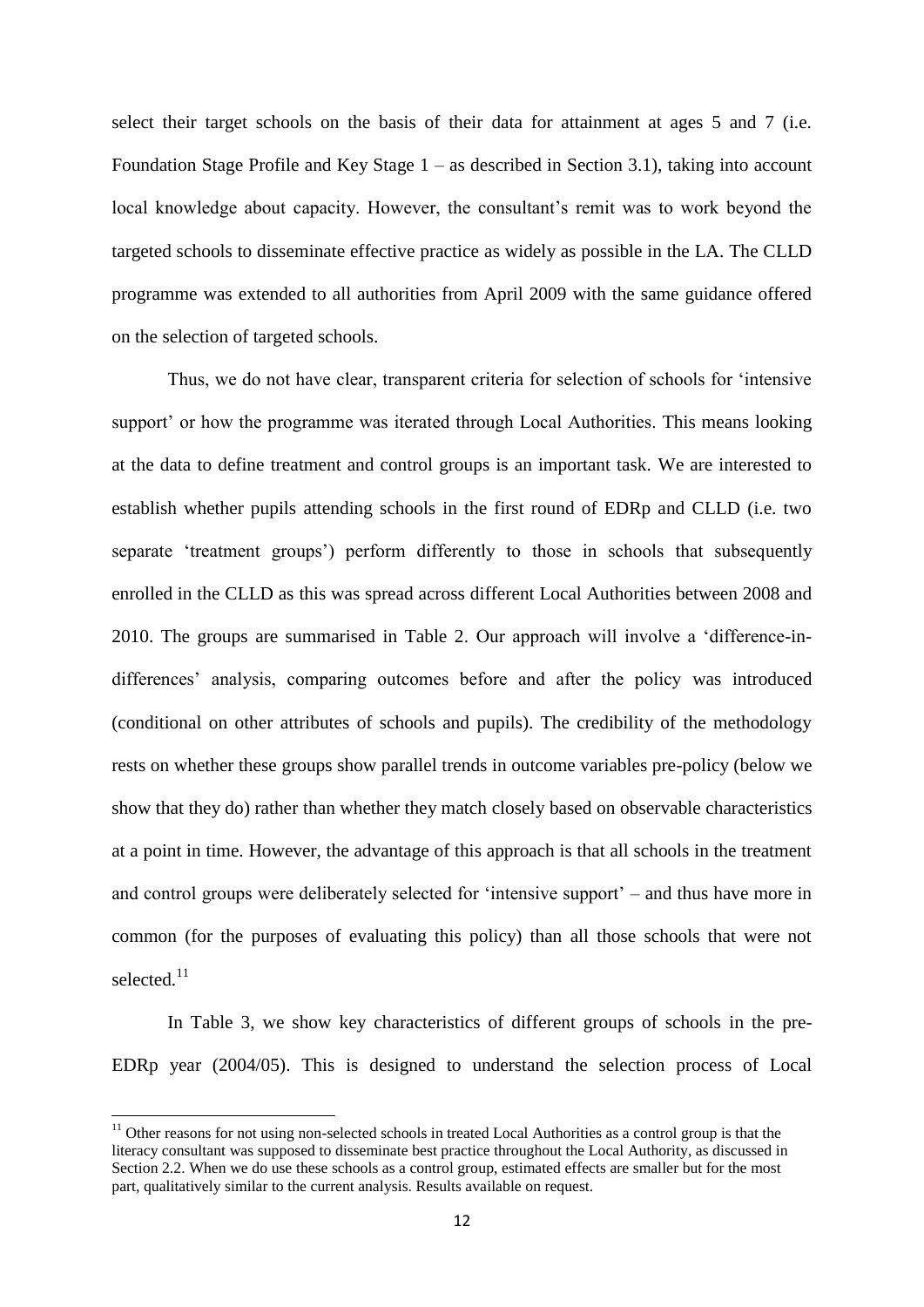Authorities and schools. Columns (1)-(6) show the following groups: (1) all schools; (2) schools in the original EDRp pilot; (3) non-selected schools in the 18 EDRp pilot Local Authorities; (4) schools in the first wave of the CLLD programme (within 50 Local Authorities); (5) schools that were not selected as part of the first Wave of the CLLD programme within the same 50 LAs; (6) schools in the first Wave of the CLLD for the other 100 Local Authorities that entered the programme between 2008 and 2010. Thus, columns (2) and (4) show statistics for the two treatment groups of interest (EDRp and first wave of CLLD respectively) and column (6) shows statistics for the control group.

We show summary statistics for our main outcome variables at age 5 and  $7<sup>12</sup>$  They are the communication, language and literacy score (standardised to have mean zero and a unit standard deviation) from the age 5 Foundation Stage and the age 7 Key Stage 1 score (similarly standardised) in reading. We also show three important demographic variables<sup>13</sup>: the proportion of children eligible to receive free school meals (an indicator of socioeconomic disadvantage); the proportion of native English speakers; and the proportion of children who are classified as 'White British or Irish'.

We learn from the Table that within the two treatment groups (i.e. columns (2) and (4)), schools selected for the treatment are (on average) lower performing than other schools within the Local Authorities of interest (i.e. as shown in columns (3) and (5)). They also tend to include a higher proportion of disadvantaged children, a lower proportion of native English speakers and a lower proportion of children classified as 'White British/Irish'. If we consider the Local Authorities selected for the treatment based on their schools not selected for intensive support in the first year (i.e. columns (3) and (5)), they do not look too different from the national average (column (1)) on most of the reported indicators, although they are a

1

 $12$  In the analysis, we link age 7 outcomes to age 11 outcomes for students in the treatment and control group respectively. The policy only applies to children during Key Stage 1 – and some children move school between Key Stages 1 and 2 (i.e. between age 7 and 11).

<sup>&</sup>lt;sup>13</sup> Apart from outcome variables measured at age 5 and 11, all summary statistics relate to children of age 7 in 2005 (the pre-pilot year).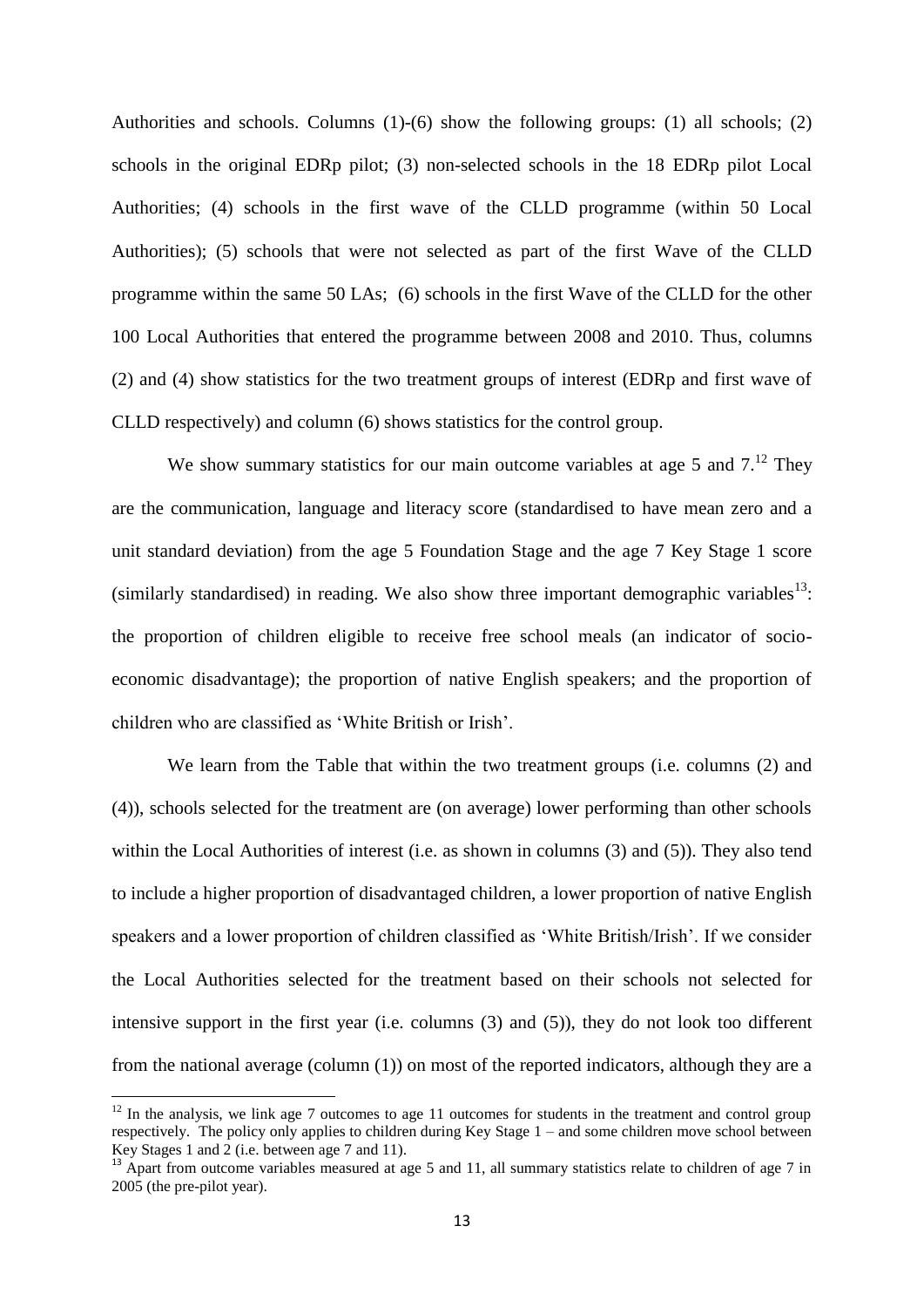little more disadvantaged (particularly the EDRp Local Authorities). The control group (column  $(6)$ ) is a lot more similar to schools in the treatment groups (columns  $(2)$  and  $(4)$ ) compared to schools that were not selected for intensive support in treatment Local Authorities (columns (3) and (5)) and to the overall sample. However, there are still significant differences at baseline between treatment and control groups and it will be important to establish that there is no differential pre-trend in outcome variables. We show this in the context of an 'event study' in Section 4 (see Figure 1) and in a regression context. These approaches very clearly show that that the parallel trends assumption is reasonable and there is no pre-policy differential effect of being in a treated school before the policy was introduced. Before we show these findings, we next turn to explain the conceptual framework and empirical strategy.

#### **3. Conceptual Framework and Empirical Strategy**

One way of conceptualising the introduction of intensive support to schools in the teaching of phonics is as a shock to the education production function (where teachers are one of the inputs). Teachers are effectively being trained in the use of a 'new technology', which should lead to an increase in their effectiveness as teachers (if the 'new technology' is actually an improvement).

Consider the following general form of the education production function:

$$
A_{ist} = f(T_{st,}X_{st}, Z_{ist})
$$
 (1)

In (1), student *i*'s attainment (*A*) in school *s* at time *t* is influenced by teachers (*T*) in the school they attend, a vector of other school inputs (*X*) and a vector of personal/family inputs (*Z*). The teaching input  $T_{st}$  (and for that matter the other inputs into the production function) can be thought of as reflecting time varying and non-time varying components, say a fixed teaching skill component and one that may change in different teaching years. One way to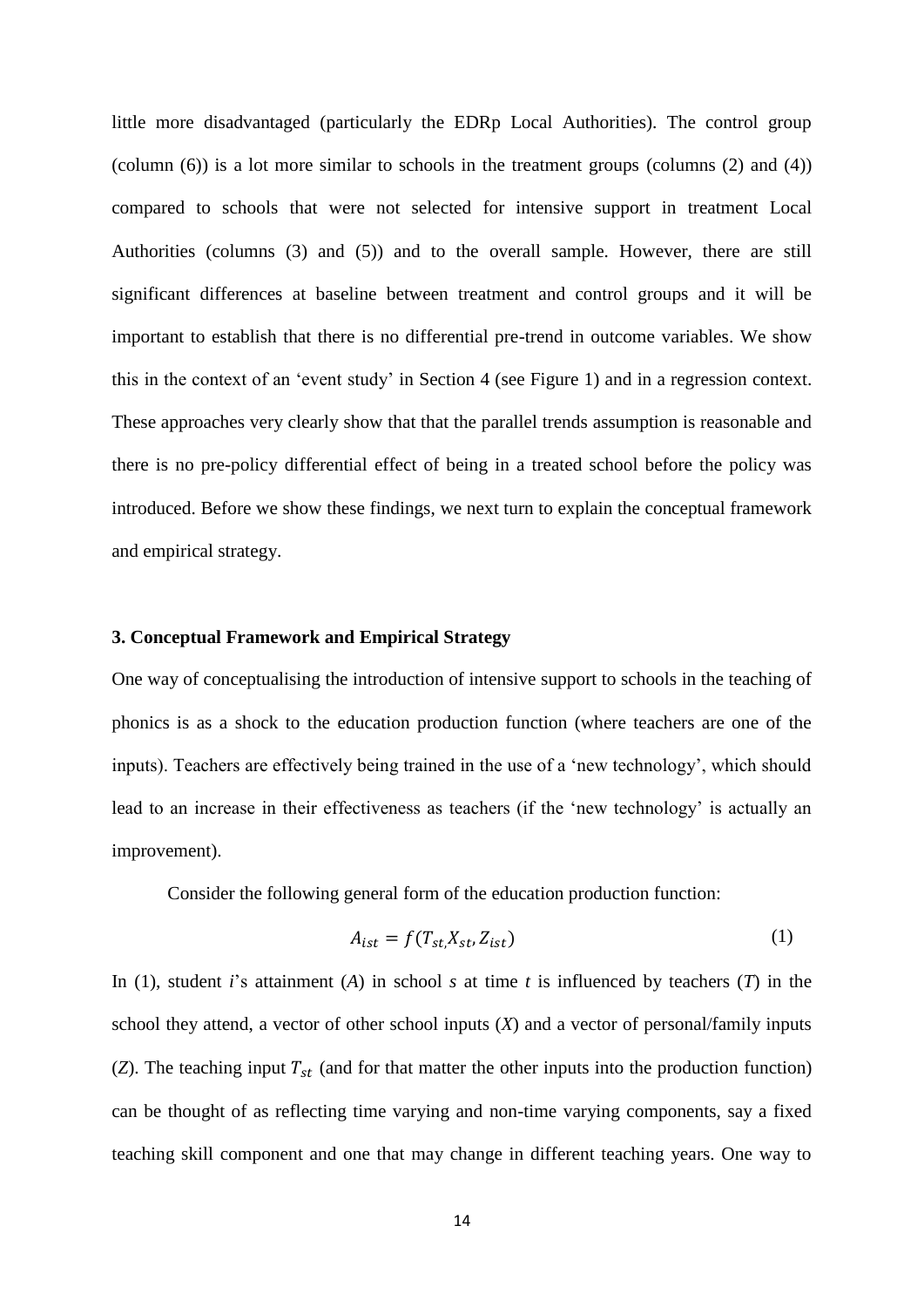parameterise this in terms of teacher skills (or efficiency) as  $T_{st} = f(S_{st}, \overline{S_s})$  with a bar denoting a time mean. Suppose in time period  $t+1$ , new information comes to light that we view as a change in 'teaching technology' that teachers need instruction in. This potentially changes the effectiveness of the time varying part of the teaching input  $(S_{st})$  whilst leaving other inputs and the fixed teacher skill component unchanged. In this way an effective introduction of the new teaching technology can be thought of as generating a positive shock to the education production function.

In our empirical analysis, we make use of the differential timing of the phasing-in of intensive support to schools as a 'natural experiment' to identify the causal effect of teacher training in the 'new technology' or pedagogy. As discussed above, we use two treatment groups of schools whose teachers were trained to deliver phonics teaching: (1) the initial schools in the pilot that was set up to inform the Rose review (i.e. EDRp); (2) the schools in the first Wave of Local Authorities that were exposed to intensive support to implement the findings of the Rose Review (i.e. CLLD). The control group consists of schools that were selected for intensive support as soon as their Local Authorities were enrolled in CLLD programme (three years after the 'EDRp treatment group'; two years after the 'CLLD treatment group'). Details of the groups and timing of entry to intensive support are provided in Table 1.

Denoting schools treated by phonics exposure and control schools by a binary indicator variable P (equal to 1 for treatment EDRp or CLLD phonics programme schools and 0 for control schools) we can model the shock to teaching skills by recasting the education production function as the following difference-in-differences equation:

$$
A_{ist} = \beta_0 + \beta_1 (P_s * I(t \ge p)) + \beta_2 (Z_{ist}) + \beta_3 (X_{st}) + \gamma_t + u_s + \varepsilon_{ist}
$$
 (2)

where  $I(t \geq p)$  is an indicator function representing time periods after time p when the phonics programmes were introduced. This research design enables us to estimate the effect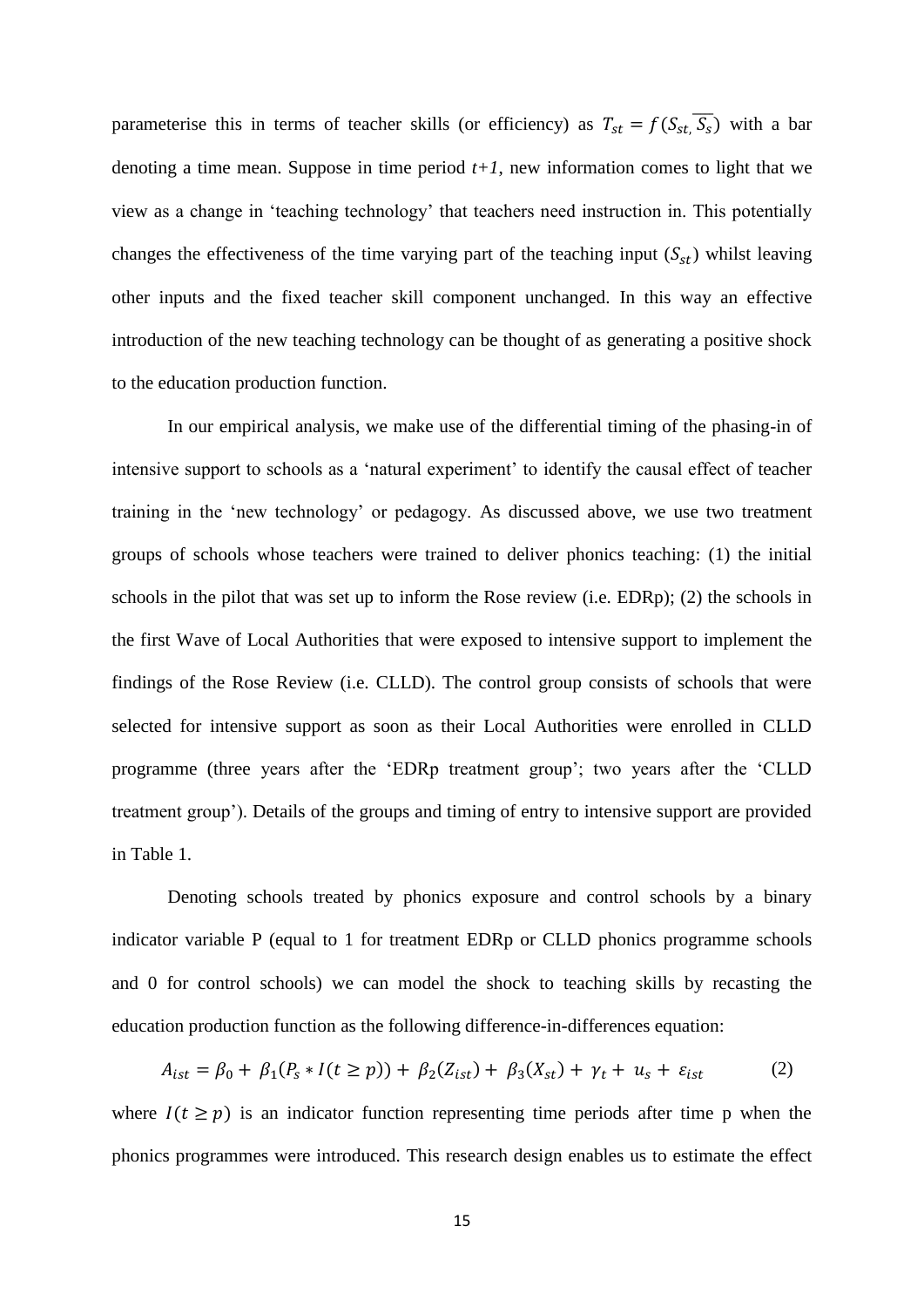of a 'phonics shock' (*P*) in a school *s* affected by the treatment at a given time *t* under the (plausible) assumption that this is the only relevant time-varying shock that affects the treated schools relative to the control schools. In fact the phased introduction makes it highly unlikely that another shock to teaching skills occurred at the same time, and thus we have a coherent research design for studying what is a relatively unusual policy in that it is inexpensive but has significant potential to reduce literacy inequalities in the early years of school.

In equation (2)  $\beta_1$  is the coefficient of interest. The specification in equation (2) controls for school fixed effects  $(u_s)$ , which includes the baseline effect of being a 'treated school' as well as any other school-level characteristics that do not change over time (including the time invariant teacher skills component). We control for a set of time dummies  $(\gamma_t)$ . Variables included in the vector of personal/family characteristics (*Z*) include gender, ethnicity; whether he/she is a native speaker of English; whether he/she is eligible to receive free school meals (an indicator of poverty) and whether he/she receives a statement of Special Educational Needs. Variables included in the vector of time-varying school characteristics (*X*) include the percentage of students in the year group according to each of the abovenamed personal characteristics.

Since we are interested in estimating effects as the affected cohorts age (through their schooling), we set most regressions up as interactions with birth cohorts rather than year. Thus, we estimate  $\beta_1$  when the treatment cohort is at age 5, 7 and 11 relative to control cohorts. For the EDPp treatment, this is the cohort of children born in 2001 whereas for the CLLD treatment, this is the cohort of children born in 2002. The treatment was initially focussed on the youngest age group but could have an effect on multiple age groups within the same year (i.e. children aged between 5 and 7). The cohort of children born in 1998 is completely unaffected at any stage. However, we show a full set of treatment x cohort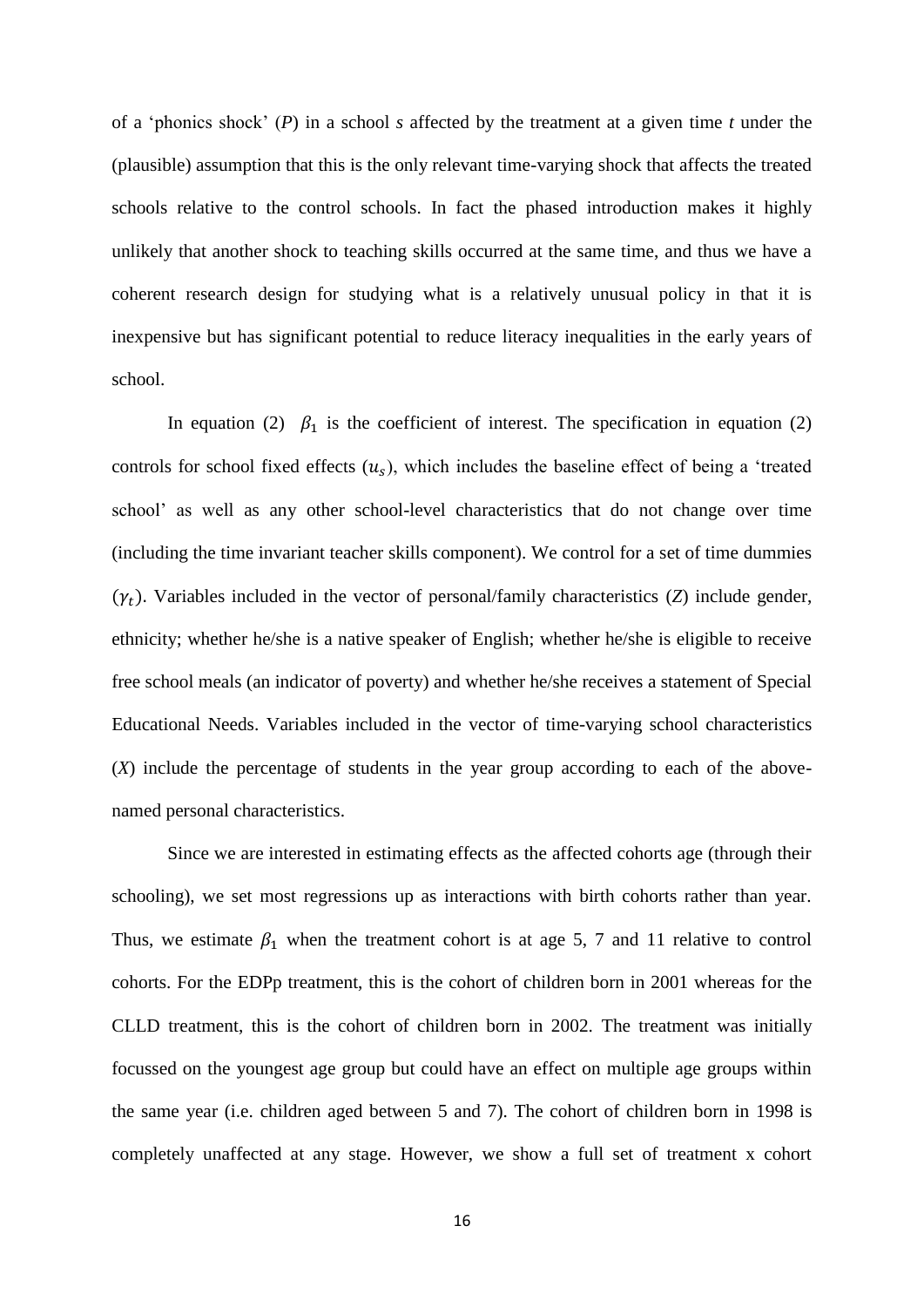interactions for those born between 1998 and 2001 (and 2002 when analysing the effect of CLLD).

Finally, we look at heterogeneity by selecting the 1998 birth cohort and the two main 'treatment' cohorts of interest (2001 for EDRp; 2002 for CLLD). We estimate

$$
A_{ist} = \alpha_0 + \alpha_1 (D_{ist} * P * T_{st}) + \alpha_2 (D_{ist} * T_{st}) + \alpha_3 (D_{ist}) + \alpha_4 (Z_{ist}) +
$$
  

$$
\alpha_5 (X_{st}) + \gamma_t + u_s + \omega_{ist}
$$
 (3)

More precisely, we estimate whether there is a differential treatment effect according to whether the student is classified as: (a) being eligible to receive free school meals; and (b) a native English speaker. In equation (3), the characteristic of interest is represented as (*D*). Again, we estimate regression as the student ages through the school system (at ages 5, 7 and 11). We set the regressions up such that the treatment effect is separately identified for each group (i.e. 'free school meal' and 'non-free school meal' children; native and non-native speakers of English). In a final specification, we estimate the two-way interactions.

#### **4. Results**

#### **4.1 Event Study**

We can see at first glance whether the policy had an effect by an 'event study' based on 5 year-olds. They were the initial target of the intensive support in schools and there is no ambiguity about the year in which we should start to see an effect. It should be the year in which the policy was introduced in both the EDRp and CLLD schools respectively. Furthermore, we should expect the effects to decline once the control group schools receive the treatment.

Having estimated equation (2), the estimated coefficient for the treatment effect ( $\beta_1$ ) and the associated 95% confidence interval are plotted in Figure 1 for the EDRp treatment v control and the CLLD treatment v control. The regression estimates are shown in Appendix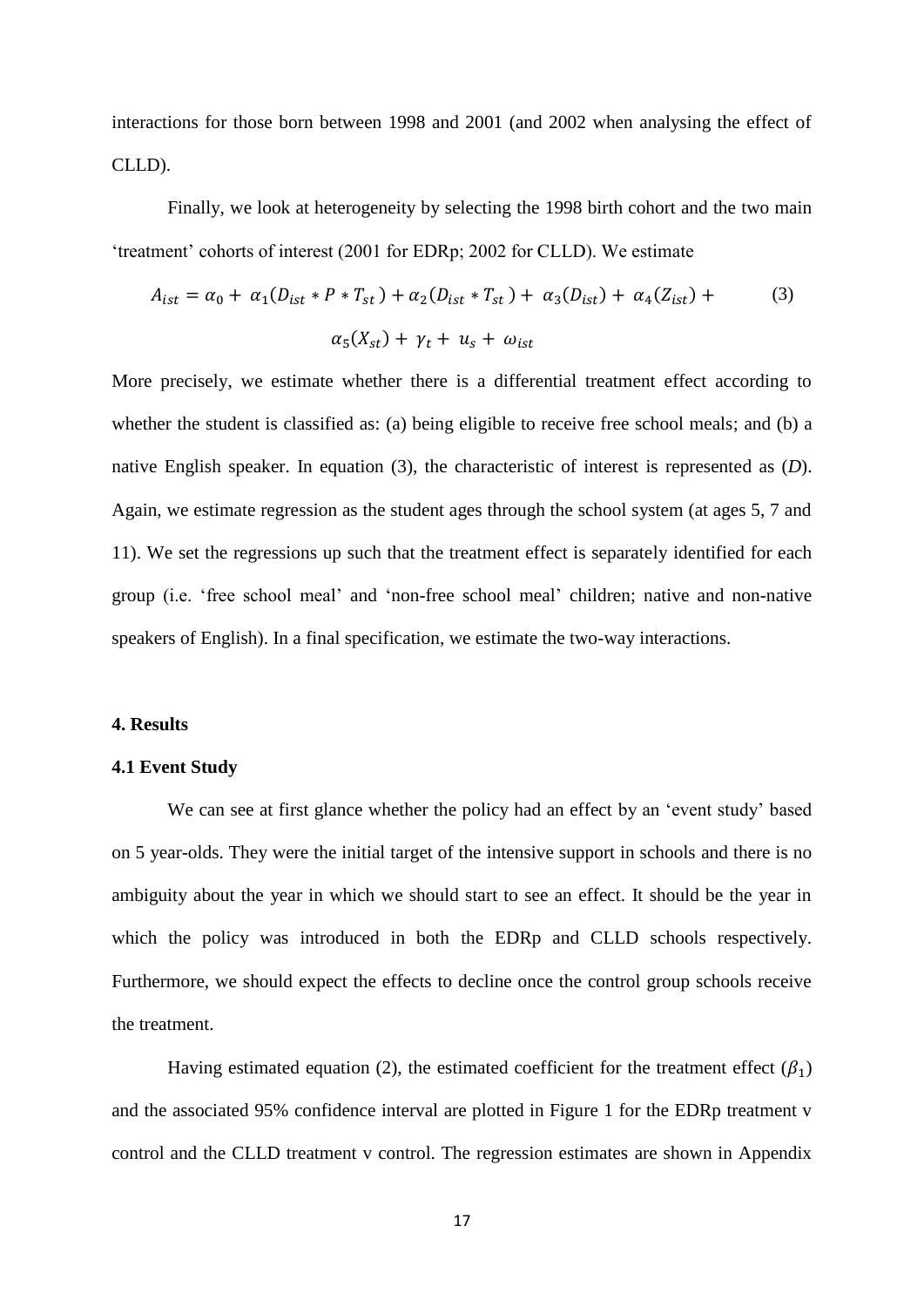Table A1. The dependent variable is the standardised score for 'communication, language and literacy' at age 5. The Figure shows zero effect for the two available pre-policy years for EDRp v control and the three available years for CLLD v control. However, as soon as the treatment is introduced, the effect jumps to over 0.2 standard deviations in both cases. Note that the year '*t*' is different for the EDRp and the CLLD groups, yet the effect sizes are similar (and the control group is the same). Furthermore, the EDRp treatment stays high (at least 0.2 standard deviations) for each year until the control group receive the treatment (at *t+3*), where the effect size falls and drops to no longer being statistically different from zero. The pattern is similar for the CLLD treatment, except that the effect size does not fall as quickly when the control group enters the programme at  $t+2$  (and also remains statistically different from zero). $^{14}$ 

The fact that the treatment effect stays high up until the control schools enter the programme (and for some time after than in CLLD) shows that any effect of the programme is not simply down to the presence of the literacy consultant in the school. The intensive support was only on offer for one year (except in cases where schools had difficulties). Thus the effect sizes reflect the effect of the training and not the presence of the trainer.

#### **4.2 Main Results by Cohort**

**.** 

Tables 4a and 4b show estimated effects of the policy for the EDPp treatment (Table 4a) and the CLLD treatment (Table 4b) relative to the control group for different birth cohorts as they progress through the school system. The omitted category is the 1998 birth cohort. In each case, the cohorts fully exposed to the treatment throughout their entire early phase of primary education (i.e. age 5-7) and observable at age 11 are the 2001 cohort (for EDRp) and the 2002 cohort (for CLLD). However, other birth cohorts are partially treated.

 $14$  We identify the effect of the policy through the staggered nature of the intervention. Inclusion and exclusion for time-varying school and pupil characteristics makes little or no difference to estimated effects of the treatment. When we include a measure of the number of teachers (as an attempt to proxy potential teacher turnover), this makes no difference to the results.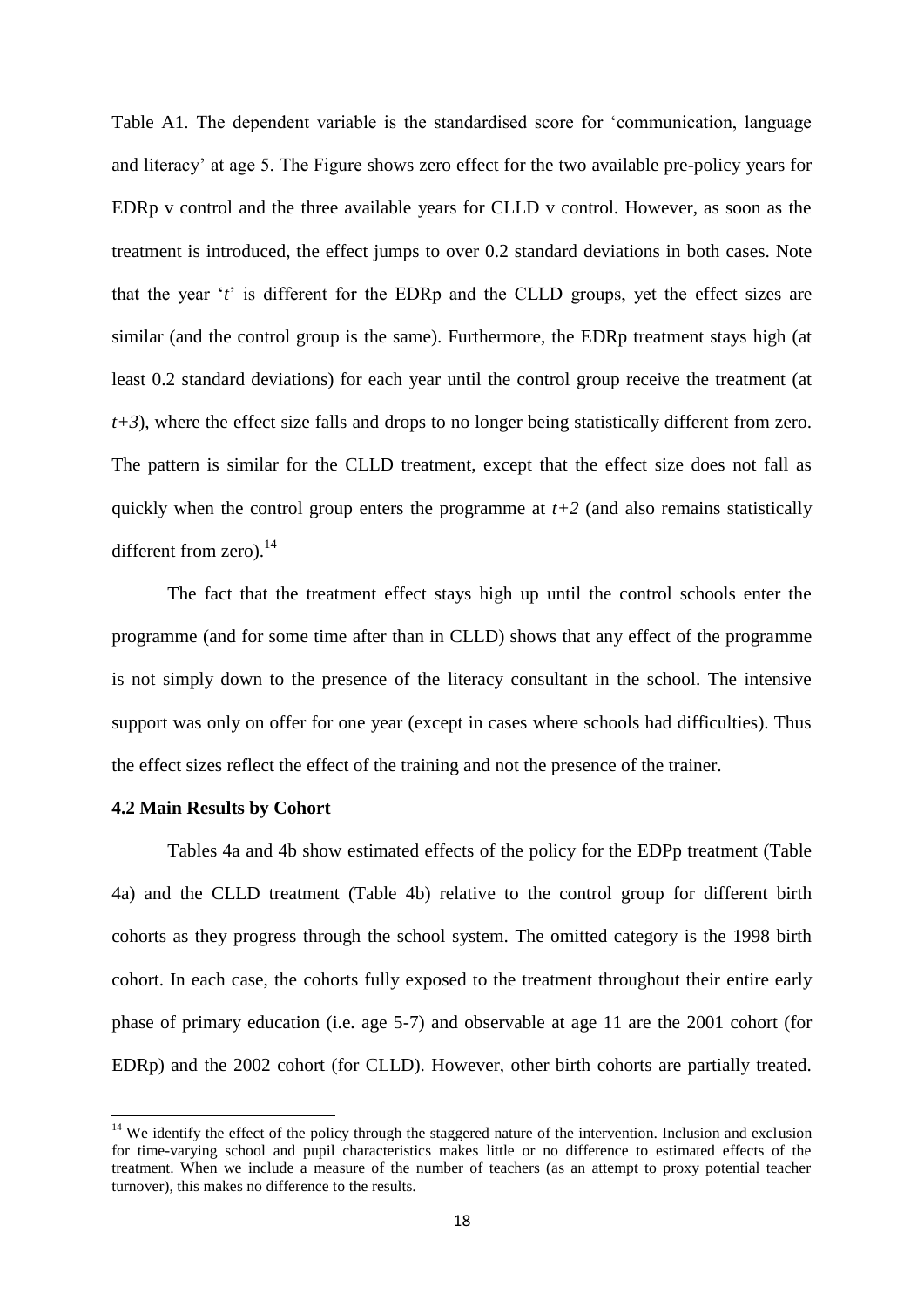For example, the cohort born in 2000 is potentially affected from the age of 6 if receiving the EDRp treatment and at the age of 7 if receiving the CLLD treatment. The cohort born in 1999 might be affected by the EDRp treatment at the age of 7.

We look at effects at the ages of 5, 7 and 11. In each case, the dependent variable is the standardised test score and so the reported estimates can be viewed in units of a standard deviation σ. The data for those undertaking Key Stage 1 assessments at age 7 is linked to the same individuals' assessments at age 11. Thus, we follow the student exposed to the 'treatment' whether or not he/she changes school between the age of  $7$  and  $11$ <sup>15</sup>. In any school, the 'treatment' is only defined by what happens between the age of 5 and 7. Thereafter the student is in the 'Key Stage 2' phase of primary education (culminating in a test at age 11) and should not be directly affected by the phonics programme.

Focusing on the results for the cohort that receives the treatment throughout their early schooling and observable at age 11 (i.e. the 2001 cohort for EDRp and the 2002 cohort for CLLD), Table 4a and 4b shows that the initial effect on age 5 results is very high (as also shown in Figure 2). It is close to  $0.3\sigma$  for the EDRp and  $0.22\sigma$  for the CLLD. By the age of 7, the effect of the policy has reduced by at least two-thirds (although the test score is more coarsely defined at age 7 and therefore not exactly comparable to that at age 5). However, it is still of a reasonable size of about  $0.07\sigma$  for both the EDRp and the CLLD and is statistically significant. However, at age 11, the results suggest an effect that is close to zero.

For partially treated cohorts, there is an effect which seems to increase over time. We see this when we look at results for age 7 (i.e. column 2). For the EDRp, the effect goes from 0.037 $\sigma$  to 0.04 $\sigma$  to 0.075 $\sigma$  from first exposure to the programme at age 7, 6 and 5 respectively. For the CLLD, the effect goes from  $0.031\sigma$  to  $0.046\sigma$  to  $0.073\sigma$  at these same ages. Hence, earlier exposure and/or length of exposure has an increasing effect on

1

<sup>&</sup>lt;sup>15</sup> We do not do this between the age of 5 and 7 because the age 5 test score is only available for a 10% sample of schools between 2003 and 2006. Instead, treatment and control schools are separately merged to the age 5 and 7 data.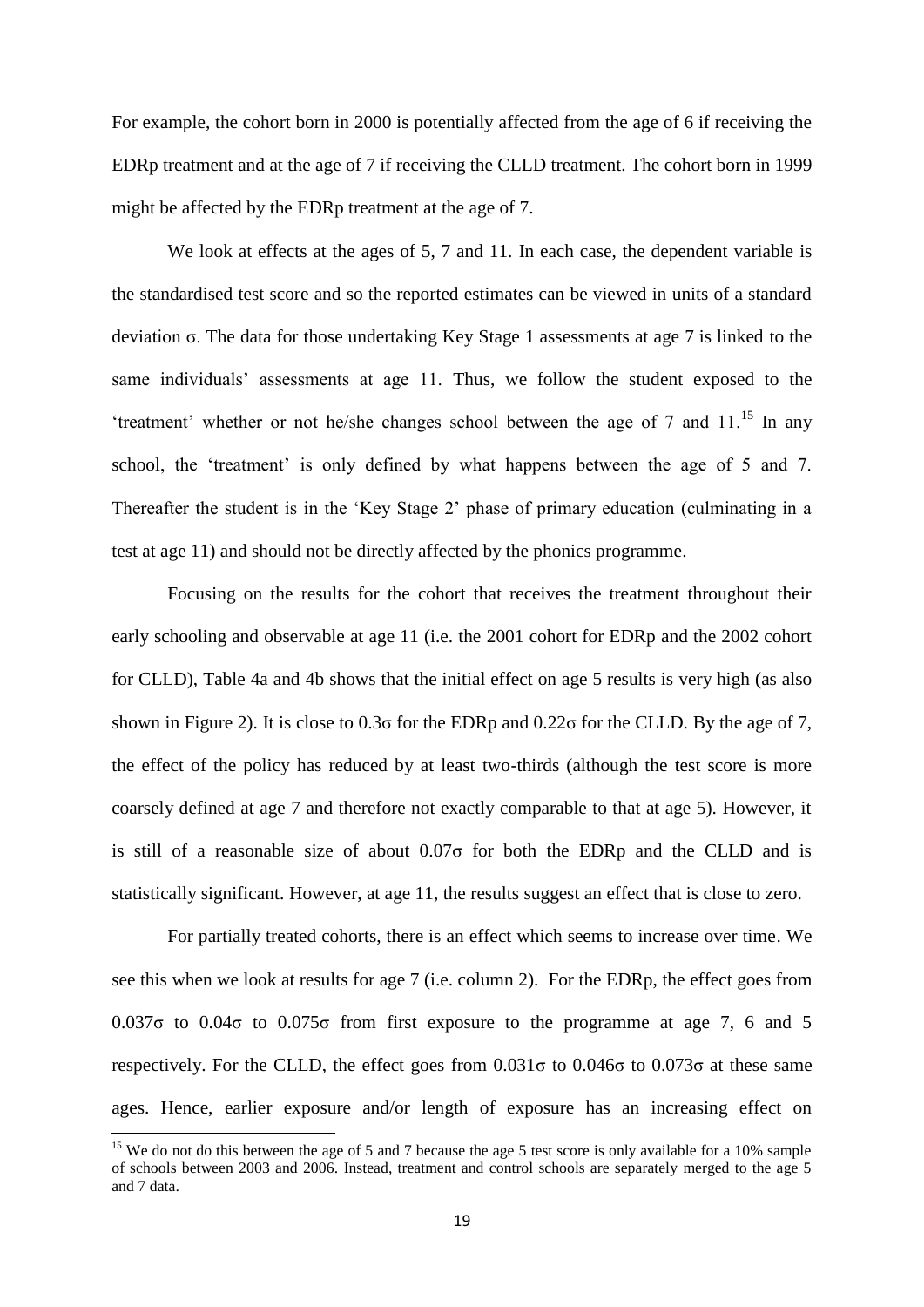educational attainment. Furthermore, it suggests an impact of the programme on children when the intensive support actually stops (as it was only supposed to last one year in treatment schools). Thus, we can also infer that the effect is coming from training in the use of the programme – not from the fact of having a consultant come to the school. However, the effect never persists to age 11.

A final insight from Table 4 is that it is possible to run various placebo tests: did the policy appear to have an effect for cohorts to which it was not exposed? Of course, this might indicate differential trends in treatment and control schools. Coefficients in italics are those estimated for cohorts that could not have been affected by the policy because of the stage they were at in school when the policy was introduced. In all cases, the coefficients are close to zero and statistically insignificant, suggesting no evidence of differential pre-policy trends.

#### 4.3. **Heterogeneous Effects**

**.** 

We next consider whether the policy has a heterogeneous effect. We might expect any effects of the programme to be stronger for pupils with characteristics that are likely to make them lower achieving on average in reading when they first go to school (like being from a low income background, or not speaking English as a first language). We can look at this at age of school entry using the Millennium Cohort Study (MCS). This longitudinal study began in the years 2000 and 2001 and follows around 20,000 children from birth.<sup>16</sup> We look at the age 5 wave to study test score differences at about the time of school entry.

Table 5 shows regressions of age 5 cognitive test scores (measuring 'naming vocabulary', 'pattern construction' and 'pattern similarity') on indicators of whether MCS cohort members are eligible for free school meals and whether there home language is not

<sup>&</sup>lt;sup>16</sup> See Hansen, Joshi and Dex (2010) for more detail on the MCS data and a range of studies of cohort members up to age 5.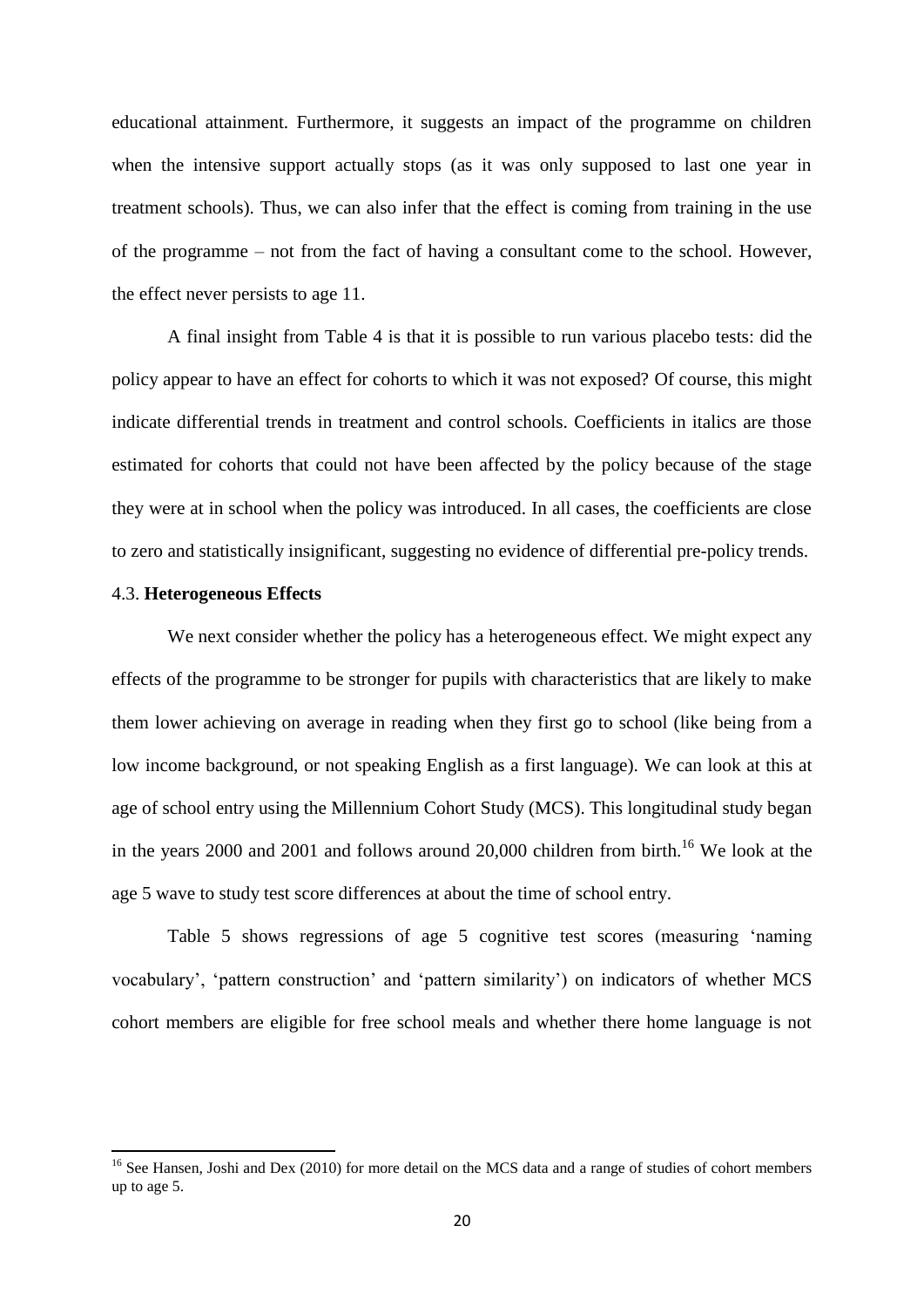English.<sup>17</sup> As the estimates show, both of these groups enter school at age 5 with significantly lower test scores, especially in vocabulary skills. The difference in the vocabulary score for native and non-native speakers of English is close to 1 standard deviation whereas it is about 0.6 standard deviations for those from poor and non-poor family backgrounds (as measured by eligibility to receive free school meals). This vocabulary deficit at time of school entry clearly places children with these characteristics at a significant literacy disadvantage then and, if such deficits hold them back, as they get older. Other measures of cognitive ability (pattern construction and pattern similarity) also show large and significant differences between these groups – but the gap is much smaller than that for vocabulary skills. So it is interesting to ask whether intensive training in the use of phonics has a differential impact across these groups, both in terms of when they first faced the programme and at later ages.

In Table 6, we examine the impact of the treatment for the group most strongly impacted by the policy (i.e. receiving the treatment from age 5 onwards) relative to the control group. Thus, the first three columns show impacts for the 2001 cohort relative to the 1998 cohort for the EDRp treatment and the next three columns show impacts for the 2002 cohort relative to the 1998 cohort for the CLLD treatment. In each case, we show heterogeneous effects of the two treatments at ages 5, 7 and 11 by estimating equation 3.

The upper panel (A) compares the effect of the treatment for native and non-native English speakers. For non-native English speakers, the effect size is stronger at age 5 for the EDRp treatment (though not statistically different from the effect for native English speakers) whereas it is similar for these two groups for the CLLD treatment. However, at age 7, a difference has emerged in both cases – the estimated effect is at least twice as large for nonnative speakers (p-values of the difference in the estimated treatment effects for native and

1

 $17$  Precise definitions of the three tests are given in the descriptive review of the age 5 (third wave) of the MCS in Jones and Schoon (2005). They are aimed to capture cognitive skills at age in verbal, pictorial reasoning and spatial abilities (as in Elliott, 1996, or Hill, 2005).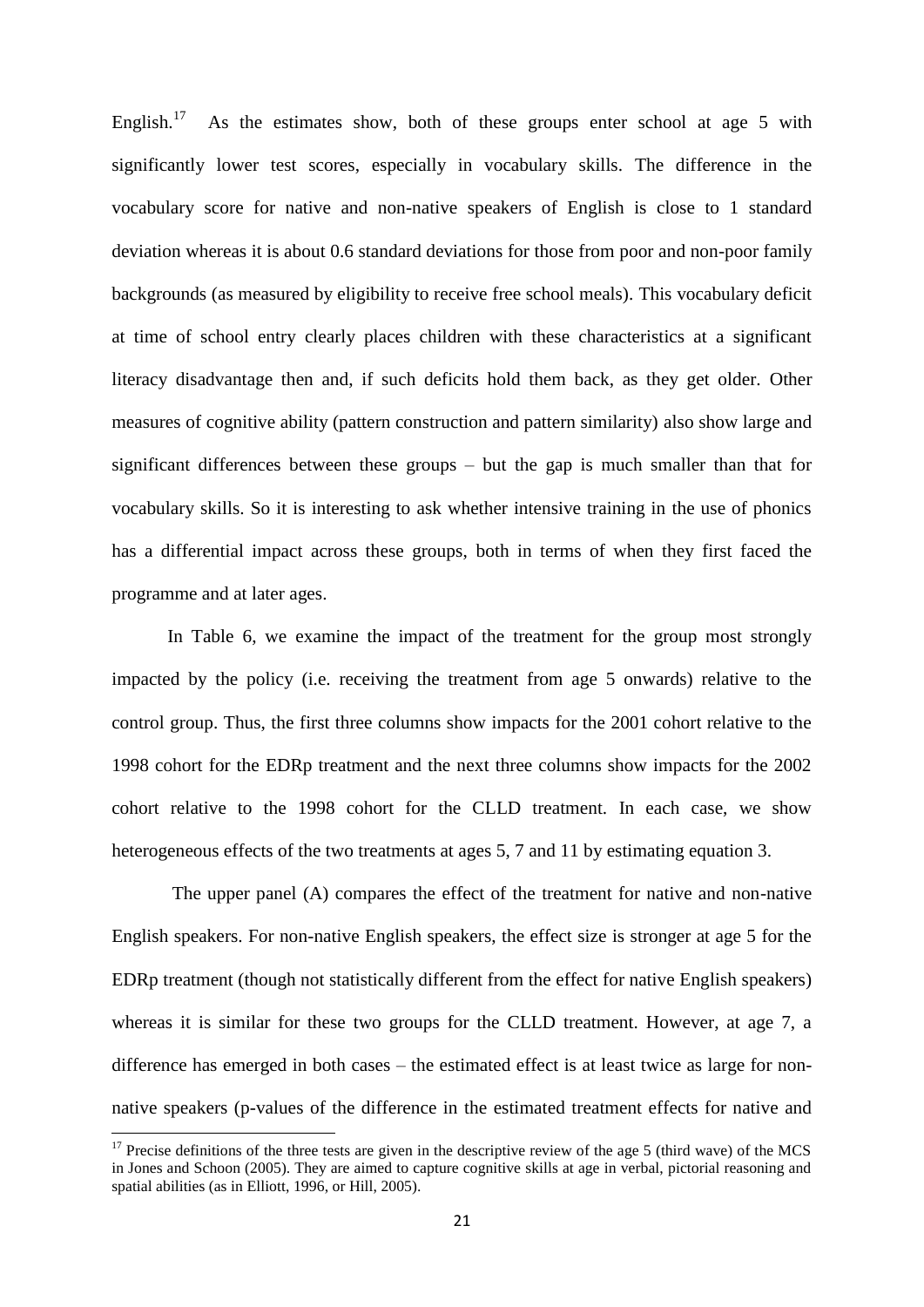non-native speakers are  $0.115\sigma$  and  $0.055\sigma$  for the EDRp and CLLD respectively). By age 11, the coefficient is positive for non-native English speakers – but only statistically significant for the CLLD cohort. The effect size is 0.068σ and this is statistically different from that estimated for native English speakers (for whom we see no effect).

The middle panel (B) shows effects of the treatment for disadvantaged students and other students (based on their eligibility for free school meals). The effect sizes are similar at age 5. However, we see differences at age 7 for both the EDRp and the CLLD treatment groups. Disadvantaged students benefit more from the programme than other students in each case. The differences are statistically significant and similar for both the EDRp and CLLD treatments. Whereas the effect for more advantaged students (i.e. non free school meals) is  $0.042\sigma$  and  $0.045\sigma$  for the EDRp and CLLD treatments respectively, it is  $0.135\sigma$  and  $0.136\sigma$ for students eligible to receive free school meals. By the time students get to age 11, the effect size for disadvantaged students is  $0.06\sigma$  in both cases. However, this is only statistically significant for the CLLD treatment. For non-disadvantaged students, the EDRp cohort is shown to have a negative effect (of  $0.06\sigma$ , which is significant at the 10% level) whereas for CLLD students, there is zero effect. It is difficult to know what to make of the former (especially in view of the fact that they appeared to benefit at age 7). In a robustness test (below) we look at whether effect sizes are similar if we consider the following cohort (2002 rather than 2001).

Finally, in panel (C), we show effects where we estimate interactions between disadvantaged status and whether the student is a native speaker of English. We show estimates of the treatment on four groups: native English speakers and eligible to receive free school meals; native English speakers and not eligible to receive free school meals; nonnative English speakers and eligible to receive free school meals (i.e. the most 'disadvantaged group') and non-native English speakers who are not eligible to receive free school meals.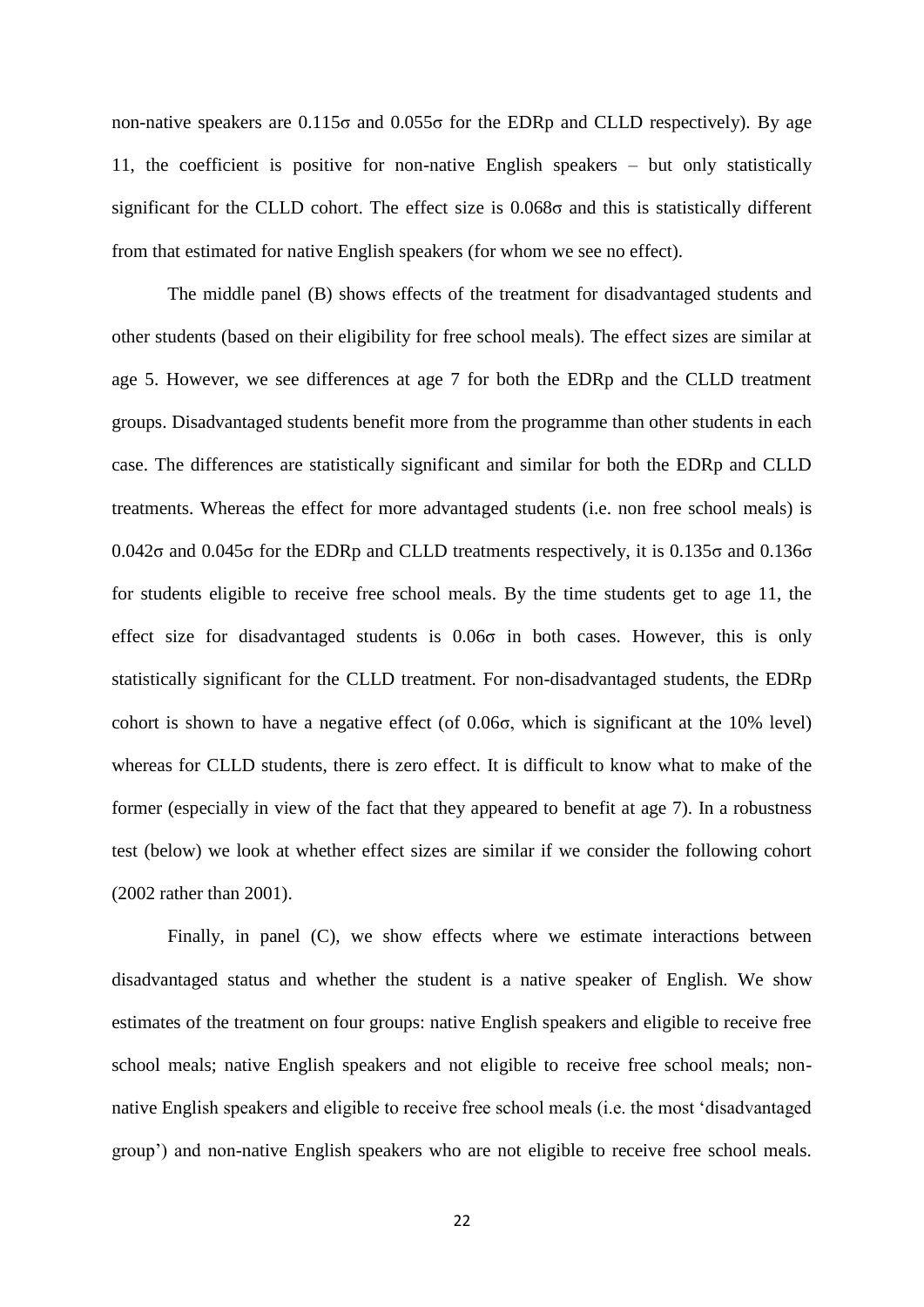These regressions show that for both the EDRp and the CLLD treatments, the effect sizes are strongest for the most disadvantaged group (i.e. non-native English speakers AND eligible to receive free school meals) at both the age of 7 and 11. In both cases, the treatment increases test scores by around  $0.2\sigma$  at age 7. With regard to effects estimated at age 11, the treatment increases scores by 0.18σ for the EDRp treatment and by 0.10σ for the CLLD. For the CLLD treatment, the effect persists to age 11 for only one other group: non-native speakers who are not eligible to receive free school meals (raising scores by 0.07σ). However, for the EDRp there remains a negative coefficient estimated for one group (i.e. native students who are not eligible to receive free school meals). It is difficult to know what to make of this estimate. In our robustness checks, we will examine whether effects are similar or different for the EDRp treatment if we look at the 2002 birth cohort (who were also fully exposed to the phonics treatment before the control group was entered). It will also be of interest to check whether the very high effect on the most disadvantaged group persists to the next cohort.

#### **4.4. Further Empirical Findings**

To consider the robustness of our results, we first check estimates of heterogeneous effects (Table 6) in various ways. Then we investigate whether or main effects (Table 4) vary by subject area and by whether we reclassify outcome variables at age 7 and 11 according to a binary variable indicating whether the student passes a threshold deemed to be the 'expected level' for their age according to the National Curriculum.

#### *Heterogeneous Effects by Student Characteristics*

We firstly check whether heterogeneous effects for the EDRp persist for the 2002 birth cohort, Secondly, we check how sensitive our results are to imputation of an exam score (at age 11) for those students who were not entered to the exam because they were deemed to be 'below level' of the test by the teacher. Thirdly, we estimate four-way interactions (between language and free school meal status) where we substitute the variable 'native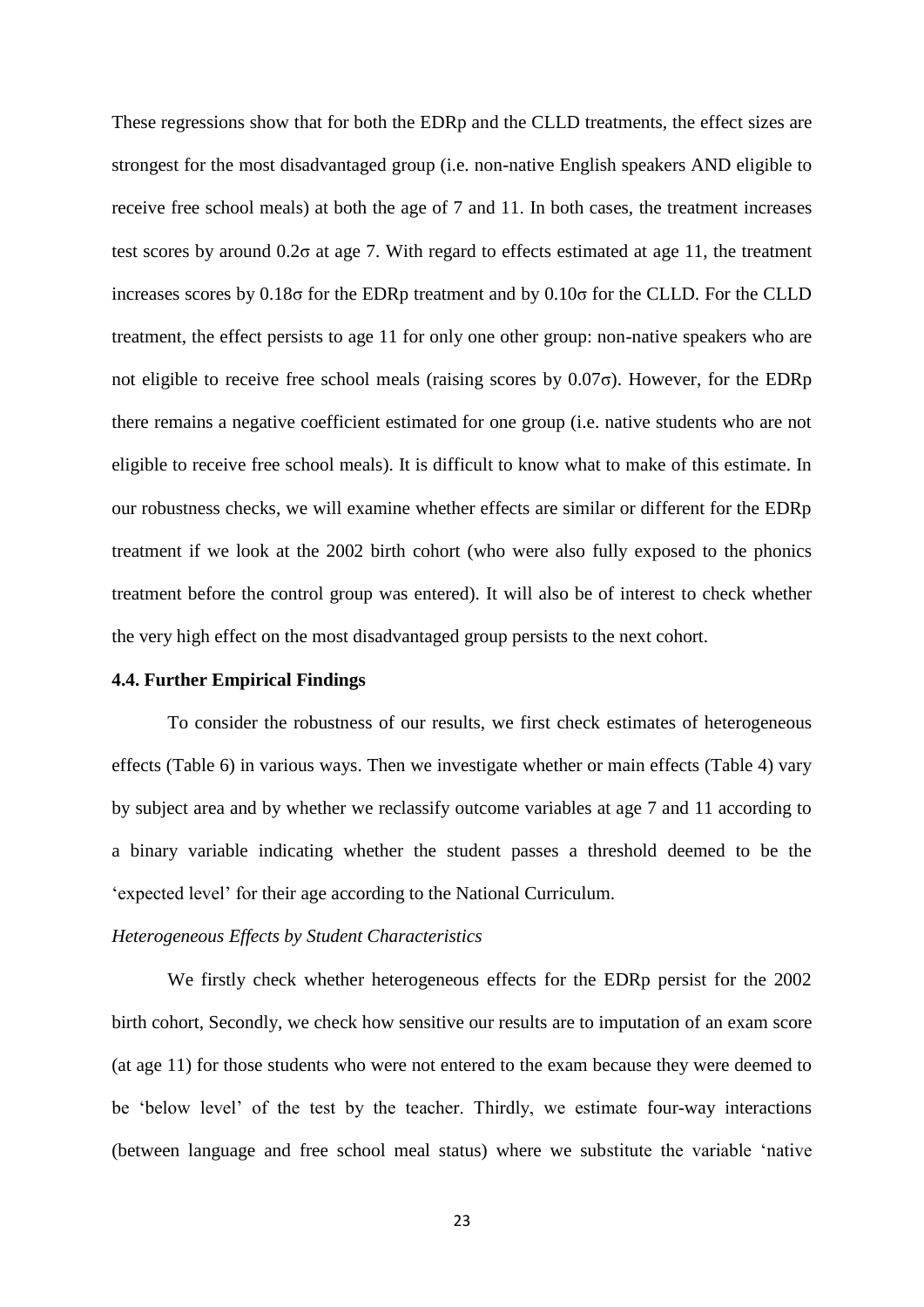English speaker' with whether or not the students' first language is based on the Latin script. The Latin script is the basis for the largest number of alphabets of any writing system and is the most widely adopted in the world. However, one might hypothesise that a more structured approach to learn the English language is particularly important for those who have even more reliance on schools for learning the essential building blocks of the language. As this information is only derivable from 2009 onwards, we use the information when estimating effects for pupils of age 11. Finally, we estimate four-way interactions for girls and boys separately.

Table A3 shows estimated effects for the EDRp treatment for the 2002 cohort (rather than the 2001 cohort, to which our main effects pertain). This enables us to look at the effects for a group who entered treatment schools the year after they had received intensive support (as a result of the EDRp pilot). Comparing the original estimates (columns (1)-(3)) with the estimates using the 2002 cohort (columns (4)-(6)) shows that many of the estimated coefficients are similar. Interestingly, the negative effect for native English speakers at age 7 (and English speakers who are not eligible to receive free school meals in panel C) that we found for the 2001 cohort goes away for the 2002 cohort. Furthermore, the high effect estimated for non-native English speakers who are eligible to receive free school meals is exactly the same for this cohort relative to the control group. The treatment raises the age 11 score by 0.18σ whether we consider the 2001 or 2002 birth cohort.

As a second robustness test, we check whether estimated results at age 11 are sensitive to imputation of missing values on test scores where we know that the reason the children have not been entered for the test is because they are working 'below the required level'. This applies to about 4% (for the pre-policy cohort) – and is no different between the treatment and control group. In this case, we assign missing values to the lowest score given at the school that the student attended at this age. In Table A4, we show average results for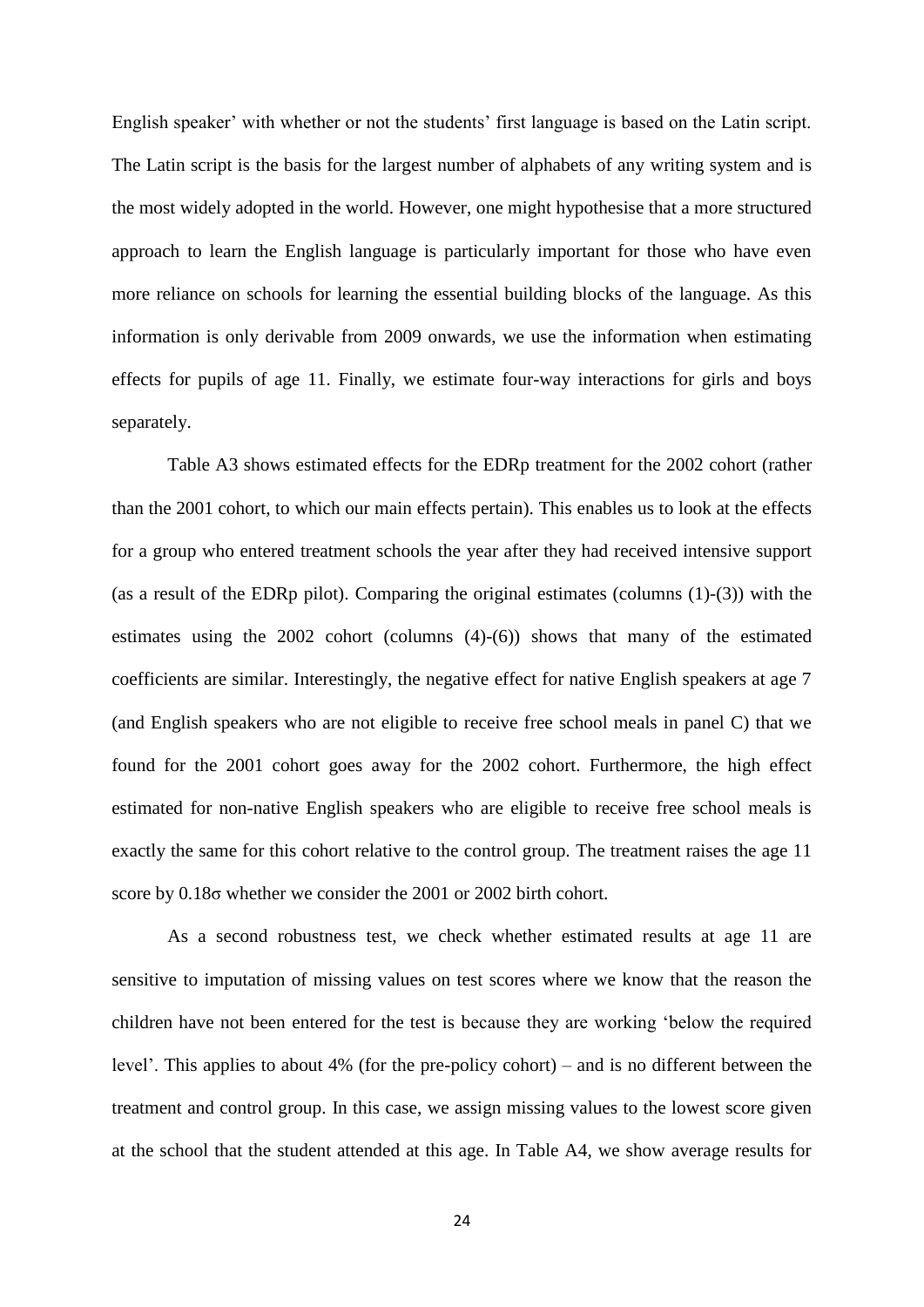the whole cohort (replicating the analysis reported for Table 4) and when we interact the treatment for native/non-native speakers of English and eligible/non-eligible for free school meals (replicating the analysis in panel C of Table 5). Columns (1) and (2) show results for the EDRp and columns (3) and (4) show results for the CLLD. Columns (1) and (3) replicate the results of our main analysis for comparison. We learn that the imputation has no implications for average results – they all suggest an effect which is close to zero and not statistically significant. In the bottom panel, we show that results are very comparable when we examine whether the treatment has a heterogeneous effect. The only result that changes is that the impact of the treatment on the group classified as 'non-native and free school meals' declines from  $0.18\sigma$  to  $0.13\sigma$  – making it closer to that estimated for the CLLD treatment (of about  $0.10\sigma$ ).

In Table A5, we substitute the 'non-native speaking' indicator for whether the students' first language uses the Latin script. We estimate this for students of age 11 only as we can derive the measure only for later years (from 2009). This shows effects that are similar to when we used the 'non-native speaking' indicator, although they are a little higher. For students whose language does not use the Latin script AND who are disadvantaged, the treatment effect at age 11 is  $0.21\sigma$  and  $0.13\sigma$  for the EDRp and CLLD respectively. For the CLLD treatment, there is an estimated effect even for these students if they are not classified as disadvantaged  $(0.089\sigma)$  but this is not the case for the EDRp treatment where there is no effect.

In Table A6, we show the four-way interactions from our main specification for boys and girls respectively at age 5, 7 and 11. The standard errors are larger (as we are splitting the sample) but produces results that are qualitatively similar and not systematically different for boys and girls. Results for the EDRp suggests that effects are stronger for girls at age 11, but the opposite is true for the CLLD.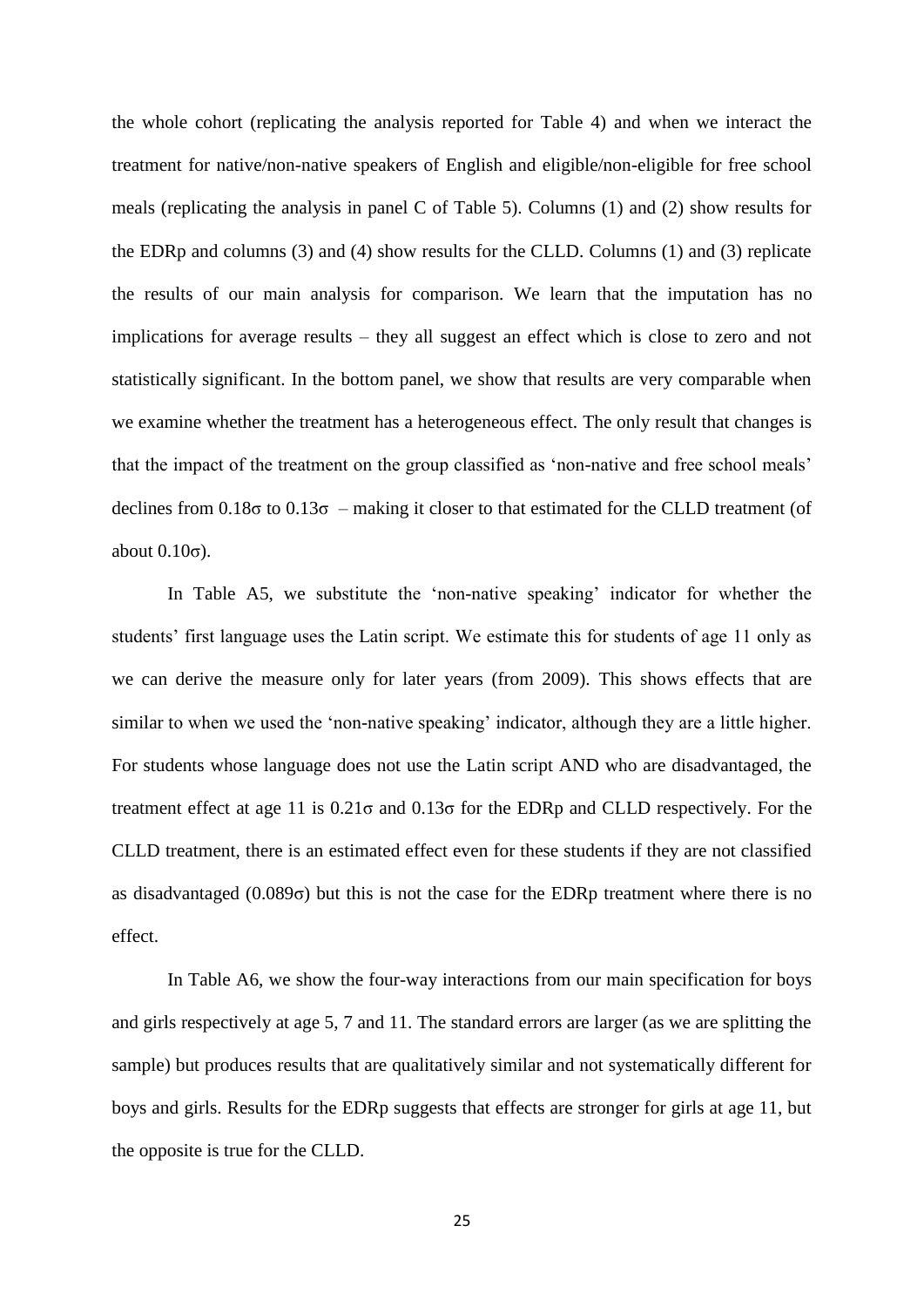#### *Other Outcome Variables*

We investigate whether the phonics treatment has any impact on other subjects at age 7 and age 11. We show results for reading, writing and maths at age 7 and for reading, English and maths at age  $11^{18}$ . This is shown in Table A7 (A.7.1 and A.7.2). The results at age 7 show that effect sizes are larger for writing than for reading, and also show the pattern of increasing effects for cohorts exposed younger (and for longer) to the new way of teaching reading. The results are also positive for maths. Results at age 11 show no overall effect of the treatment on reading, English or maths.

Finally in Table A8 (A.8.1 and A.8.2), we show results when we redefine outcomes at age 7 and 11 by whether the students achieved the 'expected level' at the age of 7 and 11 respectively. In the pre-policy year (2005), the percentage of students achieving the 'expected level' in the control group was 80% in reading at age 7 and 77% in English at age 11. The results show that for the group longest exposed to the policy, the treatment increased the probability of achieving the 'expected level' at age 7 in reading and writing by about 3 percentage points and by about 2 percentage points in maths. There is no average effect on any subject at age 11 (apart from a small effect for maths for the CLLD treatment).

#### **5. Conclusion**

**.** 

The economics of education literature has well established that good teachers matter. But a critical, yet much less studied question, is whether 'good teaching' can be taught? Our empirical analysis shows that intensive training in the use of a 'new pedagogy' or technology produced strong effects for early literacy acquisition amongst young students. We are able to provide convincing evidence of causal effects because of the way in which training was

 $18$  We only have an overall English mark up to 2012 (and not a separate writing test). The writing test was changed about this time and we have no separate writing or English test that can be used in 2013. Thus, we can estimate the effect of the EDRp on English but not the CLLD (i.e. the relevant cohort did their Key Stage 2 tests in 2013).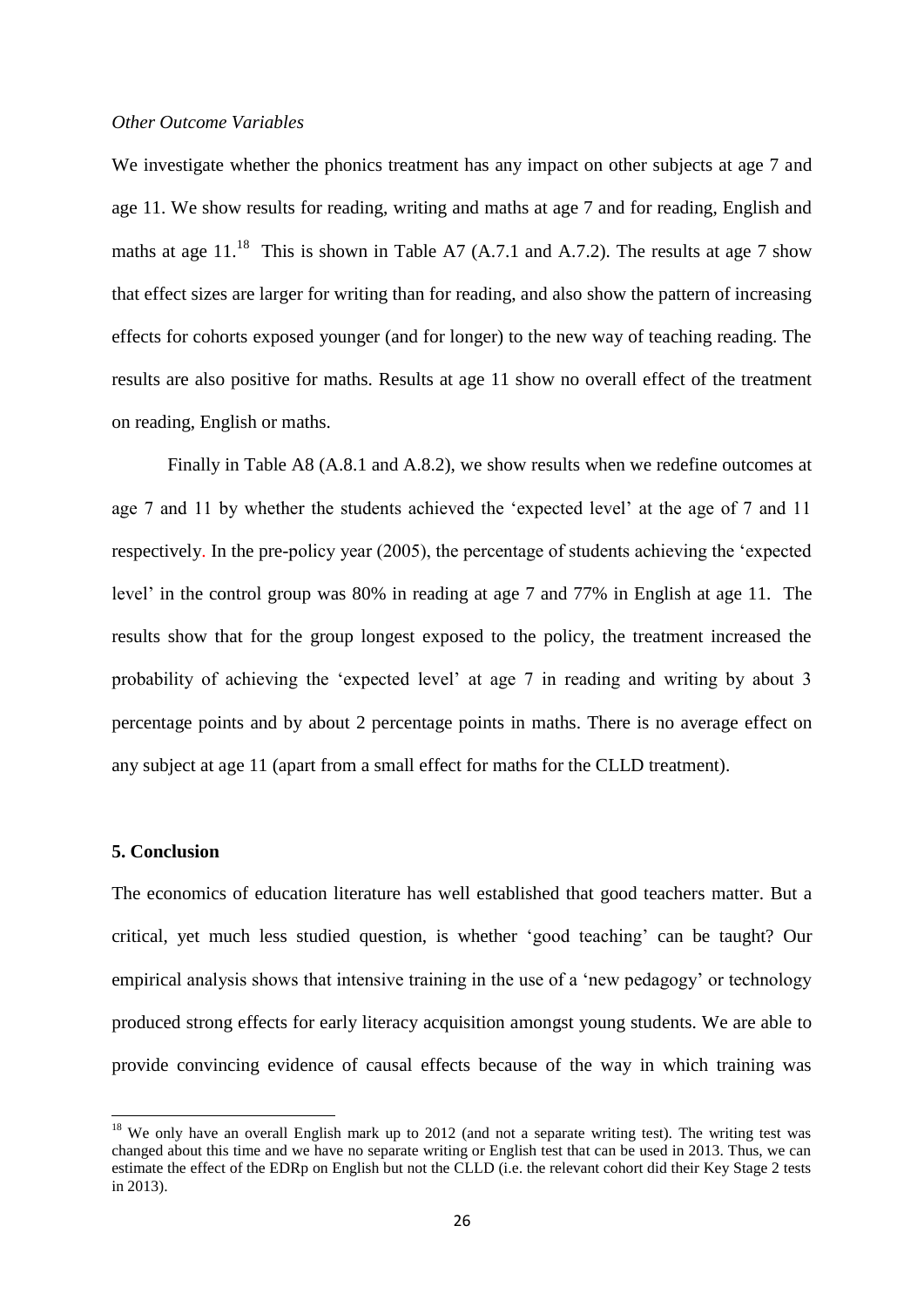staggered across different Local Authorities (and hence different schools). The initial effects are large and comparable to the early effects of project STAR in reducing class size. Furthermore, the costs were very modest because they only involved employing a literacy consultant to work with a school for a year. If effects only reflected the active involvement of the literacy consultant, one would not expect effects to persist for young students. The fact that effects are observed for younger students in years *after* the literacy consultant had been at the school (at least up until the control group enter the programme) suggests that the training and not the presence of the trainer explains the treatment effect. Effects are stronger for those exposed to the programme earlier (and for longer). It appears that the training really benefits measures of reading attainment (as well as writing) for young people.

However, most students learn to read eventually. This is the simplest explanation for why we do not see any overall effect of the intervention by age 11. There may of course be (unmeasured) benefits of learning to read well at an earlier age. However, these are not reflected in tests that we can observe at age 11 (in English and maths). Most interestingly, there are long-term effects at age 11 for those with a high probability of starting their school education as struggling readers. The results for our study suggests that there is a persistent effect for those classified as non-native English speakers and economically disadvantaged (as measured by free school meal status). The effect persists for these children who enter school with significant literacy deficits and is at least 0.10 of a standard deviation on the reading test at age 11. This is impressive given that the phonics approach is only actively taught up to the age of 7. Without a doubt it is high enough to justify the fixed cost of a year's intensive training support to teachers. Furthermore, it contributes to closing gaps based on disadvantage and (initial) language proficiency by family background.

Finally, and to conclude, that a relatively inexpensive policy introduced to primary schools administered by local authorities reduced literacy inequalities in such a way takes on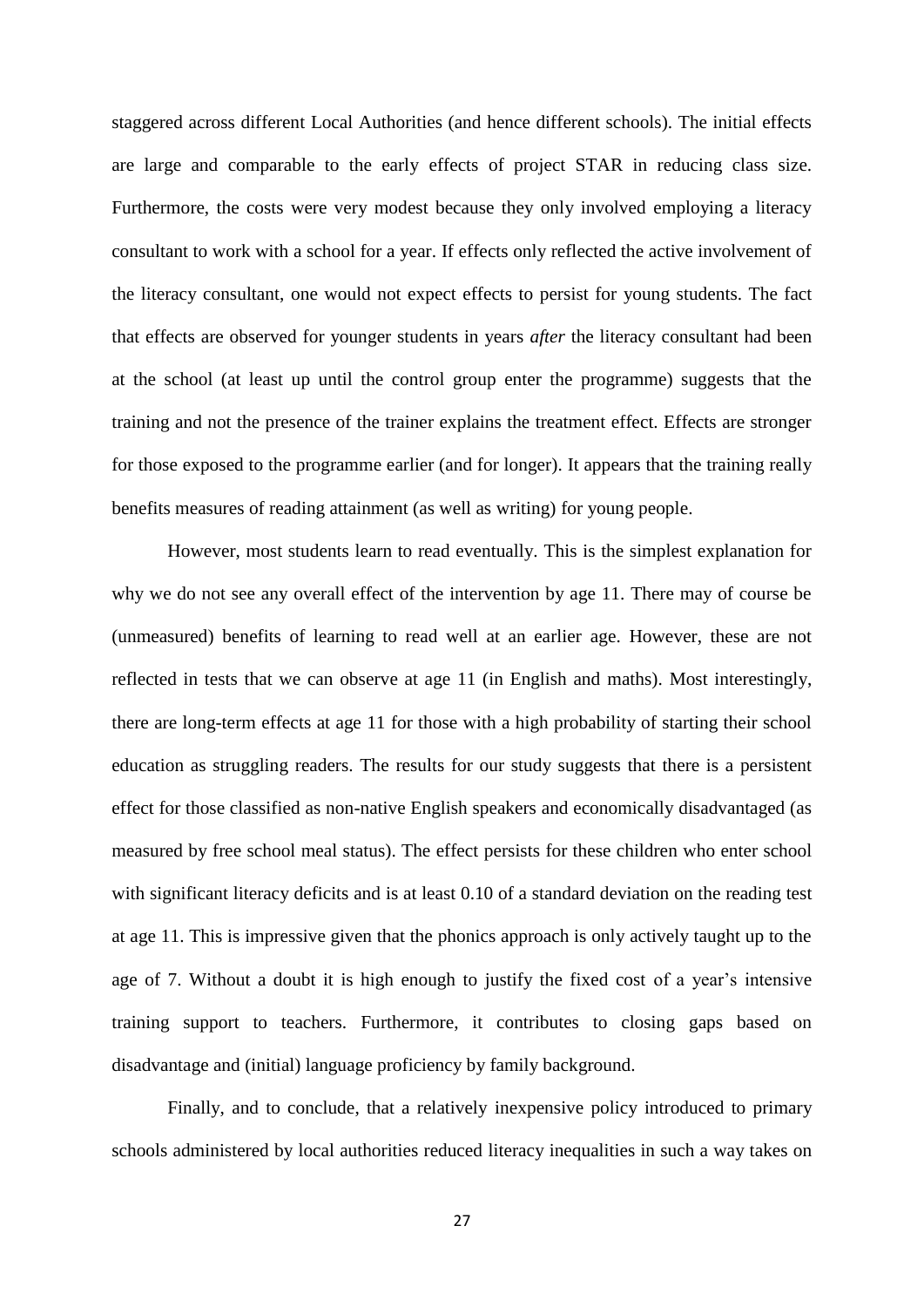an added significance given the radical and far-reaching schools policies underway in England. All schools are set to become academy schools which operate entirely outside of local authority control by the end of 2022. It is still unclear what roles local authorities may play in schooling, but it will certainly be massively diminished, and perhaps non-existent, once full academisation has happened. Thus the kind of policy we have studied in this paper will not be feasible once this has taken place. Of course, this has wider ramifications and relevance for other countries that are currently, or planning to, decentralise education in similar ways.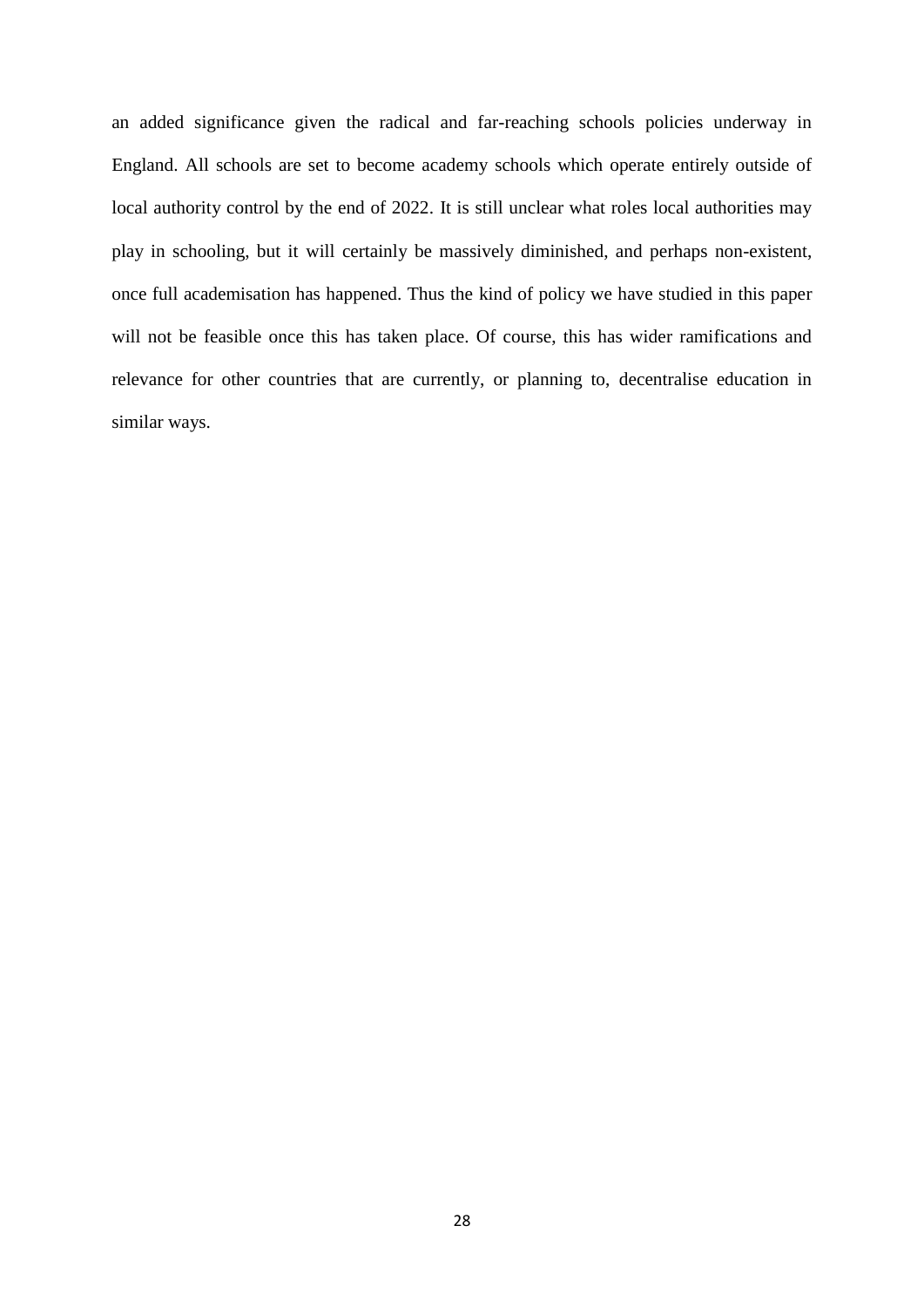#### **References**

- Australian Government. Department of Education, Science and Training (2005). Teaching reading. Report and recommendations. National enquiry into the teaching of literacy. Barton, Australia. Department of Education, Science and Training.
- Aaronson, D., L. Barrow, and W. Sander (2007) Teachers and Student Achievement in the Chicago Public High Schools, Journal of Labor Economics, 25, 95–135.
- Chetty, R., J. Friedman, and J. Rockoff, (2014a) Measuring the Impacts of Teachers I: Evaluating Bias in Teacher Value-Added Estimates, American Economic Review, 104, 2593-2632.
- Chetty, R., J. Friedman, and J. Rockoff, (2014b) Measuring the Impacts of Teachers II: Teacher Value-Added and Student Outcomes in Adulthood, American Economic Review, 104, 2633-79.
- Elliott, C. (1996) The British Ability Scales II, Windsor, Berkshire: Nfer Publishing Company.
- Eyles A. and S. Machin (2015) The Introduction of Academy Schools to England's Education, Centre for Economic Performance Discussion Paper 1368.
- Hansen, K., H. Joshi and S. Dex (2010) Children of the 21st century: The First Five Years, Policy Press.
- Hanushek, E., S. Rivkin and J. Kain (2005) Teachers, Schools and Academic Achievement, Econometrica, 73, 415–458.
- Hempenstall, K. (1997) The Whole Language-Phonics Controversy: An Historical Perspective, Educational Psychology, 17, 399-418.
- Hill, V. (2005) Through the Past Darkly: A Review of the British Ability Scales Second Edition, Child and Adolescent Mental Health, 10, 87-98.
- Jacob, B. (2016) When Evidence is Not Enough: Findings From a Randomized Evaluation of Evidence-Based Literary Instruction (EBLI), National Bureau of Economic Research Working Paper 21643.
- Johnston, R. and J. Watson (2005) The Effects of Synthetic Phonics Teaching on Reading and Spelling Attainment, Report for the Scottish Executive.
- Jones, E. and I. Schoon (2008) Child Cognition and Behaviour, in Hansen, K. and Joshi, H. (eds.) Millennium Cohort Study Third Survey: A User's Guide to Initial Findings, London: Centre for Longitudinal Studies.
- Krueger, A. (1999) Experimental Estimates of Education Production Functions, Quarterly Journal of Economics, 114, 497-532.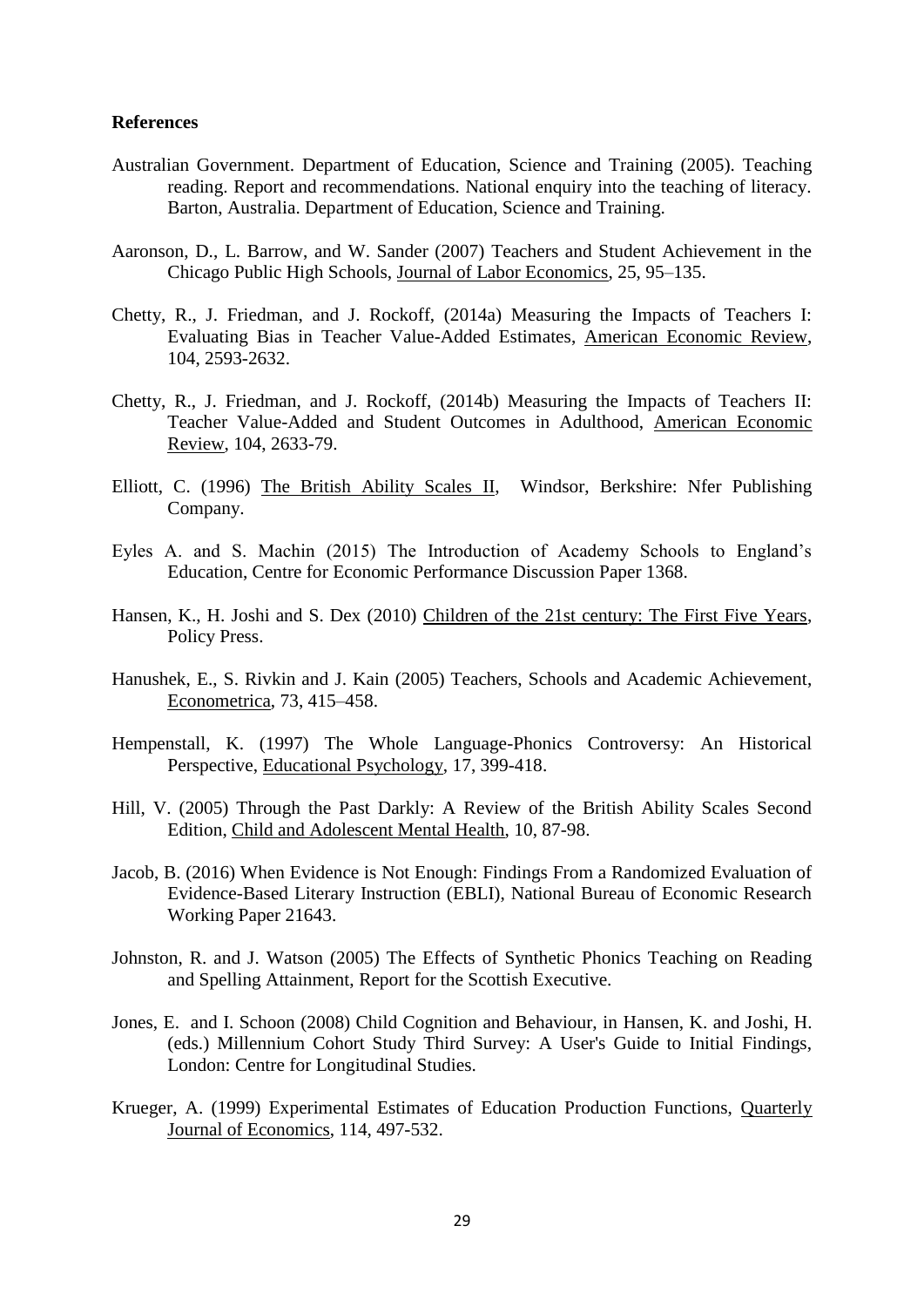- Krueger, A. and D. Whitmore (2001) The Effect of Attending a Small Class in the Early Grades on College-Test Taking and Middle School Test Results: Evidence from Project Star, Economic Journal, 111, 1-28.
- Kuczera, M., S. Field and H. Windisch (2016). Building Skills for All: A Review of England. OECD.
- Machin, S. and S. McNally (2008) The Literacy Hour, Journal of Public Economics, 92, 1441-62.
- National Institute of Child Health and Human Development (NICHD) (2000. Report of the National Reading Panel. Teaching children to read: an evidence-based assessment of the scientific research literature on reading and its implications for reading instruction: Reports of the subgroups. NIH publication no. 00-4754. Washington CD. US Government Printing Office.
- Pollack, M., and J. Pickarz (1963). Reading Programs and Problem Readers, New York. David McKay.
- Primary National Strategy (2007) Letters and Sounds: Principles and Practice of High Quality Phonics*,* Department for Education and Skills, UK. [https://www.gov.uk/government/uploads/system/uploads/attachment\\_data/file/190599](https://www.gov.uk/government/uploads/system/uploads/attachment_data/file/190599/Letters_and_Sounds_-_DFES-00281-2007.pdf) [/Letters\\_and\\_Sounds\\_-\\_DFES-00281-2007.pdf](https://www.gov.uk/government/uploads/system/uploads/attachment_data/file/190599/Letters_and_Sounds_-_DFES-00281-2007.pdf)
- Rose, J. (2006) Independent Review of the Teaching of Early Reading*,* Department of Education and Skills.
- Slavin, R.E., C. Lake, S. Davis, and N. Madden, (2009), Effective Reading Programs for the Elementary Grades: A Best Evidence Synthesis. Review of Educational Research 79(4): 1391-1466.
- Vignoles, A. (2016) What is the Economic Value of Literacy and Numeracy? Basic Skills in Literacy and Numeracy are Essential for Success in the Labor Market, IZA World of Labor,2016: 229
- Wyse, D. and U. Goswani. (2008) Synthetic Phonics and the Teaching of Reading, British Educational Research Journal, 34, 691-710.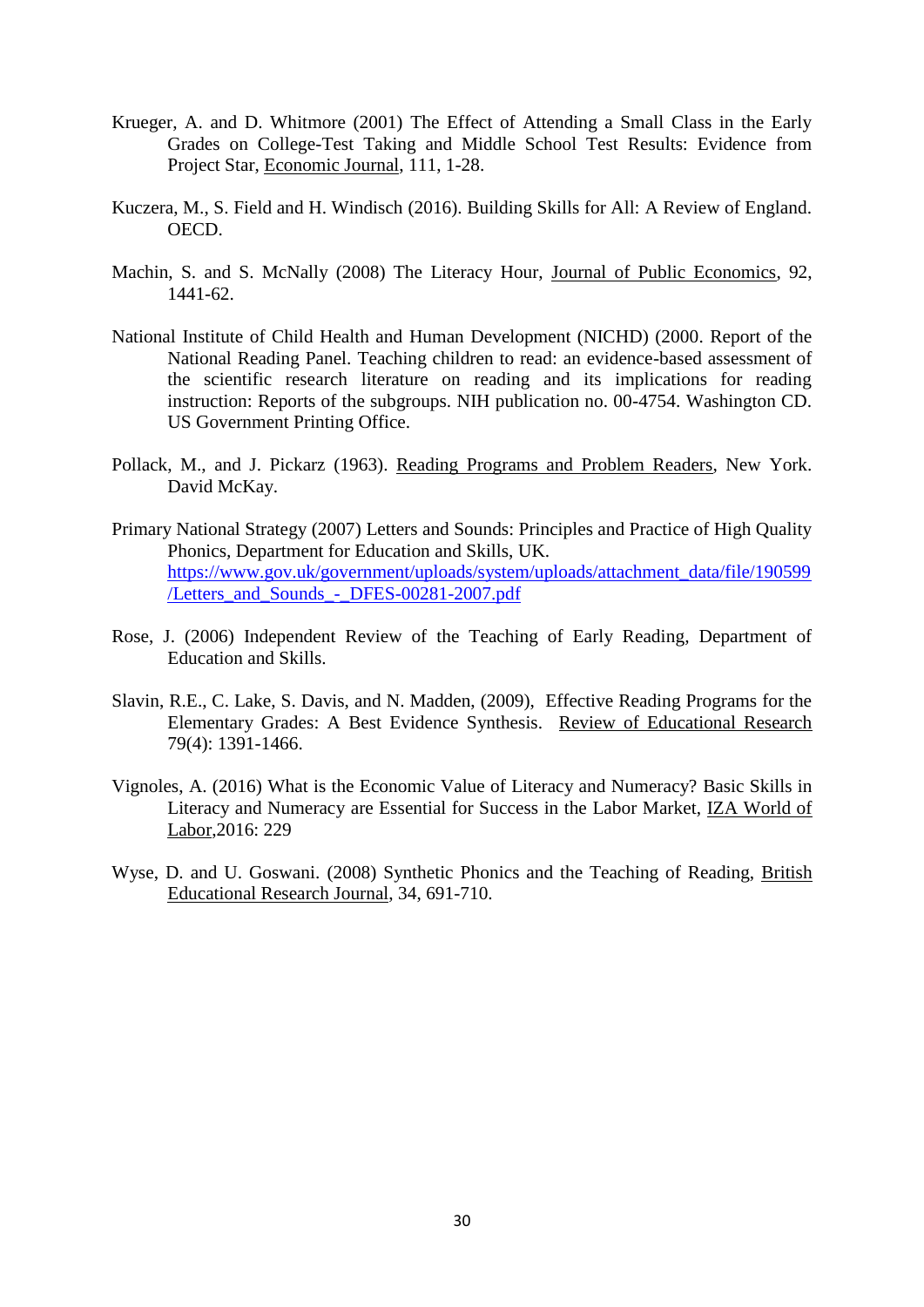

(Controlling for all observable variables)

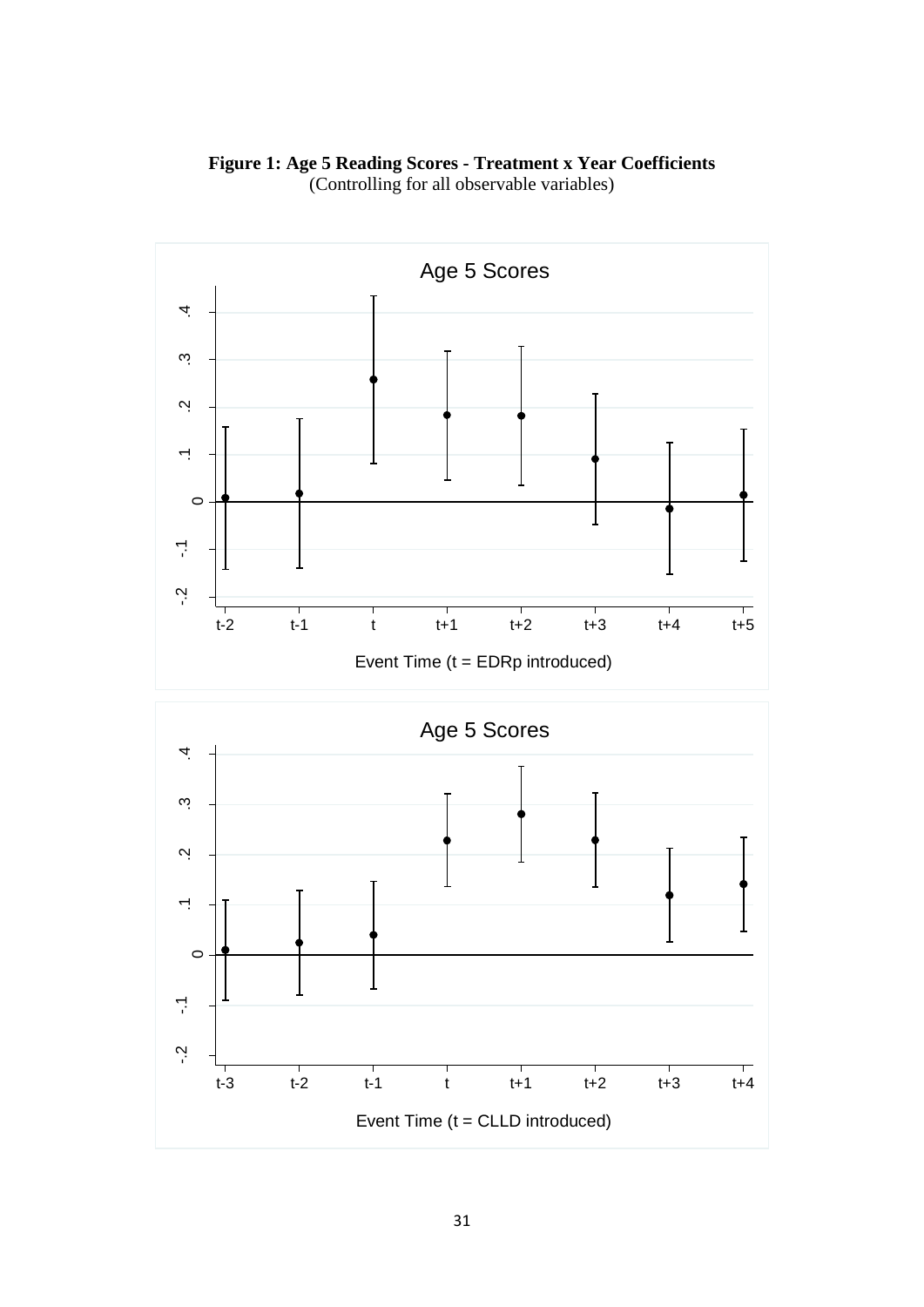#### **Table 1: How to Teach Reading Post Rose Review.**

**'Letters and Sounds: principles and practice of high quality phonics' (Primary National Strategy, 2007)**

As summarised by Wyse and Gosmani (2008)

 Following the teaching of general orientation to sound discrimination in nursery years, daily lessons for a six week period to feature 'discrete phonics teaching'.

 Teachers must 'teach at least 19 letters, and move children on from oral blending and segmentation to blending and segmenting with letters (p.48).

 Application of this knowledge during the Letters and Sounds lessons is limited to 'read or write a caption (with the teacher) using one or more high-frequency words and words containing the new letter (week 3 onwards)' (p.49).

 This is following by further discrete teaching, lasting up to 12 weeks. The purpose of this phase is to 'teaching another 25 graphemes, most of them comprising two letters (e.g. oa) so the children can represent each of about 42 phonemes by a grapheme' (p.74).

 Application at this stage is to 'read or write a caption or sentence using one or more tricky words and words containing the graphemes' (p.75).

 This pattern of a limited context for application of grapheme-phoneme correspondences continues through year one (age 5 to 6) until year two (age 6 to 7) at which point phonics instruction moves to an emphasis on spelling.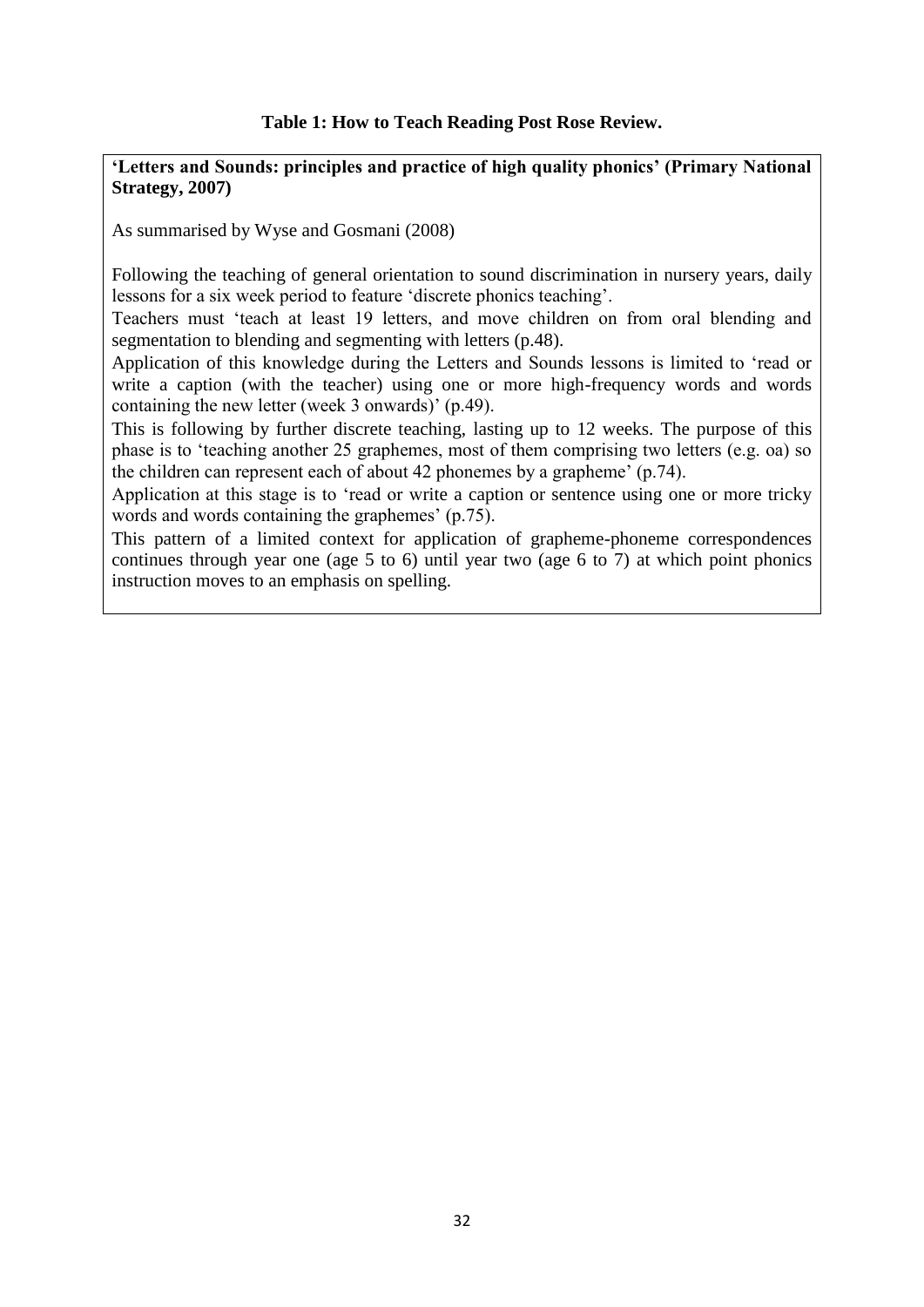| Groups                   | <b>Phonics</b><br>Programme | LA                                                   | Entry                     | <b>Birth Cohort</b><br>of Students<br><b>First Exposed</b><br>to Programme | Year of<br>Age 5<br>Assessment | Year of Age<br>7<br>Assessment | Year of<br>Age $11$<br>Assessment |
|--------------------------|-----------------------------|------------------------------------------------------|---------------------------|----------------------------------------------------------------------------|--------------------------------|--------------------------------|-----------------------------------|
| <b>Treatment Group 1</b> | EDRp                        | Schools in 18<br>LAS                                 | 2005/06                   | 2001                                                                       | 2006                           | 2008                           | 2012                              |
| <b>Treatment Group 2</b> | <b>CLLD</b>                 | in<br><b>Schools</b><br>same 18 LAs<br>$+32$ new LAs | 2006/07                   | 2002                                                                       | 2007                           | 2009                           | 2013                              |
| Control group            |                             | in<br><b>Schools</b><br>next 50 LAs                  | 2008/09<br>and<br>2009/10 | 2004                                                                       | 2009                           | 2011                           | 2015                              |
|                          |                             | in<br>Schools<br>next 50 LAs                         | 2009/10                   | 2005                                                                       | 2010                           | 2012                           | 2016                              |

### **Table 2: Description of Groups**

Note: schools in the first 50 LAs (i.e. treatment groups) did come into the scheme in subsequent years. These schools are not included in the analysis.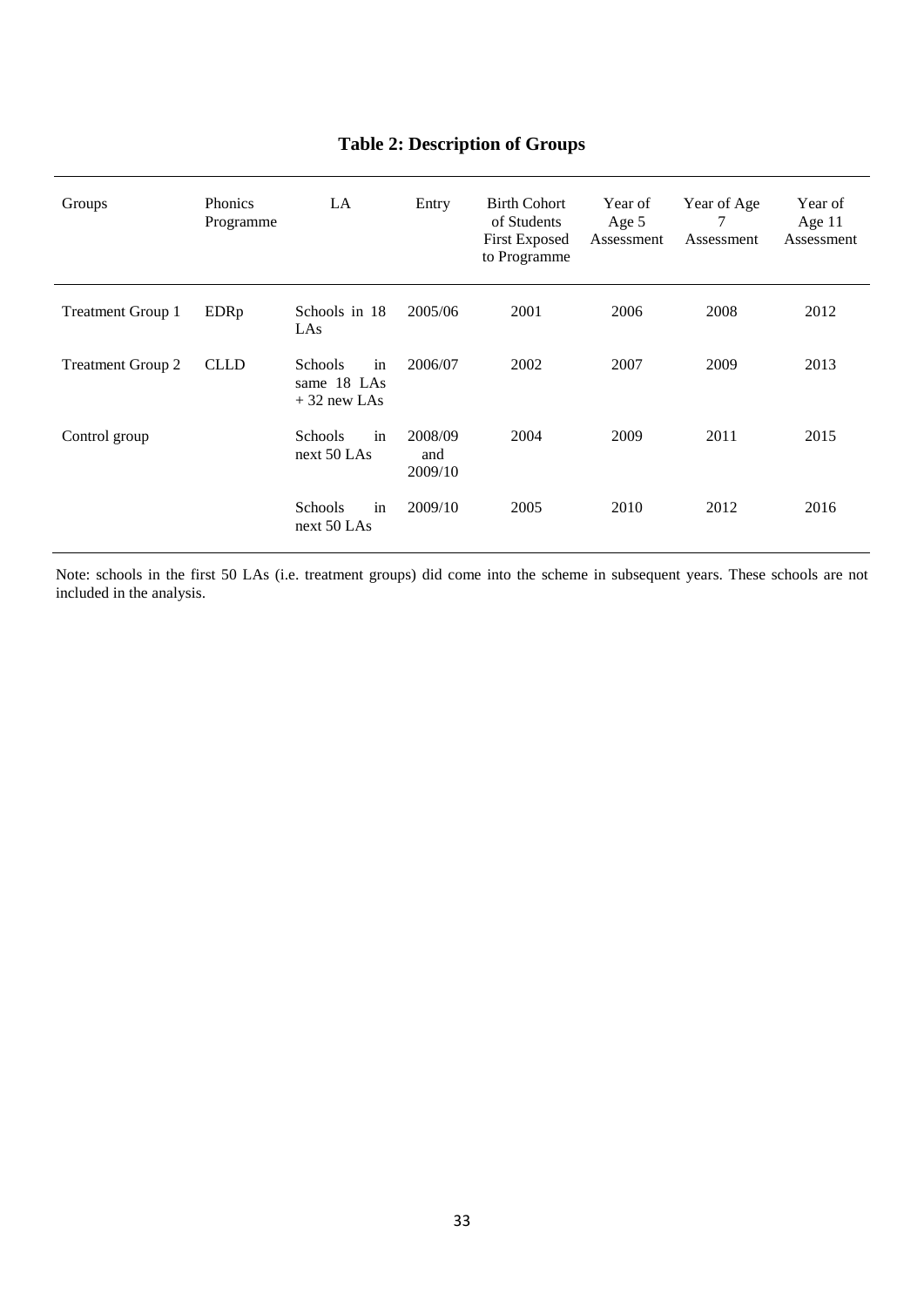|                                                            | (1)                       | (2)                                                                               | (3)                                                                                                     | (4)                                                                                                                                       | (5)                                                                                                    | (6)                                                                                                                              | (7)                   | (8)                   |
|------------------------------------------------------------|---------------------------|-----------------------------------------------------------------------------------|---------------------------------------------------------------------------------------------------------|-------------------------------------------------------------------------------------------------------------------------------------------|--------------------------------------------------------------------------------------------------------|----------------------------------------------------------------------------------------------------------------------------------|-----------------------|-----------------------|
|                                                            | All<br>Primary<br>Schools | <b>Treatment</b><br>Group 1:<br>Original<br><b>EDRp</b><br><b>Pilot</b><br>(2006) | Non-<br>Selected<br>Schools in<br>18 Local<br>Authorities<br>of EDRp<br>Pilot<br>(Not in First<br>Year) | <b>Treatment</b><br>Group 2:<br><b>Schools in</b><br><b>Post-Rose</b><br><b>Report</b><br>Programme:<br><b>CLLD</b> (First<br>Wave, 2007) | Non-Selected<br>Schools in 50<br><b>Local Authorities</b><br>of CLLD<br>(Not in First<br>Wave of EDRp) | <b>Control</b><br>Group:<br><b>Schools in</b><br>Other 100<br><b>LAs That</b><br><b>Entered</b><br>Later<br>$(2009$ and<br>2010) | P-value:<br>$(2)-(6)$ | P-value:<br>$(4)-(6)$ |
| Age 5 Score,<br>Communication,<br>Language and<br>Literacy | $\mathbf{0}$              | $-0.126$                                                                          | $-0.014$                                                                                                | $-0.364$                                                                                                                                  | $-0.006$                                                                                               | $-0.250$                                                                                                                         | 0.049                 | 0.006                 |
| Age 7 Reading Score                                        | $\mathbf{0}$              | $-0.091$                                                                          | $-0.059$                                                                                                | $-0.286$                                                                                                                                  | $-0.023$                                                                                               | $-0.196$                                                                                                                         | 0.002                 | 0.000                 |
| Proportion Entitled to<br>Free School Meals                | 0.181                     | 0.263                                                                             | 0.230                                                                                                   | 0.340                                                                                                                                     | 0.210                                                                                                  | 0.273                                                                                                                            | 0.563                 | 0.000                 |
| <b>Proportion Native</b><br><b>English Speakers</b>        | 0.880                     | 0.817                                                                             | 0.860                                                                                                   | 0.756                                                                                                                                     | 0.884                                                                                                  | 0.823                                                                                                                            | 0.814                 | 0.000                 |
| Proportion White<br>British/Irish                          | 0.791                     | 0.694                                                                             | 0.763                                                                                                   | 0.641                                                                                                                                     | 0.776                                                                                                  | 0.722                                                                                                                            | 0.348                 | 0.000                 |
| Number of Schools                                          | 16,429                    | 164                                                                               | 2,264                                                                                                   | 523                                                                                                                                       | 5,500                                                                                                  | 1,007                                                                                                                            | 1,171                 | 1,530                 |

#### **Table 3: Summary Statistics for Groups of Schools Pre-Policy (2005)**

Note: Treatment (columns (2) and (4)) and control groups (column (6)) in bold. The age 5 and age 7 scores are standardised to have a mean of 0 and a standard deviation of 1.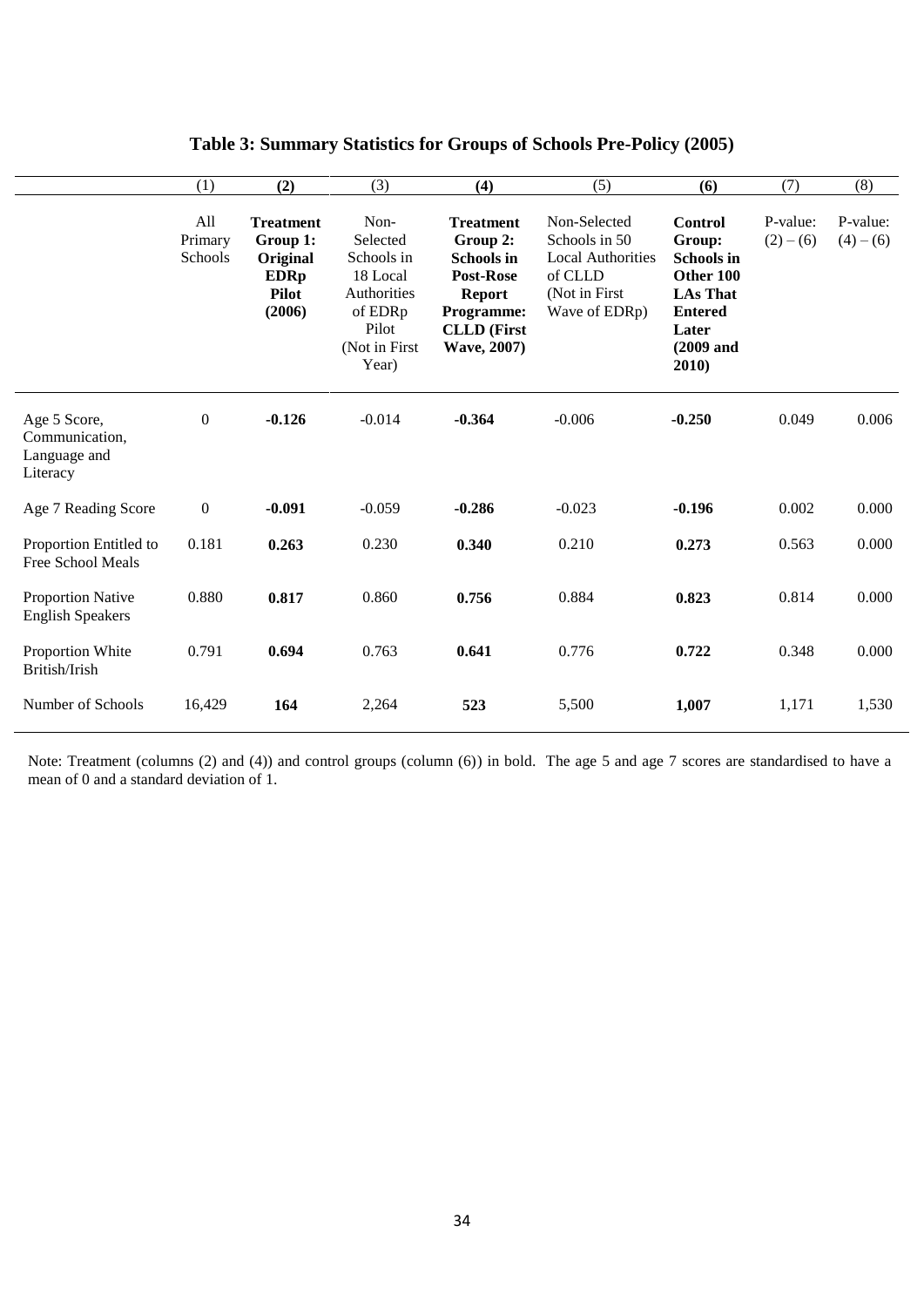|                                                                                                                                                                           | (1)                                                         | (2)                                                              | (3)                                                            |
|---------------------------------------------------------------------------------------------------------------------------------------------------------------------------|-------------------------------------------------------------|------------------------------------------------------------------|----------------------------------------------------------------|
|                                                                                                                                                                           | Age 5 Score                                                 | Age 7 Score                                                      | Age 11 Score                                                   |
| Treatment*1999 Birth Cohort<br>(Treatment: Only Age 7)<br>Treatment*2000 Birth Cohort<br>(Treatment: Age 6-7)<br>Treatment*2001 Birth Cohort<br>(Full treatment: Age 5-7) | 0.005<br>(0.077)<br>0.072<br>(0.081)<br>$0.298*$<br>(0.094) | $0.037***$<br>(0.021)<br>0.040<br>(0.025)<br>$0.075*$<br>(0.024) | 0.003<br>(0.028)<br>$-0.001$<br>(0.027)<br>$-0.018$<br>(0.031) |
| <b>Additional Controls</b>                                                                                                                                                | Yes                                                         | Yes                                                              | Yes                                                            |
| $R^2$<br>Sample Size<br>Number of Schools                                                                                                                                 | 0.273<br>17,279<br>1185                                     | 0.121<br>191,342<br>1217                                         | 0.123<br>163,272<br>1217                                       |

**Table 4a: EDRp Treatment on Reading Assessments at Ages 5, 7 and 11**

**Table 4b: CLLD Treatment on Reading Assessments at Ages 5, 7 and 11**

|                                                        | (1)              | (2)                 | (3)                 |
|--------------------------------------------------------|------------------|---------------------|---------------------|
|                                                        | Age 5 Score      | Age 7 Score         | Age 11 Score        |
| Treatment*1999 Birth Cohort<br>(No Treatment: Placebo) | 0.009<br>(0.050) | $-0.015$<br>(0.015) | $-0.024$<br>(0.019) |
| Treatment*2000 Birth Cohort                            | 0.015            | $0.031**$           | $-0.016$            |
| (Treatment: Only Age 7)                                | (0.053)          | (0.016)             | (0.018)             |
| Treatment*2001 Birth Cohort                            | 0.033            | $0.046*$            | 0.021               |
| (Treatment: Age $6-7$ ))                               | (0.054)          | (0.017)             | (0.019)             |
| Treatment*2002 Birth Cohort                            | $0.217*$         | $0.073*$            | 0.019               |
| (Full Treatment: Age 5-7)                              | (0.047)          | (0.017)             | (0.019)             |
| <b>Additional Controls</b>                             | Yes              | Yes                 | Yes                 |
| $R^2$                                                  | 0.230            | 0.164               | 0.111               |
| Sample Size                                            | 82,495           | 309,769             | 268,565             |
| Number of Schools                                      | 1568             | 1598                | 1598                |

Notes: Baseline is the 1998 birth cohort (who undertook the Age 5, 7 and 11 assessments in 2003, 2005 and 2009 respectively). The outcome for age 5 is the (teacher assessed) standardised score in Communication, Language and Literacy. The outcome for age 7 is the (teacher assessed) standardised score in Key Stage 1 reading. The outcome for age 11 is the pupil's (externally assessed) standardised test score in reading. The 2001 and 2002 birth cohorts (in bold) are the first cohorts to have received the treatment throughout their education for the EDRp and CLLD respectively. For the EDRp, the 2000 birth cohort received the treatment in Year 1 (at age 6). The 1999 birth cohort received the treatment in Year 2 (at age 7). For the CLLD, the 2001 cohort received the treatment in Year 1 (at age 6). The 2000 birth cohort received the treatment in Year 2 (at age 7). Controls are: year dummies; school fixed effects, student gender, ethnicity; whether speaks English as an additional language; whether eligible to receive free school meals, whether receives a statement of Special Educational Needs; % of students in the year group by: gender, ethnicity, whether speaks English as an additional language, whether eligible to receive free school meals, whether receives a statement of Special Educational Needs. Standard errors clustered by school. Untreated groups are in italics. \*\*\*:  $p<0.10$ ; \*\*  $p<0.5$ ; \*  $p<0.01$ .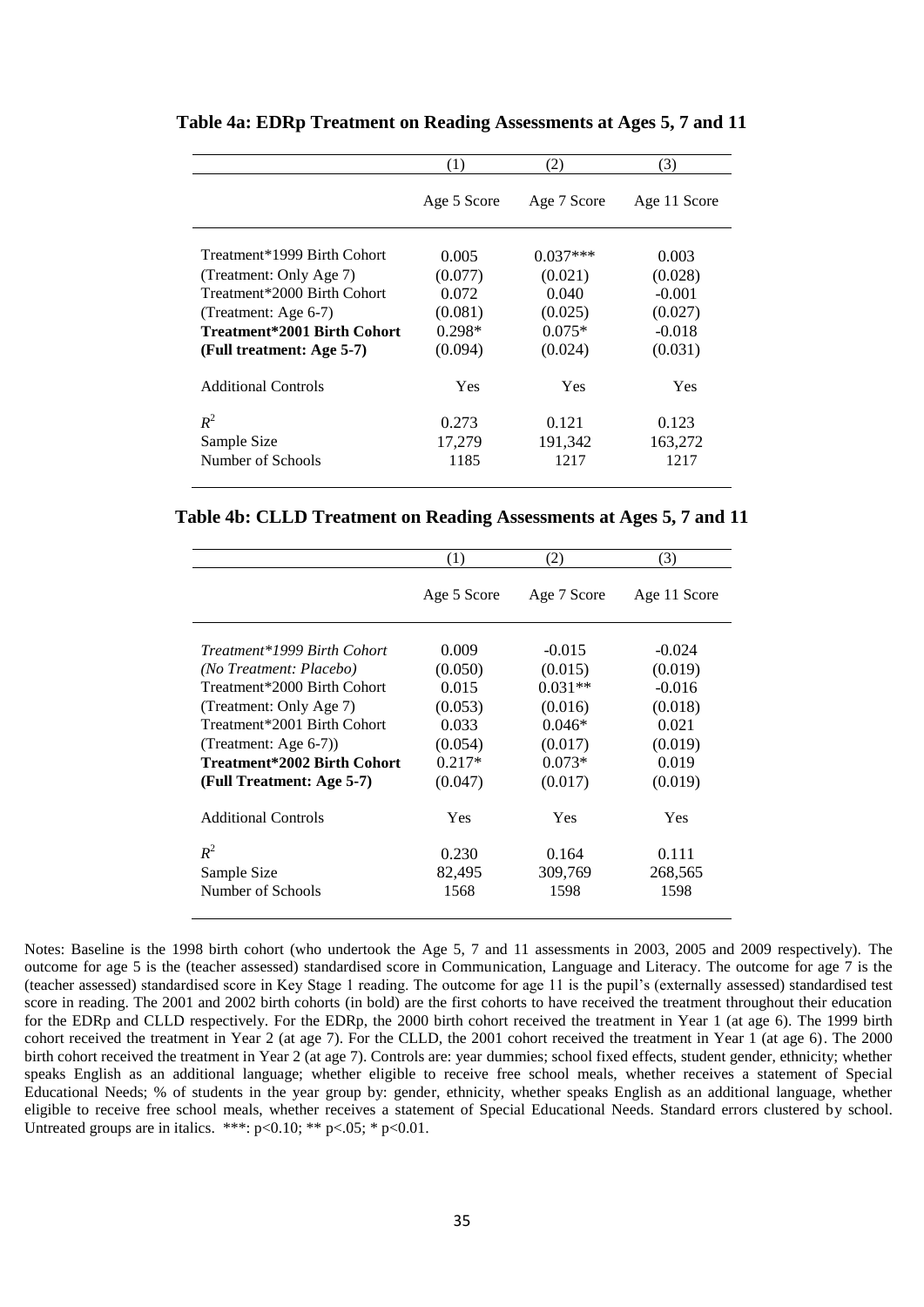|                                                                     | Naming Vocabulary    |                      | <b>Pattern Construction</b>                  |                      |                      | Pattern Similarity                           |                      |                      |                                              |
|---------------------------------------------------------------------|----------------------|----------------------|----------------------------------------------|----------------------|----------------------|----------------------------------------------|----------------------|----------------------|----------------------------------------------|
|                                                                     | (1)                  | (2)                  | (3)                                          | (4)                  | (5)                  | (6)                                          | (7)                  | (8)                  | (9)                                          |
| English Not<br>First<br>Language At<br>Home<br>Free School<br>Meals | $-0.978*$<br>(0.031) | $-0.596*$<br>(0.028) | $-0.931*$<br>(0.030)<br>$-0.529*$<br>(0.027) | $-0.283*$<br>(0.034) | $-0.398*$<br>(0.030) | $-0.249*$<br>(0.034)<br>$-0.380*$<br>(0.030) | $-0.117*$<br>(0.034) | $-0.301*$<br>(0.030) | $-0.091*$<br>(0.034)<br>$-0.294*$<br>(0.030) |
| Age and<br>Gender<br>Controls                                       | Yes                  | Yes                  | Yes                                          | Yes                  | Yes                  | Yes                                          | Yes                  | Yes                  | Yes                                          |
| Sample Size                                                         | 9706                 | 9706                 | 9706                                         | 9674                 | 9674                 | 9674                                         | 9718                 | 9718                 | 9718                                         |

### **Table 5: Age 5 Test Score Differences, Millennium Cohort Study Children in England**

Notes: The dependent variable is the relevant test score standardised to have mean zero and a unit standard deviation. Standard errors in parentheses. Weighted using MCS country-specific weights. \*\*\*: p<0.10; \*\* p<.05; \* p<0.01.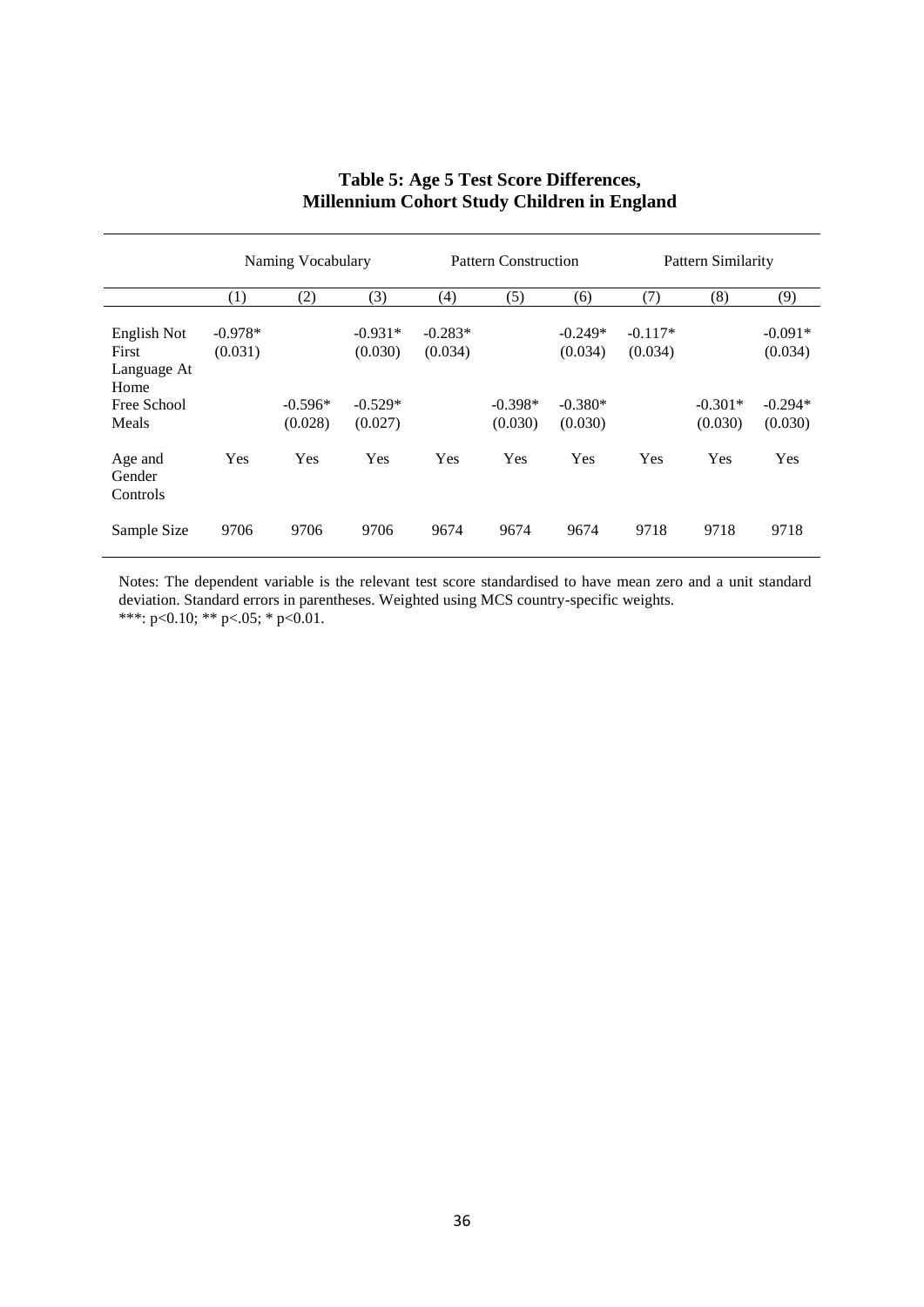|                                                | <b>EDRp</b> v Control<br>(Cohorts 1998 and 2001) |            |             | <b>CLLD</b> v Control<br>(Cohorts 1998 and 2002) |           |           |
|------------------------------------------------|--------------------------------------------------|------------|-------------|--------------------------------------------------|-----------|-----------|
|                                                | Age 5                                            | Age 7      | Age 11      | Age 5                                            | Age 7     | Age 11    |
|                                                | (1)                                              | (2)        | (3)         | (4)                                              | (5)       | (6)       |
| A. Speech Nativity                             |                                                  |            |             |                                                  |           |           |
| Native Speaker                                 | $0.225*$                                         | $0.052**$  | $-0.045$    | $0.211*$                                         | $0.061*$  | 0.001     |
|                                                | (0.083)                                          | (0.024)    | (0.031)     | (0.050)                                          | (0.018)   | (0.020)   |
| Non-Native Speaker                             | $0.567**$                                        | $0.134**$  | 0.045       | $0.201**$                                        | $0.113*$  | $0.068**$ |
|                                                | (0.277)                                          | (0.051)    | (0.063)     | (0.081)                                          | (0.028)   | (0.032)   |
| P-value                                        | 0.194                                            | 0.115      | 0.155       | 0.906                                            | 0.055     | 0.035     |
| <b>B. Free School Meals</b>                    |                                                  |            |             |                                                  |           |           |
| Free School Meals                              | 0.290                                            | $0.135*$   | 0.064       | $0.207*$                                         | $0.136*$  | $0.062**$ |
|                                                | (0.182)                                          | (0.019)    | (0.050)     | (0.067)                                          | (0.023)   | (0.026)   |
| Non-Free School Meals                          | $0.306*$                                         | $0.042***$ | $-0.061***$ | $0.221*$                                         | $0.045**$ | $-0.002$  |
|                                                | (0.107)                                          | (0.023)    | (0.031)     | (0.051)                                          | (0.018)   | (0.020)   |
| P-value                                        | 0.934                                            | 0.024      | 0.009       | 0.833                                            | 0.000     | 0.000     |
| C. Speech Nativity and                         |                                                  |            |             |                                                  |           |           |
| <b>Free School Meals</b>                       |                                                  |            |             |                                                  |           |           |
| Native Speaker and Free                        | 0.270                                            | $0.096**$  | 0.011       | $0.182**$                                        | $0.104*$  | 0.042     |
| <b>School Meals</b>                            | (0.183)                                          | (0.046)    | (0.052)     | (0.078)                                          | (0.025)   | (0.028)   |
| Native Speaker and Non-                        | $0.217**$                                        | 0.038      | $-0.061***$ | $0.222*$                                         | $0.042**$ | $-0.017$  |
| Free School Meals                              | (0.088)                                          | (0.024)    | (0.032)     | (0.054)                                          | (0.020)   | (0.021)   |
| Non-Native Speaker and                         | 0.300                                            | $0.216*$   | $0.181**$   | $0.221**$                                        | $0.195*$  | $0.099**$ |
| Free School Meals                              | (0.406)                                          | (0.077)    | (0.087)     | (0.108)                                          | (0.038)   | (0.041)   |
| Non-Native Speaker and                         | $0.671**$                                        | $0.093***$ | $-0.031$    | $0.205**$                                        | $0.095*$  | $0.070**$ |
| Non-Free School Meals                          | (0.272)                                          | (0.054)    | (0.066)     | (0.100)                                          | (0.030)   | (0.035)   |
| P-value : Native,<br>FSM=Native, Non-FSM       | 0.781                                            | 0.217      | 0.167       | 0.628                                            | 0.013     | 0.032     |
| P-value: Non-Native<br>FSM=Non-Native, non-FSM | 0.350                                            | 0.122      | 0.014       | 0.904                                            | 0.012     | 0.464     |

#### **Table 6: Heterogeneity in Estimated Treatment Effects by Non-Native Speaker Status and Free School Meals Eligibility**

Notes: Under each heading, results are shown from separate regressions where personal characteristics of pupils are interacted with birth cohort dummies and treatment status. The reported coefficients show the interaction between treatment, birth cohort and personal characteristic of the student. The comparison group is 'non-treated'. \*\*\*: p<0.10; \*\* p<.05; \* p<0.01.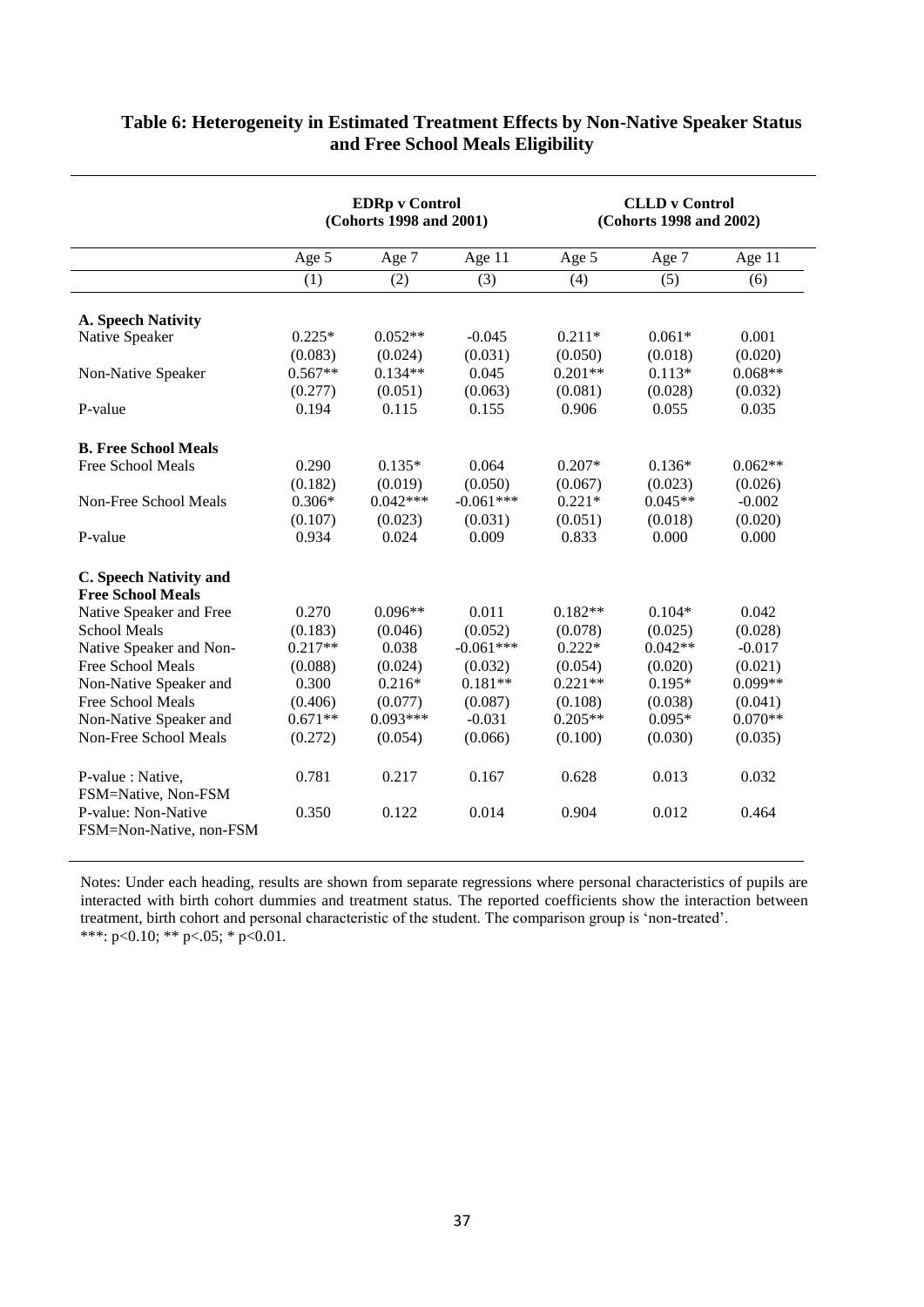#### **Appendix**

|                            | <b>EDRp</b><br>Original Pilot and Control Schools |           | <b>CLLD</b>                                               |           |  |
|----------------------------|---------------------------------------------------|-----------|-----------------------------------------------------------|-----------|--|
|                            |                                                   |           | Post-Report Programme (First Wave)<br>and Control Schools |           |  |
|                            | (1)                                               | (2)       | (3)                                                       | (4)       |  |
| Treatment*2004             | 0.021                                             | 0.009     | 0.022                                                     | 0.010     |  |
| [Birth Cohort: 1999]       | (0.076)                                           | (0.075)   | (0.051)                                                   | (0.050)   |  |
| Treatment*2005             | 0.027                                             | 0.019     | 0.041                                                     | 0.025     |  |
| [Birth Cohort: 2000]       | (0.080)                                           | (0.079)   | (0.053)                                                   | (0.052)   |  |
| Treatment*2006             | $0.246*$                                          | $0.258*$  | 0.053                                                     | 0.040     |  |
| [Birth Cohort: 2001]       | (0.086)                                           | (0.089)   | (0.053)                                                   | (0.053)   |  |
| Treatment*2007             | $0.191*$                                          | $0.183*$  | $0.242*$                                                  | $0.229*$  |  |
| [Birth Cohort: 2002]       | (0.068)                                           | (0.068)   | (0.047)                                                   | (0.046)   |  |
| Treatment*2008             | $0.197*$                                          | $0.182**$ | $0.299*$                                                  | $0.281*$  |  |
| [Birth Cohort: 2003]       | (0.072)                                           | (0.073)   | (0.048)                                                   | (0.048)   |  |
| Treatment*2009             | 0.100                                             | 0.091     | $0.253*$                                                  | $0.23**$  |  |
| [Birth Cohort: 2004]       | (0.067)                                           | (0.069)   | (0.047)                                                   | (0.047)   |  |
| Treatment*2010             | $-0.007$                                          | $-0.014$  | $0.139*$                                                  | $0.120**$ |  |
| [Birth Cohort: 2005]       | (0.068)                                           | (0.069)   | (0.047)                                                   | (0.047)   |  |
| Treatment*2011             | 0.026                                             | 0.015     | $0.163*$                                                  | $0.142*$  |  |
| [Birth Cohort: 2006]       | (0.068)                                           | (0.070)   | (0.047)                                                   | (0.047)   |  |
| <b>Additional Controls</b> | N <sub>0</sub>                                    | Yes       | N <sub>0</sub>                                            | Yes       |  |
| $R^2$                      | 0.107                                             | 0.182     | 0.102                                                     | 0.174     |  |
| Sample Size                | 267,094                                           | 267,093   | 346,410                                                   | 346,409   |  |
| Number of Schools          | 1234                                              | 1234      | 1603                                                      | 1603      |  |

#### **Table A1: Communication, Language and Literacy at Age 5**

Notes: The outcome is the (teacher assessed) standardised score in Communication, Language and Literacy. Baseline is the treatment year 2003 (or 1998 birth cohort). Controls are: year dummies; school fixed effects. Standard errors clustered by school. Additional controls: student gender, ethnicity; whether speaks English as an additional language; whether eligible to receive free school meals, whether receives a statement of Special Educational Needs % of students in the year group by: gender, ethnicity, whether speaks English as an additional language, whether eligible to receive free school meals, whether receives a statement of Special Educational Needs. Control schools come into the programme in either 2009 or 2010. Highlighted cells show when the programme was operational in treated schools, but not in *any* of the control schools.

\*\*\*:  $p<0.10$ ; \*\*  $p<0.5$ ; \*  $p<0.01$ .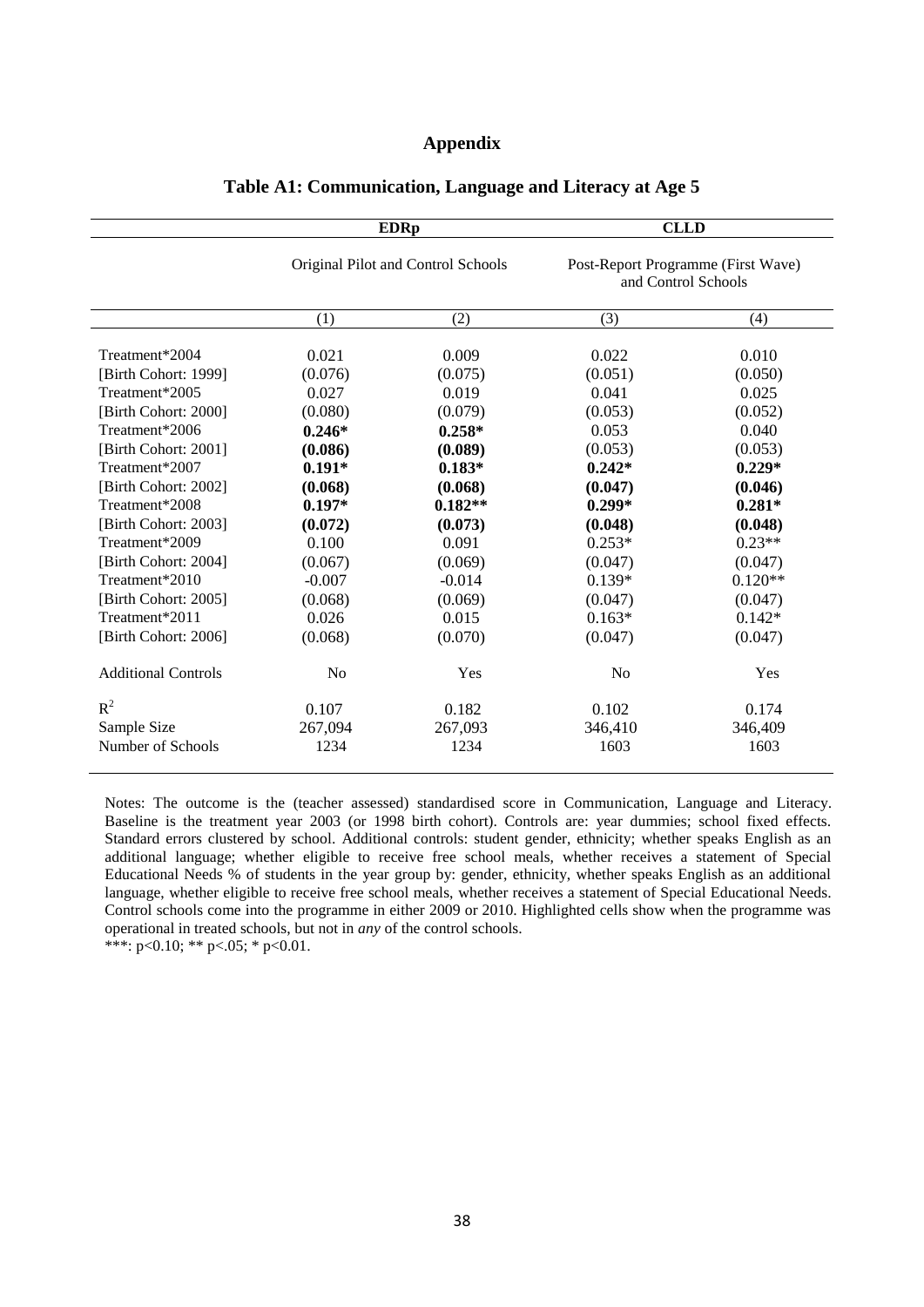| Groups                   | <b>Phonics</b><br>Programme | LA                                                                           | Entry                                | LA names                                                                                                                                                                                                                                                                                                                                                                                                                                          |
|--------------------------|-----------------------------|------------------------------------------------------------------------------|--------------------------------------|---------------------------------------------------------------------------------------------------------------------------------------------------------------------------------------------------------------------------------------------------------------------------------------------------------------------------------------------------------------------------------------------------------------------------------------------------|
| <b>Treatment Group 1</b> | EDRp                        | Schools in 18<br>LAs                                                         | 2005/06                              | Barnsley, Cheshire, Coventry, Hertfordshire, Islington,<br>Liverpool, Luton,<br>Manchester,<br>Leeds.<br>Medway.<br>Nottingham, Peterborough, Redcar and Cleveland, Stoke-<br>on-Trent, Tameside, Tower Hamlets, Waltham Forest,<br>Wiltshire                                                                                                                                                                                                     |
| <b>Treatment Group 2</b> | <b>CLLD</b>                 | <b>Schools</b><br>in<br>same 18 LAs<br>$+32$ new LAs                         | 2006/07                              | 18 LAs above AND Bath and North East Somerset,<br>Birmingham, Blackburn with Darwen, Bury, Dorset,<br>Ealing, East Sussex, Essex, Gloucestershire, Greenwich,<br>Hackney, Hammersmith<br>and<br>Fulham,<br>Haringey,<br>Hartlepool, Kent, Knowsley, Lambeth,<br>Lewisham,<br>Middlesbrough, North Tyneside, Oldham, Sandwell,<br>Sefton, Sheffield, Shropshire, Southampton, Southwark,<br>Surrey, Swindon, Thurrock, Torbay. Kingston-upon-Hull* |
| Control group            |                             | <b>Schools</b><br>in<br>next $50$ LAs<br><b>Schools</b><br>in<br>next 50 LAs | 2008/09<br>and<br>2009/10<br>2009/10 | All remaining Local Authorities represented in control<br>group (for schools that came into the treatment in 2008/09<br>and $2009/10$ )                                                                                                                                                                                                                                                                                                           |

## **Table A2: Local Authorities in Treatment and Control Groups**

Notes: \*Kingston-upon-Hull withdrawn due to floods (and no data available)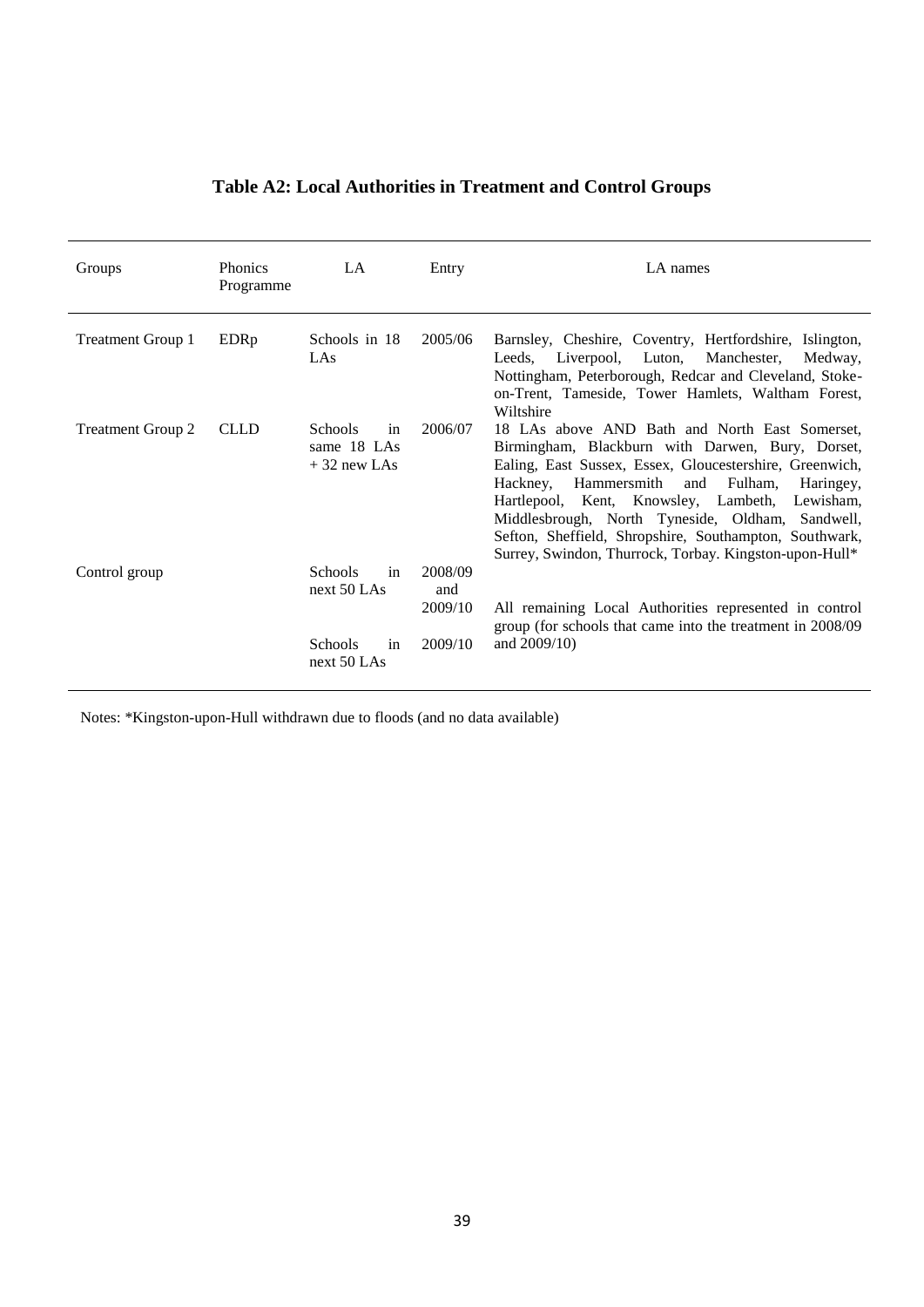|                                                |           | <b>EDRp</b> v Control<br>(Cohorts 1998 and 2001) |             | <b>EDRp v Control</b><br>(Cohorts 1998 and 2001) |            |            |
|------------------------------------------------|-----------|--------------------------------------------------|-------------|--------------------------------------------------|------------|------------|
|                                                | Age 5     | Age 7                                            | Age 11      | Age 5                                            | Age 7      | Age 11     |
|                                                | (1)       | (2)                                              | (3)         | (4)                                              | (5)        | (6)        |
| <b>A. Speech Nativity</b>                      |           |                                                  |             |                                                  |            |            |
| Native Speaker                                 | $0.225*$  | $0.052**$                                        | $-0.045$    | $0.149**$                                        | $0.069*$   | 0.021      |
|                                                | (0.083)   | (0.024)                                          | (0.031)     | (0.064)                                          | (0.026)    | (0.033)    |
| Non-Native Speaker                             | $0.567**$ | $0.134**$                                        | 0.045       | 0.107                                            | 0.055      | 0.039      |
|                                                | (0.277)   | (0.051)                                          | (0.063)     | (0.145)                                          | (0.048)    | (0.056)    |
| P-value                                        | 0.194     | 0.115                                            | 0.155       | 0.767                                            | 0.768      | 0.754      |
| <b>B. Free School Meals</b>                    |           |                                                  |             |                                                  |            |            |
| Free School Meals                              | 0.290     | $0.135*$                                         | 0.064       | 0.108                                            | $0.103**$  | $0.094***$ |
|                                                | (0.182)   | (0.019)                                          | (0.050)     | (0.124)                                          | (0.043)    | (0.049)    |
| Non-Free School Meals                          | $0.306*$  | $0.042***$                                       | $-0.061***$ | $0.158**$                                        | $0.043***$ | $-0.007$   |
|                                                | (0.107)   | (0.023)                                          | (0.031)     | (0.069)                                          | (0.026)    | (0.032)    |
| P-value                                        | 0.934     | 0.024                                            | 0.009       | 0.711                                            | 0.133      | 0.030      |
| <b>C. Speech Nativity and</b>                  |           |                                                  |             |                                                  |            |            |
| <b>Free School Meals</b>                       |           |                                                  |             |                                                  |            |            |
| Native Speaker and Free                        | 0.270     | $0.096**$                                        | 0.011       | 0.122                                            | 0.065      | 0.053      |
| <b>School Meals</b>                            | (0.183)   | (0.046)                                          | (0.052)     | (0.122)                                          | (0.049)    | (0.053)    |
| Native Speaker and Non-Free                    | $0.217**$ | 0.038                                            | $-0.061***$ | $0.160**$                                        | $0.069*$   | 0.012      |
| <b>School Meals</b>                            | (0.088)   | (0.024)                                          | (0.032)     | (0.070)                                          | (0.027)    | (0.036)    |
| Non-Native Speaker and Free                    | 0.300     | $0.216*$                                         | $0.181**$   | 0.103                                            | $0.193*$   | $0.184**$  |
| <b>School Meals</b>                            | (0.406)   | (0.077)                                          | (0.087)     | (0.290)                                          | (0.066)    | (0.082)    |
| Non-Native Speaker and Non-                    | $0.671**$ | $0.093***$                                       | $-0.031$    | 0.121                                            | 0.000      | $-0.026$   |
| Free School Meals                              | (0.272)   | (0.054)                                          | (0.066)     | (0.151)                                          | (0.054)    | (0.056)    |
| P-value : Native, FSM=Native,<br>Non-FSM       | 0.781     | 0.217                                            | 0.167       | 0.776                                            | 0.924      | 0.445      |
| P-value: Non-Native<br>FSM=Non-Native, Non-FSM | 0.350     | 0.122                                            | 0.014       | 0.957                                            | 0.010      | 0.005      |

#### **Table A3: Heterogeneity in Estimated Treatment Effects by Non-Native Speaker Status and Free School Meals Eligibility - Different Cohorts for the EDRp v Control**

Notes: As for Table 6. Columns (1)-(3) are reproduced from Table 6. Columns (4)-(6) report the same specifications for the 1998 and 2002 cohorts.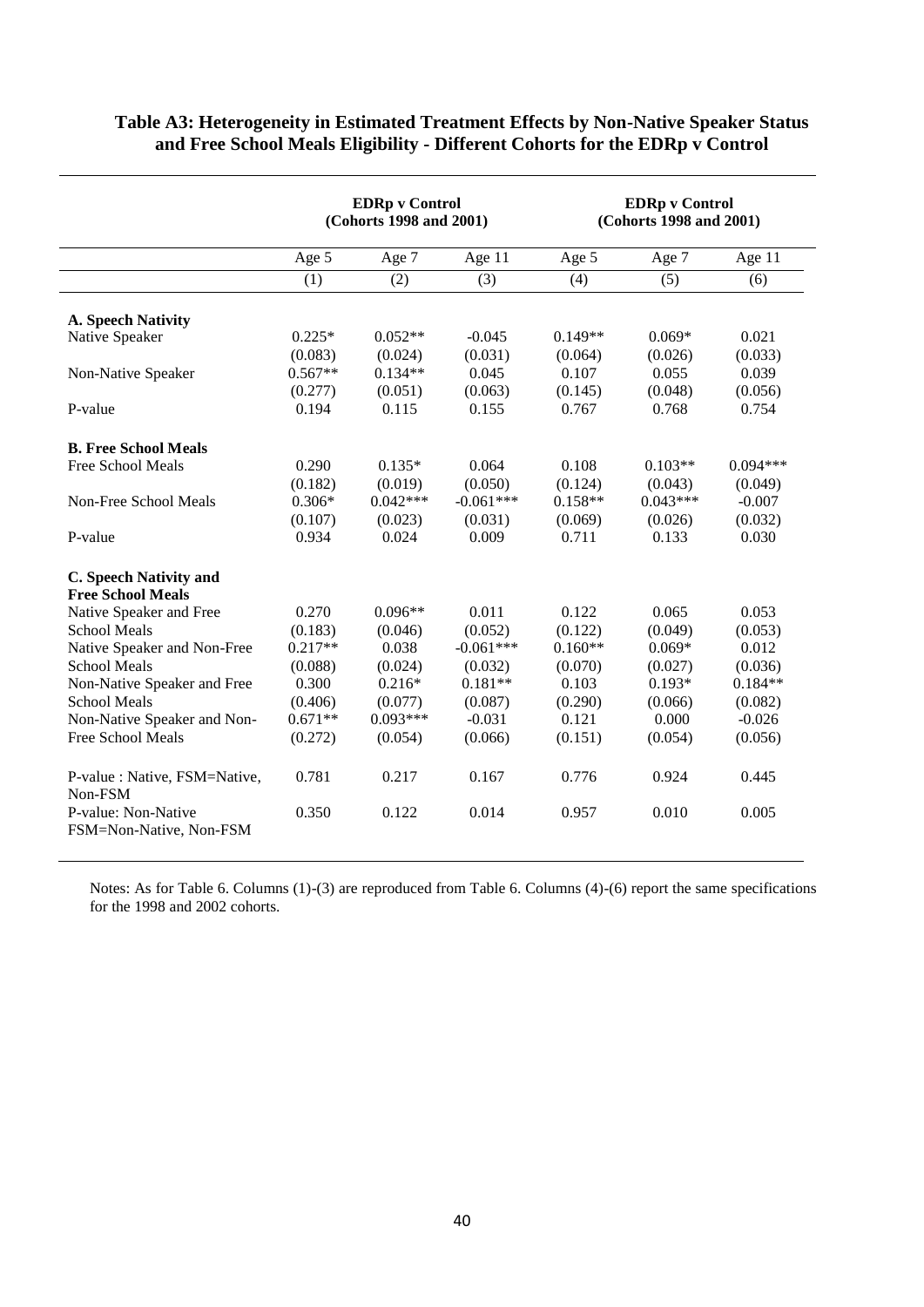| A. Baseline Results (Table 4) |            | <b>EDRp</b>       |            | <b>CLLD</b>       |
|-------------------------------|------------|-------------------|------------|-------------------|
|                               | (1)        | (2)               | (3)        | (4)               |
|                               | Age $11$   | Age 11            | Age 11     | Age $11$          |
|                               | (Table 4a) | (With Imputation) | (Table 4b) | (With Imputation) |
|                               |            |                   |            |                   |
| Treatment*1999 Birth Cohort   | 0.003      | $-0.002$          | $-0.024$   | $-0.031$          |
|                               | (0.028)    | (0.026)           | (0.019)    | (0.018)           |
| Treatment*2000 Birth Cohort   | $-0.001$   | $-0.010$          | $-0.016$   | $-0.019$          |
|                               | (0.027)    | (0.026)           | (0.018)    | (0.017)           |
| Treatment*2001 Birth Cohort   | $-0.018$   | $-0.028$          | 0.021      | 0.013             |
|                               | (0.031)    | (0.029)           | (0.019)    | (0.018)           |
| Treatment*2002 Birth Cohort   |            |                   | 0.019      | 0.013             |
|                               |            |                   | (0.019)    | (0.018)           |
| <b>Additional Controls</b>    | Yes        | Yes               | Yes        | Yes               |
| $R^2$                         | 0.123      | 0.143             | 0.111      | 0.130             |
| Sample Size                   | 163,272    | 168,689           | 268,565    | 277,474           |
| Number of Schools             | 1217       | 1217              | 1598       | 1598              |

#### **Table A4: Age 11 Results With and Without Imputation**

| <b>B. Heterogeneity Results (Table 6)</b>       |                         | <b>EDRp</b> v Control | <b>CLLD</b> v Control |                         |  |
|-------------------------------------------------|-------------------------|-----------------------|-----------------------|-------------------------|--|
|                                                 | (Cohorts 1998 and 2001) |                       |                       | (Cohorts 1998 and 2002) |  |
|                                                 | (5)                     | (6)                   | (7)                   | (8)                     |  |
|                                                 | Age $11$                | Age $11$              | Age $11$              | Age $11$                |  |
|                                                 | (Table 6)               | (With Imputation)     | (Table 6)             | (With Imputation)       |  |
|                                                 |                         |                       |                       |                         |  |
| Native and Free School Meals                    | 0.011                   | 0.013                 | 0.042                 | $0.045***$              |  |
|                                                 | (0.052)                 | (0.054)               | (0.028)               | (0.027)                 |  |
| Native and Non-Free School Meals                | $-0.061***$             | $-0.066**$            | $-0.017$              | $-0.022$                |  |
|                                                 | (0.032)                 | (0.031)               | (0.021)               | (0.021)                 |  |
| Non-Native and Free School Meals                | $0.181**$               | $0.132***$            | $0.099**$             | $0.097**$               |  |
|                                                 | (0.087)                 | (0.080)               | (0.041)               | (0.039)                 |  |
| Non-Native and Non-Free School                  | $-0.031$                | $-0.045$              | $0.070**$             | $0.058***$              |  |
| Meals                                           | (0.066)                 | (0.064)               | (0.035)               | (0.034)                 |  |
| P-value: Native, FSM=Native, Non-<br><b>FSM</b> | 0.0167                  | 0.142                 | 0.032                 | 0.011                   |  |
| P-value: Non-Native FSM=Non-<br>Native, Non-FSM | 0.014                   | 0.032                 | 0.464                 | 0.300                   |  |
| Sample Size                                     | 87,985                  | 90,885                | 114,592               | 118,207                 |  |
| Number of Schools                               | 1217                    | 1217                  | 1598                  | 1598                    |  |
|                                                 |                         |                       |                       |                         |  |

Notes: As for Table 4 for (1)-(4). As for Table 6 for (5)-(8). Columns (1) and (3) are reproduced from Table 4, and columns (2) and (4) are the same for the extended sample with imputation. Columns (5) and (7) are reproduced from Table 6, and columns (6) and (8) are the same for the extended sample with imputation. The test score is imputed for students who were not entered into the test because they were working below the level of the English test.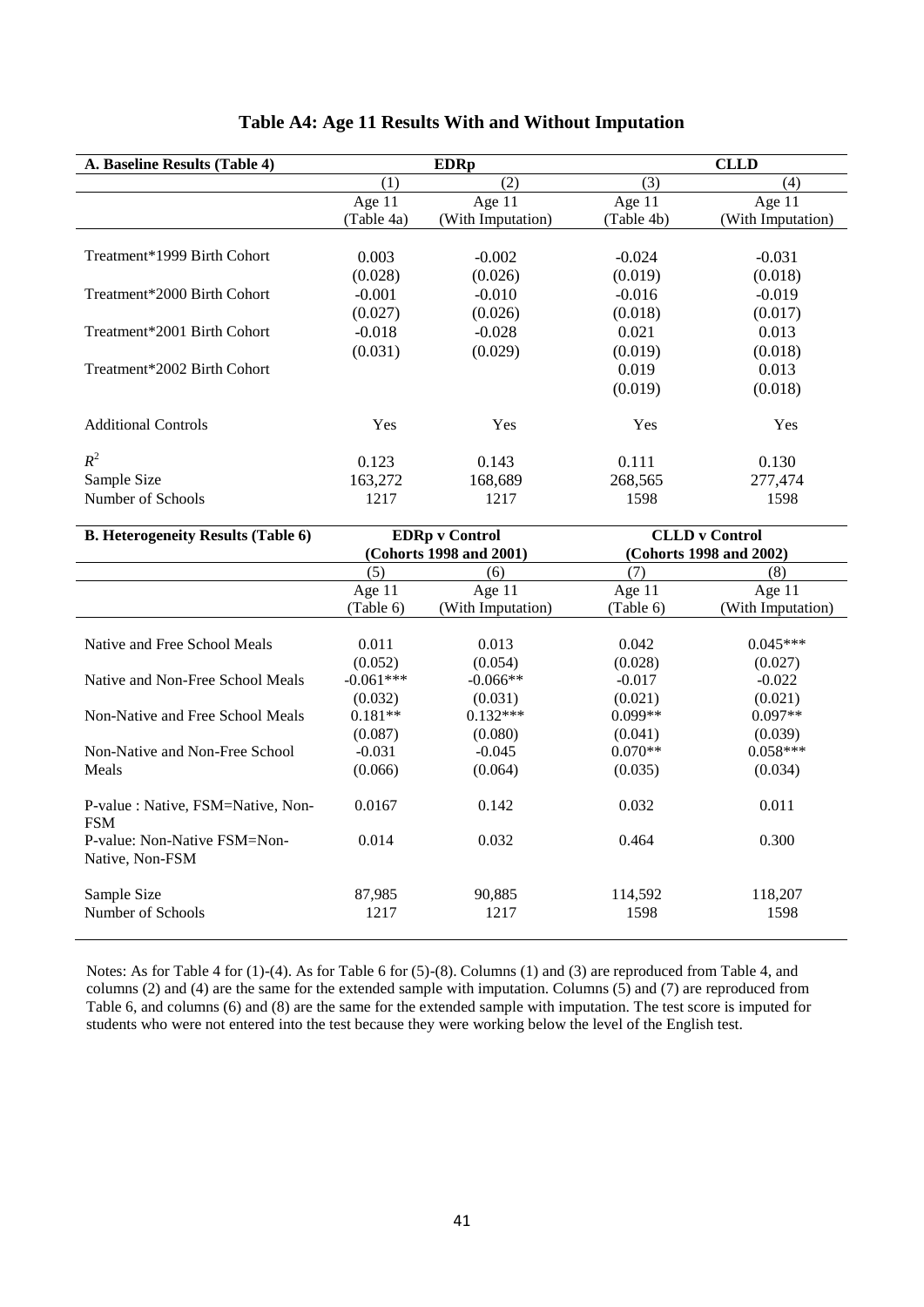#### **Table A5: Heterogeneity in Estimated Treatment Effects by Language Type (i.e. Latin Script v Non-Latin script) and Free School Meals Eligibility**

|                                                                                     | <b>EDRp</b> v Control<br>(Cohorts 1998 and<br><b>2001</b> ) | <b>CLLD</b> v Control<br>(Cohorts 1998 and<br>2002) |
|-------------------------------------------------------------------------------------|-------------------------------------------------------------|-----------------------------------------------------|
|                                                                                     | Age $11$                                                    | Age $11$                                            |
|                                                                                     | (1)                                                         | (2)                                                 |
| Latin Script and Free School Meals                                                  | 0.011<br>(0.053)                                            | 0.031<br>(0.027)                                    |
| Latin Script and Non-Free School Meals                                              | $-0.064**$<br>(0.033)                                       | $-0.016$<br>(0.021)                                 |
| Non-Latin Script and Free School Meals                                              | $0.210**$<br>(0.093)                                        | $0.130**$<br>(0.048)                                |
| Non-Latin Script and Non-Free School Meals                                          | 0.006<br>(0.072)                                            | $0.089**$<br>(0.040)                                |
| P-value: Native, FSM=Native, Non-FSM<br>P-value: Non-Native FSM=Non-Native, Non-FSM | 0.150<br>0.017                                              | 0.068<br>0.385                                      |

Notes: As for Table 6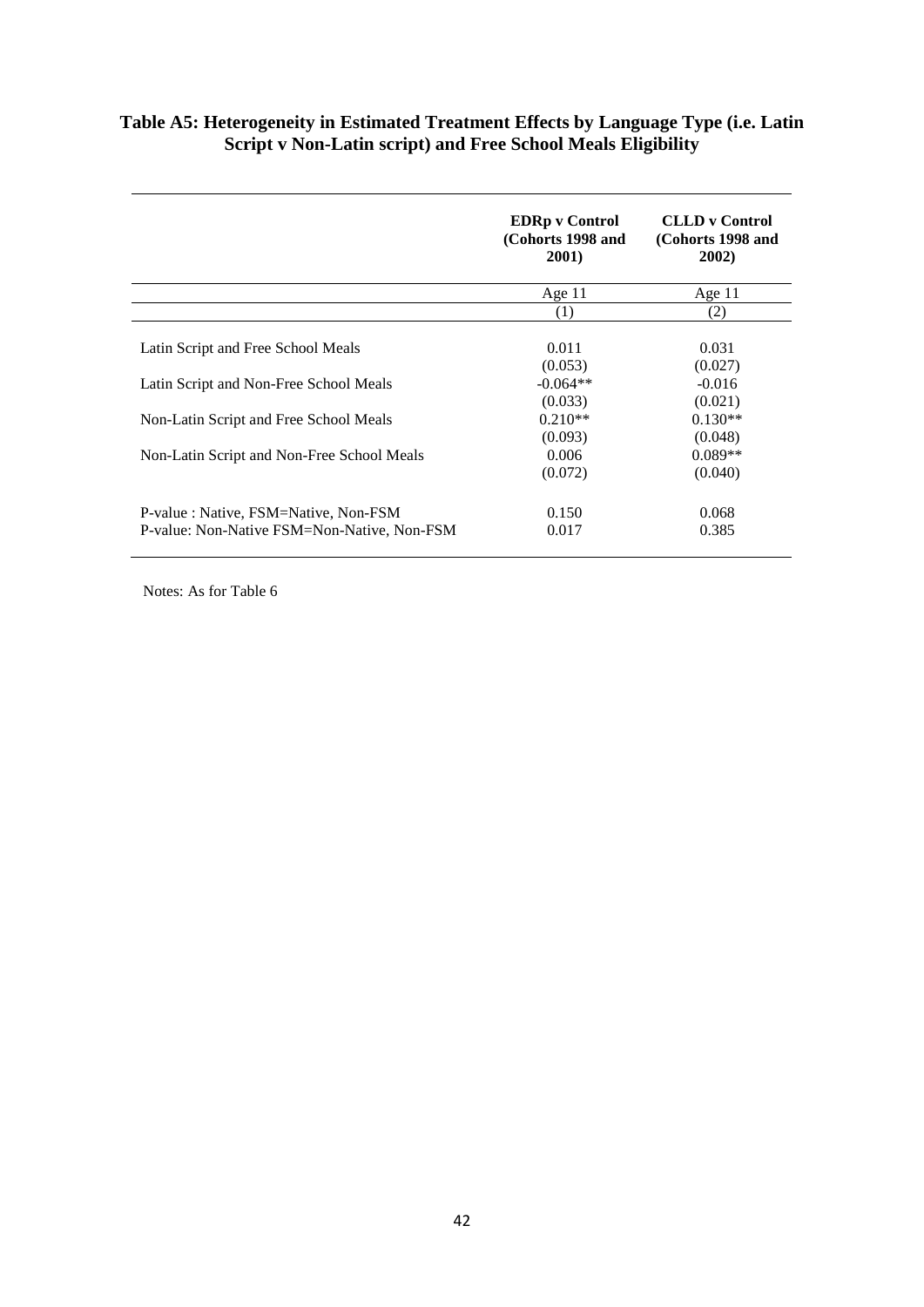|                                                | <b>EDRp</b> v Control<br>(Cohorts 1998 and 2001) |            |             | <b>EDRp</b> v Control<br>(Cohorts 1998 and 2001) |            |           |  |
|------------------------------------------------|--------------------------------------------------|------------|-------------|--------------------------------------------------|------------|-----------|--|
|                                                | Age 5                                            | Age 7      | Age 11      | Age 5                                            | Age 7      | Age 11    |  |
|                                                | (1)                                              | (2)        | (3)         | (4)                                              | (5)        | (6)       |  |
| A. Boys                                        |                                                  |            |             |                                                  |            |           |  |
| Native Speaker and Free                        | 0.294                                            | $0.120***$ | 0.061       | $0.196***$                                       | $0.144*$   | $0.106*$  |  |
| School Meals                                   | (0.293)                                          | (0.064)    | (0.065)     | (0.108)                                          | (0.037)    | (0.039)   |  |
| Native Speaker and Non-Free                    | $0.271**$                                        | 0.034      | $-0.075***$ | $0.217*$                                         | $0.066**$  | $-0.023$  |  |
| <b>School Meals</b>                            | (0.133)                                          | (0.035)    | (0.043)     | (0.070)                                          | (0.026)    | (0.028)   |  |
| Non-Native Speaker and Free                    | 0.731                                            | $0.250*$   | $0.262*$    | 0.190                                            | $0.167*$   | 0.086     |  |
| <b>School Meals</b>                            | (0.481)                                          | (0.090)    | (0.087)     | (0.145)                                          | (0.052)    | (0.054)   |  |
| Non-Native Speaker and Non-                    | $0.748**$                                        | $0.153**$  | $-0.042$    | 0.204                                            | $0.111*$   | 0.073     |  |
| Free School Meals                              | (0.334)                                          | (0.071)    | (0.105)     | (0.138)                                          | (0.039)    | (0.046)   |  |
| P-value: Native, FSM=Native,<br>Non-FSM        | 0.941                                            | 0.204      | 0.056       | 0.852                                            | 0.039      | 0.002     |  |
| P-value: Non-Native<br>FSM=Non-Native, Non-FSM | 0.978                                            | 0.367      | 0.004       | 0.938                                            | 0.335      | 0.828     |  |
| <b>B.</b> Girls                                |                                                  |            |             |                                                  |            |           |  |
| Native Speaker and Free                        | 0.087                                            | 0.071      | $-0.045$    | 0.122                                            | $0.060***$ | $-0.020$  |  |
| <b>School Meals</b>                            | (0.292)                                          | (0.060)    | (0.073)     | (0.099)                                          | (0.033)    | (0.037)   |  |
| Native Speaker and Non-Free                    | 0.203                                            | 0.045      | $-0.049$    | $0.254*$                                         | 0.009      | $-0.014$  |  |
| <b>School Meals</b>                            | (0.138)                                          | (0.029)    | (0.037)     | (0.068)                                          | (0.024)    | (0.027)   |  |
| Non-Native Speaker and Free                    | $-0.135$                                         | 0.177      | 0.099       | 0.199                                            | $0.232*$   | $0.121**$ |  |
| <b>School Meals</b>                            | (0.583)                                          | (0.109)    | (0.120)     | (0.144)                                          | (0.049)    | (0.052)   |  |
| Non-Native Speaker and Non-                    | $0.710***$                                       | 0.028      | $-0.019$    | 0.191                                            | $0.073***$ | 0.066     |  |
| Free School Meals                              | (0.402)                                          | (0.073)    | (0.075)     | (0.128)                                          | (0.037)    | (0.043)   |  |
| P-value : Native, FSM=Native,<br>Non-FSM       | 0.716                                            | 0.662      | 0.963       | 0.216                                            | 0.143      | 0.867     |  |
| P-value: Non-Native<br>FSM=Non-Native, Non-FSM | 0.148                                            | 0.180      | 0.366       | 0.961                                            | 0.003      | 0.343     |  |

## **Table A6: Heterogeneous Effects for Boys and Girls**

Notes: As for Table 6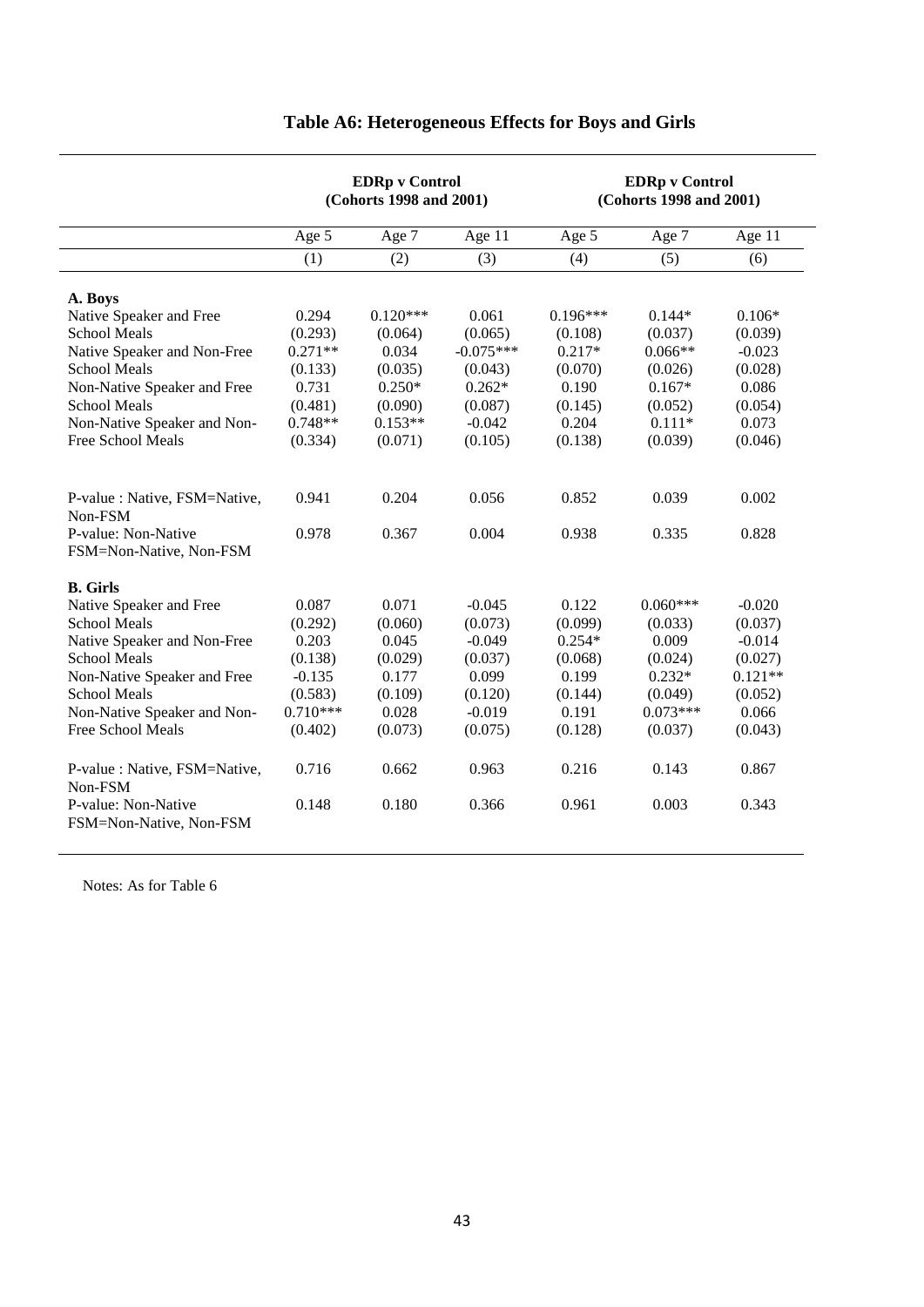### **Table A7. Heterogeneity by Subject**

For EDRp, 2001 cohort receives treatment for 3 years; 2000 for 2 years; 1999 for 1 year. For CLLD, 2002 cohort receives treatment for 3 years, 2001 for 2 years; 2000 for 1 year

| <b>EDRp</b> |                                                                                                                                 |                                                                                                            | <b>CLLD</b>                                       |                          |
|-------------|---------------------------------------------------------------------------------------------------------------------------------|------------------------------------------------------------------------------------------------------------|---------------------------------------------------|--------------------------|
|             |                                                                                                                                 |                                                                                                            |                                                   |                          |
| (2)         | (3)                                                                                                                             | (4)                                                                                                        | (5)                                               | (6)                      |
|             | Maths                                                                                                                           | Reading                                                                                                    | Writing                                           | Maths                    |
|             |                                                                                                                                 |                                                                                                            |                                                   |                          |
|             |                                                                                                                                 | $-0.015$                                                                                                   | $-0.016$                                          | 0.014                    |
|             | (0.022)                                                                                                                         | (0.015)                                                                                                    | (0.016)                                           | (0.016)                  |
|             | 0.045                                                                                                                           | $0.031**$                                                                                                  | $0.052*$                                          | $0.045*$                 |
|             | (0.027)                                                                                                                         | (0.016)                                                                                                    | (0.017)                                           | (0.017)                  |
|             | $0.056**$                                                                                                                       | $0.046*$                                                                                                   | $0.055*$                                          | $0.052*$                 |
|             | (0.027)                                                                                                                         | (0.017)                                                                                                    | (0.019)                                           | (0.018)                  |
|             |                                                                                                                                 | $0.073*$                                                                                                   | $0.092*$                                          | $0.061*$                 |
|             |                                                                                                                                 | (0.017)                                                                                                    | (0.019)                                           | (0.019)                  |
|             |                                                                                                                                 |                                                                                                            |                                                   |                          |
| Yes         | Yes                                                                                                                             | Yes                                                                                                        | Yes                                               | Yes                      |
|             |                                                                                                                                 |                                                                                                            |                                                   |                          |
|             |                                                                                                                                 |                                                                                                            |                                                   | 0.142                    |
|             |                                                                                                                                 |                                                                                                            |                                                   | 309,737                  |
|             |                                                                                                                                 |                                                                                                            |                                                   | 1598                     |
|             | Reading<br>$0.037***$<br>(0.021)<br>0.040<br>(0.025)<br>$0.075*$<br>(0.024)<br>Yes<br>0.178<br>0.202<br>191,342<br>1217<br>1217 | Writing<br>$0.052**$<br>(0.024)<br>$0.057**$<br>(0.027)<br>$0.093*$<br>(0.027)<br>0.155<br>191,325<br>1217 | $0.043***$<br>0.164<br>191,330<br>309,769<br>1598 | 0.184<br>309,751<br>1598 |

#### **A.7.1. EDRp and CLLD Treatments at Age 7, Reading, Writing and Maths**

#### **Table A.7.2: EDRp and CLLD Treatments at Age 11, Reading, English and Maths**

|                             |          | <b>EDRp</b> |            |            | <b>CLLD</b>              |            |
|-----------------------------|----------|-------------|------------|------------|--------------------------|------------|
|                             |          |             |            |            |                          |            |
|                             | (1)      | (2)         | (3)        | (4)        | (5)                      | (6)        |
|                             | Reading  | English     | Maths      | Reading    | English                  | Maths      |
|                             |          |             |            |            |                          |            |
| Treatment*1999 Birth Cohort | 0.003    | 0.032       | 0.002      | $-0.024$   | $\overline{\phantom{a}}$ | 0.022      |
|                             | (0.028)  | (0.030)     | (0.025)    | (0.019)    |                          | (0.018)    |
| Treatment*2000 Birth Cohort | $-0.001$ | 0.009       | $-0.006$   | $-0.016$   |                          | 0.006      |
|                             | (0.027)  | (0.030)     | (0.024)    | (0.018)    |                          | (0.017)    |
| Treatment*2001 Birth Cohort | $-0.018$ | 0.010       | $-0.028$   | 0.022      |                          | 0.017      |
|                             | (0.031)  | (0.028)     | (0.026)    | (0.019)    |                          | (0.018)    |
| Treatment*2002 Birth Cohort |          |             |            | 0.019      |                          | 0.026      |
|                             |          |             |            | (0.019)    |                          | (0.019)    |
| <b>Additional Controls</b>  | Yes      | <b>Yes</b>  | <b>Yes</b> | <b>Yes</b> |                          | <b>Yes</b> |
|                             |          |             |            |            |                          |            |
| $R^2$                       | 0.123    | 0.137       | 0.104      | 0.111      | $\overline{\phantom{a}}$ | 0.097      |
| Sample Size                 | 163,270  | 162,448     | 163,293    | 268,563    |                          | 269,018    |
| Number of Schools           | 1217     | 1217        | 1202       | 1598       |                          | 1598       |

Notes: As for Table 4. Columns (1) and (4) are reproduced from Table 4, and columns (2), (3), (5) and (6) use alternative subject scores.